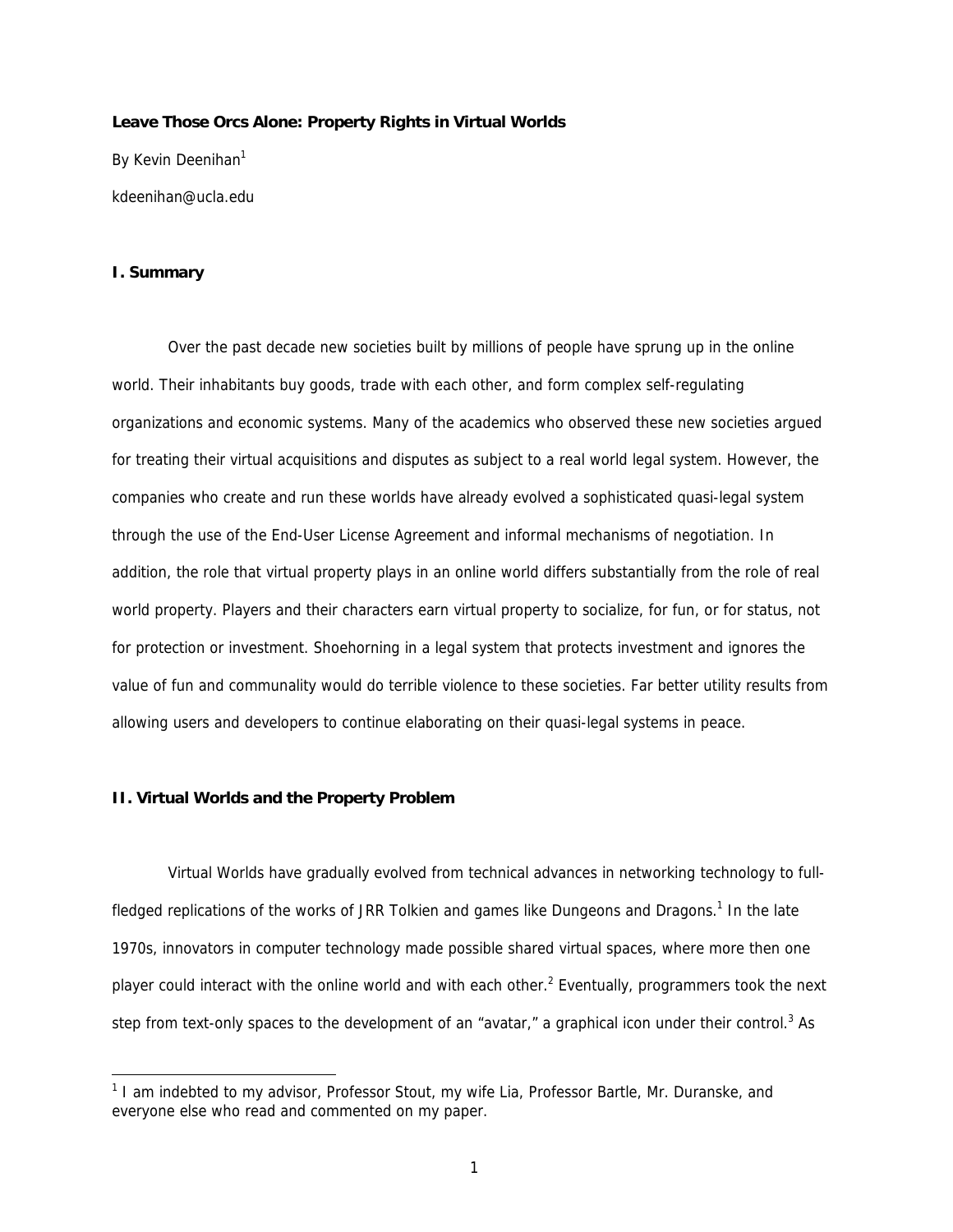computer hardware improved, these avatars would grow in complexity from tiny bits to reasonably realistic human replicas. After a series of experimental, small-scale communities, the potential of the field caught the attention of major corporations.<sup>4</sup> Developers were highly attracted to the idea of a video game where users paid \$15, every month, for years.<sup>5</sup> In the mid-90s, Sony released Everquest and Origin Systems released Ultima Online, and the genre exploded in popularity.<sup>6</sup>

Modern Virtual Worlds are graphical, persistent, digital universes with populations per server often numbering in the tens of thousands.<sup>7</sup> Depending on what counts as a "Virtual World," tens of millions of accounts populate the various Virtual Worlds. <sup>8</sup> Players control an avatar able to interact with thousands of others in the shared game-space.<sup>9</sup> The Company supplies the game code that mediates the environment and the servers that give it persistence and a sort of physical reality.<sup>10</sup> Since the early experiments, improvements in graphics and virtual physics have led to increasingly persuasive worlds.<sup>11</sup> New characters follow a similar route of gradual property acquisition and statistical improvement.<sup>12</sup> New avatars are relative weaklings barely able to hold their own against pigs and rats of unusual size.<sup>13</sup> As they fight more monsters, their underlying power statistics improve -- a form of virtual muscle-building that increases their relative stamina and strength.<sup>14</sup> The game typically tracks this development as "levels" of power.15 In World of Warcraft, for instance, characters start at level 1, and with considerable effort, can reach level 70, at which point they're ready to take on the most difficult challenges.

Virtual Property is a fundamental part of these virtual worlds, and is key to a character's development and success. Most virtual property is similar to personal property; the clothes the character wears, the armor they acquire, and the sword they use to fight with.<sup>16</sup> These kinds of personal property, while often decorative, also improve the character's abilities, strengths, and relative power. Alongside these practical items are decorative or socially-oriented property. Some worlds allow characters to acquire real estate. For instance, in Ultima Online or Second Life, characters can create homes and acquire virtual real estate.<sup>17</sup> Not only can they "buy" homes, they can populate them with an extensive array of furniture, trophies, and other personal effects.<sup>18</sup> Virtual property varies, however, in execution. In World of Warcraft, for example, property ranges from the "solid" to the relatively ephemeral. Some items, such as potions, can be freely traded with no restrictions on time.<sup>19</sup> However, they disappear after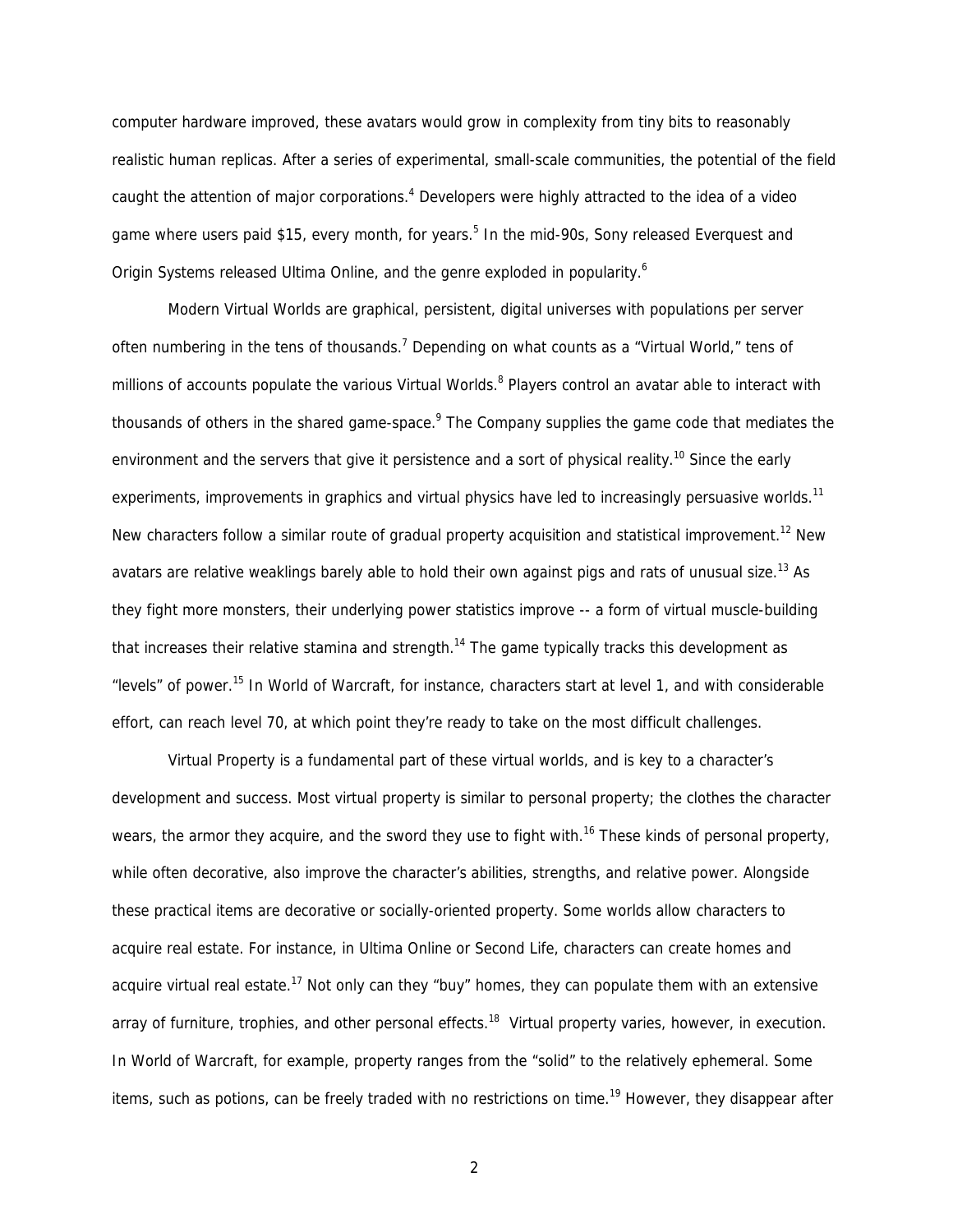a single "use" and are simple items with low value.<sup>20</sup> Other items, like the most powerful armor and swords, have high player value but cannot be traded -- they are "bound" to the acquiring player as soon as they "loot" it off the monster that carries it. $^{21}$  The only way to trade the item is to trade the entire avatar. Less powerful weapons can be traded after acquisition, but again bind to the player as soon as they are used.<sup>22</sup> Still other items are bound to particular times or places. The holiday season lets players bound around on their own reindeer -- but it disappears around New Year's.<sup>23</sup> In addition, players must periodically "repair" their weapons and armor with the virtual currency they acquire, or it becomes completely unusable and depreciated.<sup>24</sup>

Virtual property markets have become highly liquid trading systems.<sup>25</sup> Virtual World developers consciously emulate systems of property ownership and economics by giving users the ability to hold exchangeable items and land.<sup>26</sup> Inside the World, players can use auction houses, bazaars, or trade informally with other players.<sup>27</sup> Where the company does not implement its own trading program, players have persistently invented their own, developing markets in dozens of goods that are essential to player improvement, having fun, or for resale.<sup>28</sup> Many websites track the current prices of common goods like they were any real-world commodity market. Virtual Worlds also typically use a shared currency system that gives players a simple way to purchase goods and services.<sup>29</sup>

Reputation and social capital are more intangible then virtual property, but also vital to a player's success.<sup>30</sup> Players forge social bonds and become part of the wider community, with all the benefits resulting from reputation and connections.<sup>31</sup> For example, success in EVE Online is not tied to a single player's accomplishments, but is imputed to the massive joint efforts of the "Corporation" they belong to.<sup>32</sup> An officer position in a well-run Corporation is profitable and powerful.<sup>33</sup> Battles for control of a single system require the coordinated activity of hundreds of players. Carefully sacrificing lower level players in a sort of pawn's gambit is a popular strategy. In general, access to the best items and property is usually dependent not just on the player's ability and time input, but on their ability to work together with other players and network.<sup>34</sup>

Overseeing the world of avatars and their societies is the omnipresent Developer, who takes a very active hand in the evolution and balance of their Virtual World. Developers have the ability,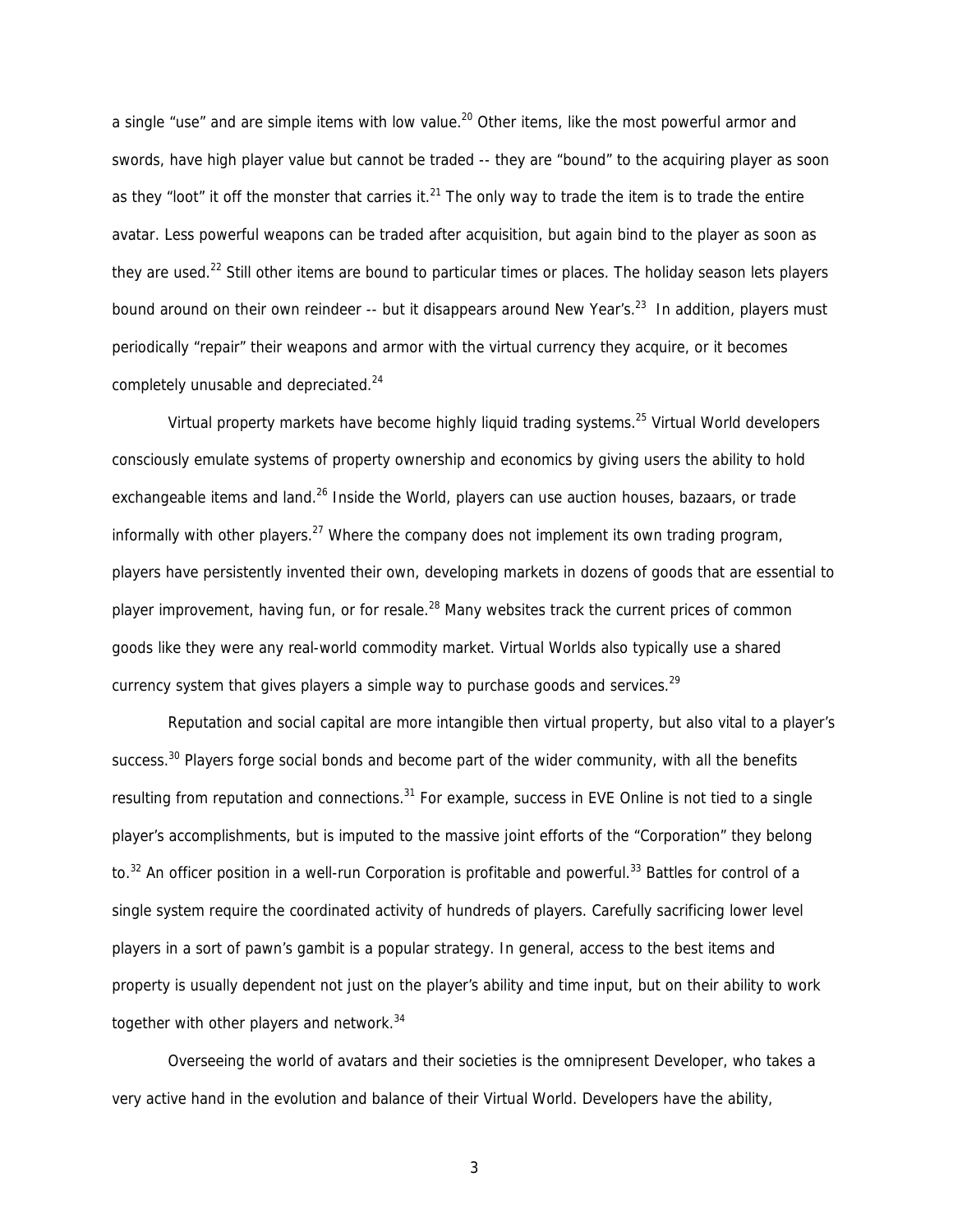frequently exercised, to change or even take away items already in the player's possession. Most Virtual Worlds release free "patches" every few months, which include a raft of modifications to gameplay, new content, and new items.<sup>35</sup> Every new patch in Everquest II or Vanguard features substantial modifications to items considered unbalanced.<sup>36</sup> Companies even meddle with the most treasured possession of the player -- his own avatar. Changes to basic abilities strengthen or weaken the player in relation to other players.<sup>37</sup> A substantial "nerf," in game parlance, greatly diminishes the entire account's market value and its value to the player.<sup>38</sup> In extreme cases, Developers can modify game code or remove certain "overpowered" items overnight.<sup>39</sup>

These Virtual Worlds have extensive ties to the real world through exchanges of real money for virtual cash, property, and accounts.<sup>40</sup> Although Virtual World Developers nearly uniformly ban and prohibit real world transactions, entrepreneurs prosper through sales of in-game currency for dollars.<sup>41</sup> "Gold-farming," or the practice of hiring low-wage overseas workers to accumulate gold for sale to players with money, recently entered the lexicon.<sup>42</sup> Alongside straightforward exchanges of virtual coin for dollars, players often sell their accounts -- the accumulated inventory and skill that comprises a character  $-$ - on the open market.<sup>43</sup> Highly developed characters can auction for thousands of dollars. One recent sale in World of Warcraft went for 7000 Euro, or approximately \$9400.<sup>44</sup> These sales take place on any number of Internet sites, whether general secondary markets like Craigslist or specialized Virtual World markets.

Largely as a result of these real world markets for virtual gold, Virtual Worlds have a real albeit small economic impact on the actual world. Economist Edward Castronova has estimated that the untapped GDP of virtual worlds exceeded seven billion dollars in 2006.<sup>45</sup> World of Warcraft avatars, representing hundreds of hours of effort and in the most popular Virtual World, sell for between \$300 and \$500.<sup>46</sup> On Everquest II, on the company's exchanges, prices run about \$400 to \$500 for the highest-level characters.<sup>47</sup> Sweatshops in low-wage nations have been able to turn Virtual Worlds into a profitable job.<sup>48</sup> In Everquest II, active sellers are able to make approximately between \$200 and \$500 a month out of 5 to 6 hours of "work" a night.<sup>49</sup> In 2001, Professor Castronova calculated the hourly wage of Everquest players as approximately \$3.42/hour, should they seek to convert their activities into real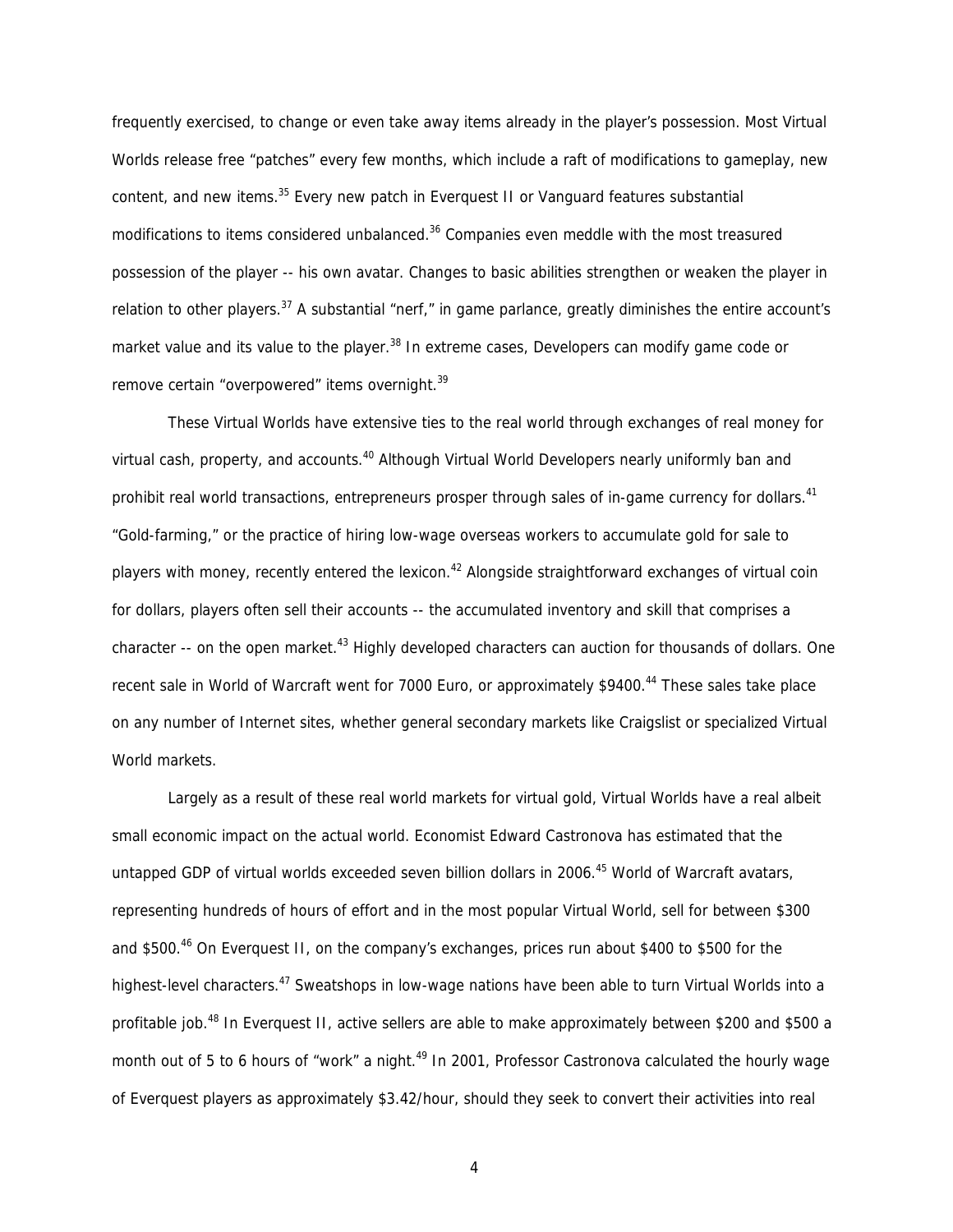money.<sup>50</sup> The finished picture of these Virtual Worlds is of two societies, one real and one virtual, with a constant flow of real money and virtual currency between the two. The parallels between the real and the virtual, and their interface, has led to considerable academic commentary.

#### **a. Academic Treatment of Virtual Worlds**

The rapid evolution of Virtual Worlds has exciting implications for a study of the ongoing growth of their associated property systems.<sup>51</sup> Entire societies, subcultures, and property systems have grown from nothing in the space of under a decade.<sup>52</sup> Lastowka and Hunter trail blazed analysis of these property systems in 2004.<sup>53</sup> They concluded that Virtual Worlds, up until then largely considered a mere video game, were prime candidates for real world legal protections.<sup>54</sup> After all, they wrote, "perhaps the most striking feature of the property systems of the virtual worlds is how closely they mirror the real world."<sup>55</sup> Swords act like swords, armor acts like armor, and budding real estate tycoons can develop land. They followed this observation with a survey of theories that would justify extending real world protection to virtual worlds. "Since millions of people," they wrote, "labor to create objects of value in virtual worlds, there are utilitarian grounds for granting property rights based on the value of the transactions to individual users.<sup>"56</sup> Since property rights in the real world enhance property value through, among other things, reducing risk and transaction costs, the same could be true of Virtual Property.<sup>57</sup>

The literature on Virtual Worlds subsequently exploded with a slew of theories expanding the real world into the virtual one. Many felt that, as these accounts and property had real world value, allowing developers to destroy them was tantamount to theft.<sup>58</sup> Theodore Westbrook built on Lastowka and Hunter's work to argue that players and developers would gain in utility from imposing legal rights in Virtual Worlds due in part to the dangers of chasing legitimate currency sales to the grey market.<sup>59</sup> Backalley grey markets change legitimate market exchanges into breeding grounds for thieves and exploiters.<sup>60</sup> Thus, "the failure to recognize any property interest in virtual goods could result in the unjust enrichment of hackers and imposters.<sup>"61</sup> Bobby Glushko and Andrew Jankowich concluded that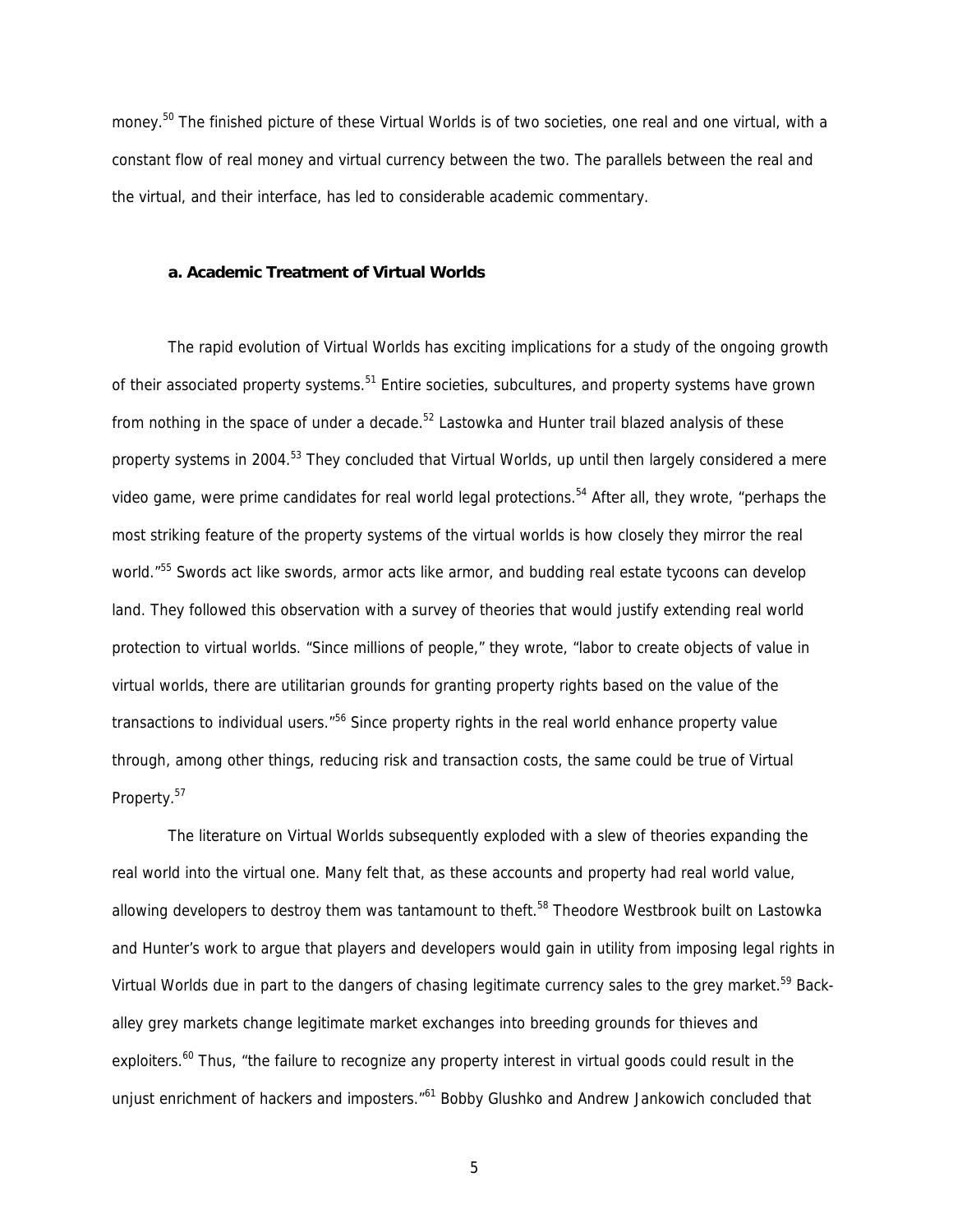the unconscionability of the governing EULA, granting Developers all the rights in the game, greatly impairs player's utility by allowing developers to destroy valuable property.<sup>62</sup> As Glushko wrote, the "EULAs allow too much developer discretion in enforcing their terms, preventing players from predicting what they can and cannot do and endangering player investments in time and money."<sup>63</sup> Bettina Chin argued that the growing size and power of these Virtual Worlds makes the imposition of legal rights an inevitability.<sup>64</sup> Daniel Miller examined applying intellectual property and copyright law to Virtual Worlds.<sup>65</sup> Cory Ondrejka argued that property rights stem from player-built content using in-game tools.<sup>66</sup> His theory is that real world legal rights encourages player creativity; indeed, Second Life is built on this concept.<sup>67</sup>

Jamie Keyser likened the Developer to a governing authority, but without the fundamental restrictions on that authority such as in the US Constitution.<sup>68</sup> As Keyser writes, "the asymmetrical balance of bargaining power between billion-dollar corporations and disenfranchised… individuals is striking, and the contracts between these parties reflect that asymmetry.<sup>"69</sup> Jack Balkin analogized the developer/user relationship to the abusive corporate-run company town.<sup>70</sup> Lastowka and Hunter examined the popular theory that grey market auctions do not represent a sale of the avatar or his items, but a sale of the player's time and effort.<sup>71</sup> In fact, this claim has become a talismanic facet of online sales, placed in many auctions to give a thin gloss of legality to the transaction. Presumably it arises from a dimly felt version of a Lockean theory of "desert from labor," that is, the person who created a valuable thing should profit from it. $72$ 

Despite the prolific commentary, the meaning of "legal protection in Virtual Worlds" has not been well-defined; different writers use it in substantially different contexts. Generally all refer to allowing users to utilize American courts and the American body of law to protect an economic interest in a Virtual World context. Ondrejka uses it in the Second Life context, where players retain the intellectual property they would have in an offline context.<sup>73</sup> In that sense, it is not about extending legal protection so much as not taking protection away.<sup>74</sup> Jankowich uses it in a limited sense, identifying specific instances of developer abuse that should be curtailed, such as when developers ban players who engage in sales on the grey market.<sup>75</sup> In that view, players who sell on the real world market should be sheltered from the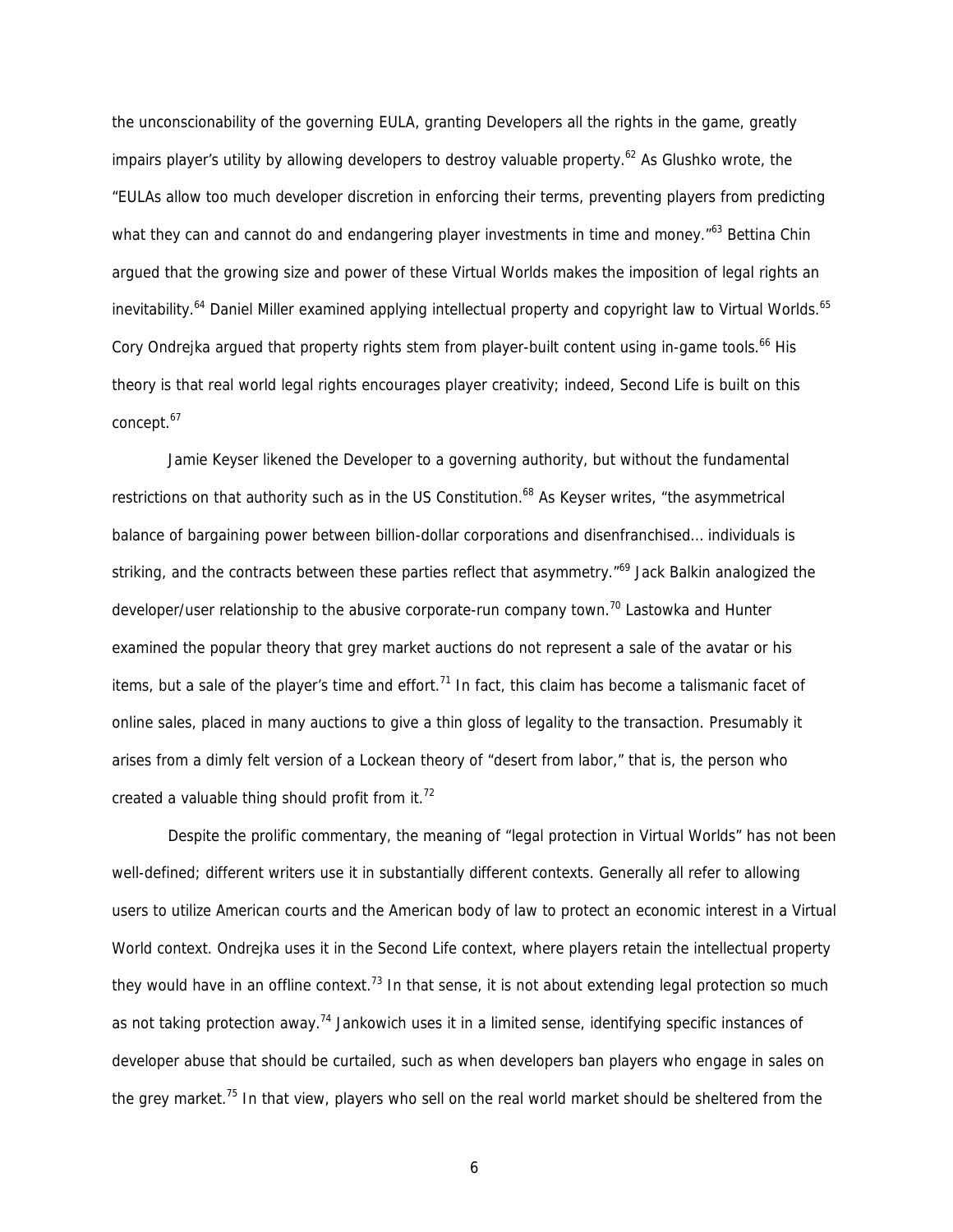developer's wrath.<sup>76</sup> Westbrook and Balkin have examined a unified system of legal rights, where even concepts like defamation, criminal law, and certain torts are introduced into the Virtual World.<sup>77</sup> Regardless, the consensus in favor of legal rights in the Virtual Worlds has been impressively welldeveloped.

# **b. Developer Response and the Governing EULA**

The academic consensus in favor of real world legal rights is in stark contrast to the legal reality of most Virtual Worlds. Corporations and developers have, in general, reacted with horror at the idea of a court dictating the form their worlds will assume.<sup>78</sup> They argue that the profitability and long-term evolution of their games can only be achieved through maximum flexibility.<sup>79</sup> As Professor Richard Bartle writes, "The game conceit, freedom to evolve, and support of a hero's journey -- without all three of these fundamental characteristics, a virtual world is greatly diminished if not mortally wounded.<sup>"80</sup> They wonder if Developers could lower the value of an item of inventory, even if doing so would increase the overall utility to players stemming from a balanced game.<sup>81</sup> Could Developers add other items that reduced the value of the item? Would offline property values have to be factored into balancing considerations? What happens if the game shuts down? $82$ 

This terror is reflected in the resulting contracts between Developers and Players. Developers primarily shield their internal workings from court manipulation through the End-User License Agreement. The End-User License Agreement is the governing contract between user and Developer.<sup>83</sup> In procedure they follow a common form. Users are confronted with a long legal document prior to entering the Virtual World for the first time.<sup>84</sup> In order to obtain access, they must scroll to the bottom and click "I agree," to the legal terms and conditions enclosed.<sup>85</sup> After the initial consent, most Virtual Worlds periodically require the same scroll-and-click procedure, typically on installation of a major game update.<sup>86</sup> This meets the standard definition of "clickwrap," or a standardized, boilerplate set of take-itor-leave terms.<sup>87</sup> There is near-uniform agreement in the courts that this procedure creates a valid contract.<sup>88</sup> Most of their substantive provisions have been confirmed through reams of legal precedent.<sup>89</sup>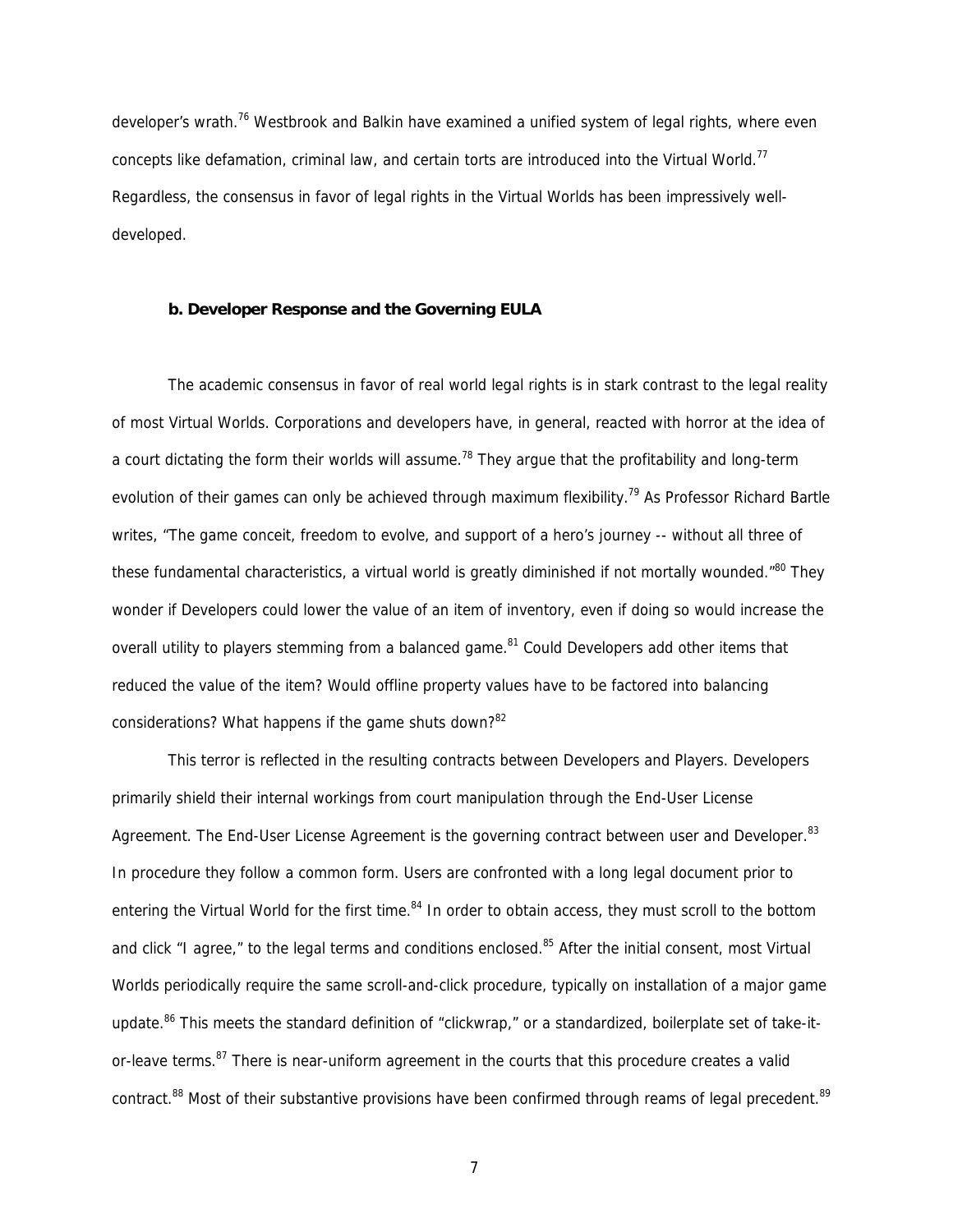Courts have shown deference to EULAs in part because of their inevitability and in part because of their efficiency.<sup>90</sup> Technically, clicking "agree" constitutes a valid acceptance of the company's offer, because the agreement is conspicuous and the user has the ability to reject. $91$ 

Virtual World EULAs are similar in substance. Most contain a choice of law provision.<sup>92</sup> Many to most contain an arbitration provision.<sup>93</sup> In terms of property, the two most relevant clauses allow the company to, first, terminate a user account for any reason at any time, and second, immunize the company from liability.<sup>94</sup> Other clauses allow modification to the EULA at any time, and permit the company to selectively enforce the EULA.<sup>95</sup> For example, Blizzard Entertainment "reserves the right to terminate this agreement without notice, if, in Blizzard Entertainments sole and absolute discretion, you fail to comply with any terms contained in these Terms of Use.<sup>"96</sup> Similarly, Sony Entertainment forces players to disclaim any suit against Sony based on a claim that the player "owns" any virtual goods in the game.<sup>97</sup> Other clauses immunize developers against suit and deal with the ownership of intellectual property.<sup>98</sup> Another common term is the regulation of morals and standards, often included as an ancilliary document in the Terms of Service.<sup>99</sup> For example, World of Warcraft forbids language that "is deemed to be offensive, including without limitation content or language that is unlawful, harmful, threatening, abusive, harassing, defamatory, vulgar, obscene, hateful, sexually explicit, or racially, ethnically or otherwise objectionable<sup>"100</sup> EVE Online prohibits "any corporation or group within EVE Online that is based on or advocates any anti-ethnic, anti-gay, anti-religious, racist, sexist, or other hatemongering philosophy."<sup>101</sup>

 The sum total of their reserved powers in the EULA gives Developers nearly unlimited legal power with respect to their users. The emphasis on "offensive" and "hateful" behavior in the terms of service gives developers considerable leeway to remove players based on their own subjective standards. Even the most powerful dragon-slayer can be removed from the game at any time, no reason given, no appeal allowed. When a player is banned, they are summarily booted from the game, and must contact the customer service department to plead their case. Developers routinely manipulate player's property, enhancing or removing valuable properties of an item in pursuit of game play. They are also merciless in pursuit of players deemed to be exploiting bugs in the game or purchasing items for cash on the grey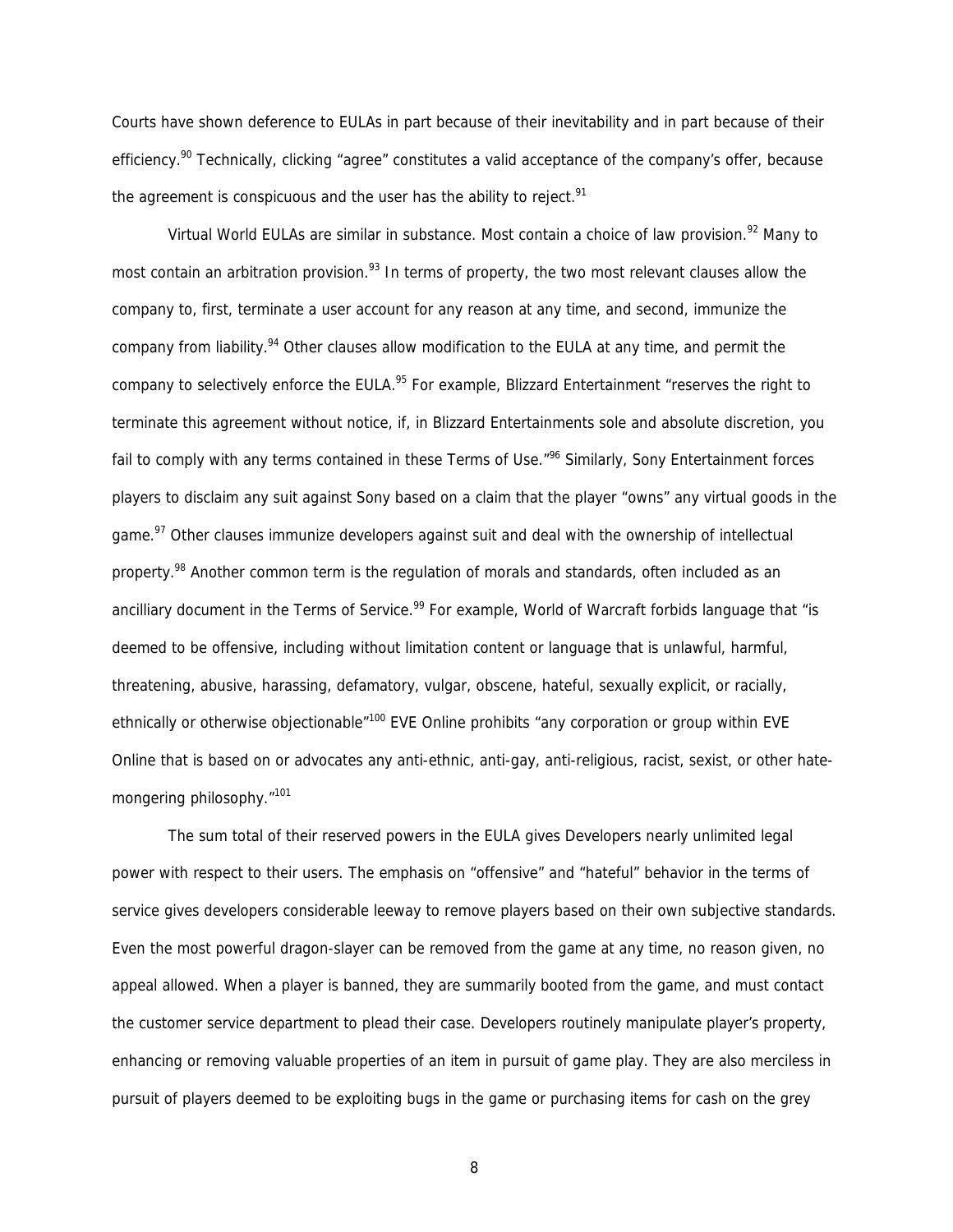market. These offenders are usually banned for life regardless of the subjective or objective value of their accounts.

### **1. Mechanisms of Negotiation**

However, despite the overwhelming discretion Developers hold, users are far from powerless when it comes to affecting their virtual property. In the word of mouth driven marketplace for Virtual Worlds, criticism hits Developers in the pocketbook, and they have refused to listen to customers at their peril. Considering especially the long-term relationship Virtual Worlds seek to have with their customers, the reputation the company has for honesty and responsiveness is an important asset.<sup>102</sup> Players need to trust that the game will evolve in a fun and reasonable way.<sup>103</sup> As a result, the desires of companies and players are mediated through several avenues. A major, if indirect, method is simply market pressure. A second, more direct method is the feedback Developers get from the aggregated complaints and concerns of the playerbase.<sup>104</sup>

Community forums give players a tremendous resource to put pressure on Developers over decisions they disagree with. They have a long tradition of forcing changes to the World.<sup>105</sup> The Warden controversy in the privacy context is characteristic.<sup>106</sup> Warden is an anti-cheating tool Blizzard Entertainment runs on the user's computer while the player uses World of Warcraft.<sup>107</sup> Privacy advocates argued that there was no evidence Warden could not be used to sniff out credit card numbers and other non-game private information stored on the user's computer.<sup>108</sup> After the forums exploded with complaints, Blizzard was forced to release a statement "clarifying" that the scanning program "does not review or retrieve anything that's personally identifiable."<sup>109</sup> After Blizzard redefined their objective as fighting cheating, the BBC noted, "many gamers seem happy to tolerate The Warden even though they acknowledged that it eroded their privacy to an extent."<sup>110</sup>

Abuse of the paid server transfer functionality resulted in a similar furor with respect to a small aroup of players.<sup>111</sup> In World of Warcraft, players are allowed to "transfer servers," taking with them anything in their possession to an entirely new community.<sup>112</sup> A few Warcraft players noticed a group of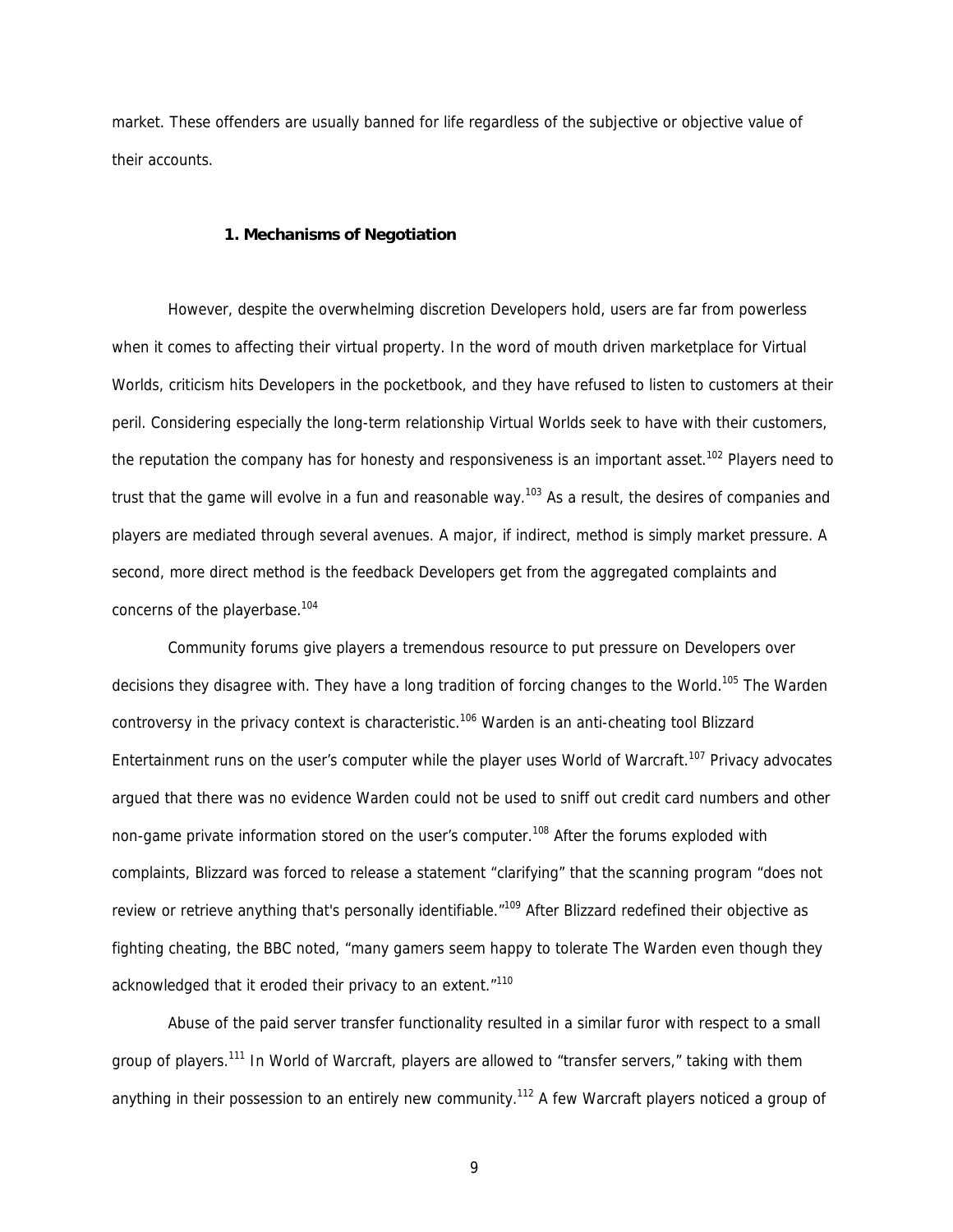characters on their server that, despite having amazing gear, had never been seen before.<sup>113</sup> It quickly became clear that only a server transfer that violated the official terms of service could explain their presence.<sup>114</sup> The new presence of heavily-geared and wealthy outsiders upset the social system, economy, and morals of the established players.<sup>115</sup> Once again the forums exploded with complaints over favoritism.116 This time Blizzard attempted to respond with heavy-handed repression, banning from the forums the rabble-rousers and deleting threads.<sup>117</sup> This only fanned the flames. Eventually, Blizzard released a statement in which they "apologize[d] to the players on Eldre'Thalas for having disrupted the current state of their realm with this issue."<sup>118</sup> The traveling players were transferred back, and Blizzard promised a review of policies to prevent the same from happening again.<sup>119</sup>

Online forums also give Developers guidelines for what best benefits the playerbase when there is no obvious answer as to what is the most efficient outcome. Is it good policy to erase someone's expensive account because they moved a Virtual Floor a few feet?<sup>120</sup> A guild named "Overrated" changed the game's code in order to skip hours of tedious "clearing" of minor monsters to get right to the Boss with the loot.<sup>121</sup> Numerous users on the Warcraft forums attacked the quild in question for violating notions of fair play, and exulted in their eventual bans.<sup>122</sup> Even one of the hackers admitted that "we had it coming. $"123$  Is it reasonable to ban a player for running a program that automates his avatar's actions, letting him to walk away from the keyboard while his character mindlessly hacks and slashes at monsters?<sup>124</sup> After all, he could do the exact same thing legally -- if he was at his keyboard. However, "botting" is a common complaint in many game experiences, and World of Warcraft ended up implementing a "vote" system that allowed players to collectively "kick" from the battleground players they suspected were not at their keyboards.<sup>125</sup>

User desires have even forced game companies to restrict player mobility and ownership where it is in the developer's direct financial interest to expand player rights. There is no cost to Blizzard Entertainment from a paid server transfer, and they charge a hefty fee for the service.<sup>126</sup> However, other players typically suffer when a player transfers. Often, transferring players steal their guild's entire bank, or incur big loans from friends, secure in the knowledge that they will be skipping towns.<sup>127</sup> It is difficult to enforce reputation systems when players know they can act selfishly or fraudulently, then simply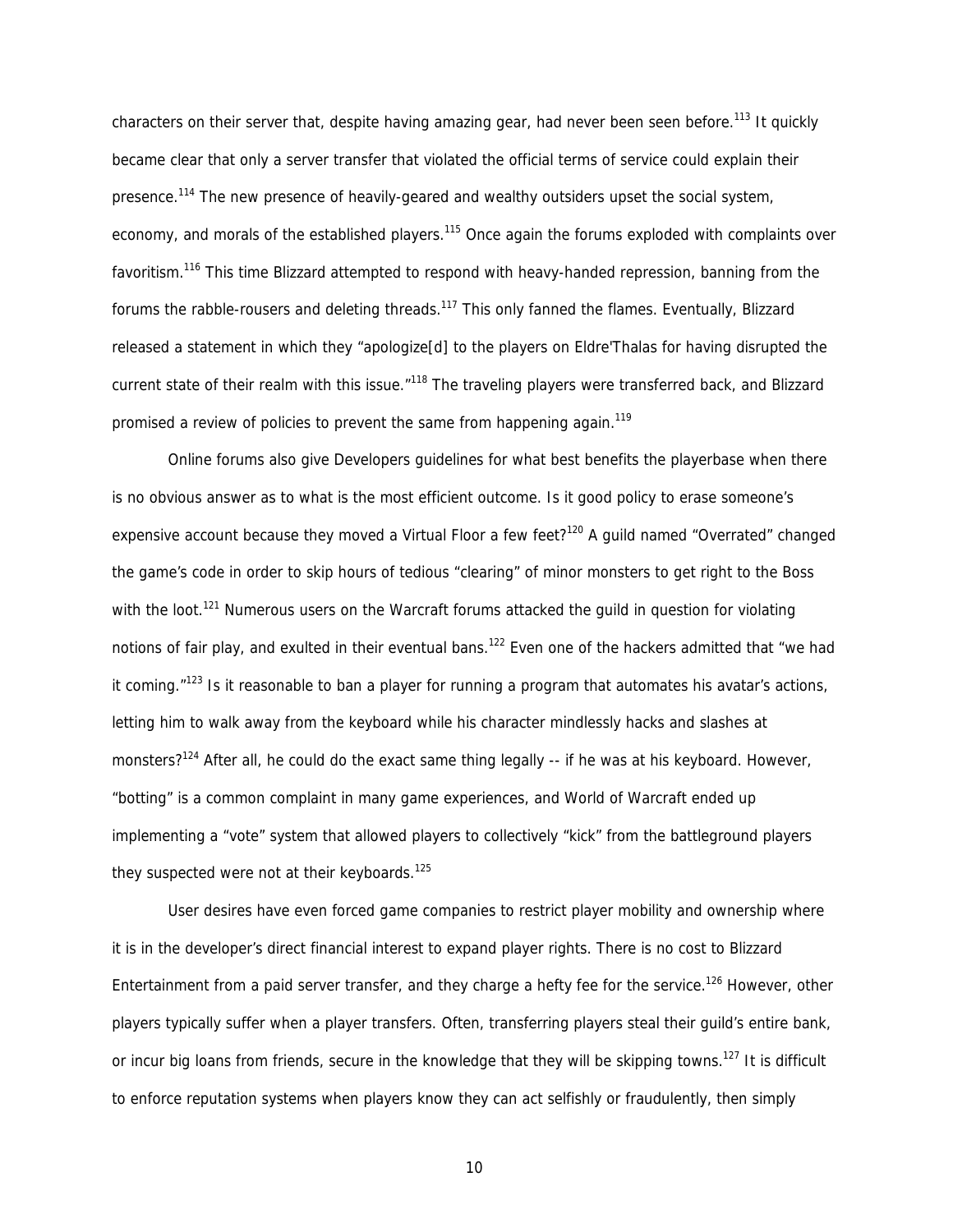transfer to greener pastures. Therefore, players can only transfer once every three months, and they are not permitted to bring more then a certain amount of gold.<sup>128</sup> Nor are they allowed to transfer to overcrowded servers that have substantial wait times.<sup>129</sup>

In addition to these intra-world mechanisms, inter-world market pressure pushes developers towards favorable property decisions. The Virtual World sphere is a competitive marketplace with numerous new entrants under development.<sup>130</sup> Along with the heavy-hitters like World of Warcraft, Everquest II, and Lineage, there are plenty of small-scale MMOs that can experiment with property systems without risking losing large amounts of subscribers.<sup>131</sup> Many new entrants are waiting in the wings, seeking out new market niches should any present themselves.<sup>132</sup>

 Competitive flux has changed the Virtual World marketplace numerous times over its short history. For a long period, Everguest and Ultima Online had the space virtually to themselves.<sup>133</sup> Gradually, new entrants like Dark Age of Camelot and Star Wars Galaxies carved out their own territory, each including variants on the property acquisition models first seen in early Virtual Worlds.<sup>134</sup> Around 2004, the tremendous success of World of Warcraft induced a great deal of interest in the Virtual World niche. The field was significantly broadened by new genres like the Social world, including Second Life, There.com, and Sims Online, as well as genres like the first-person shooter MMO that de-emphasized property acquisition in favor of raw combat, child-friendly games like Club Penguin, and easy-to-enter social meetingplaces like Habbo Hotel. <sup>135</sup> In sum, despite the lock-in effects that would seem to follow from time in a Virtual World, players have been willing to switch and new users have entered the market.

In fact, inter-game competition has shown that the trend of successful games in the marketplace has been away from games that analogize too strongly to real-world property systems. World of Warcraft, by far the market leader, is in many ways a regression from the property systems of earlier games like Ultima Online. A sharply limited set of goods can be traded, and the highest value goods are typically kept off the marketplace.<sup>136</sup> There is no real estate, and personal property is usually whatever can be plausibly carried in a player's virtual backpack.<sup>137</sup> By contrast, Ultima Online players could place furniture in their own highly realized, personalized houses.<sup>138</sup> In Lord of the Rings Online, one of the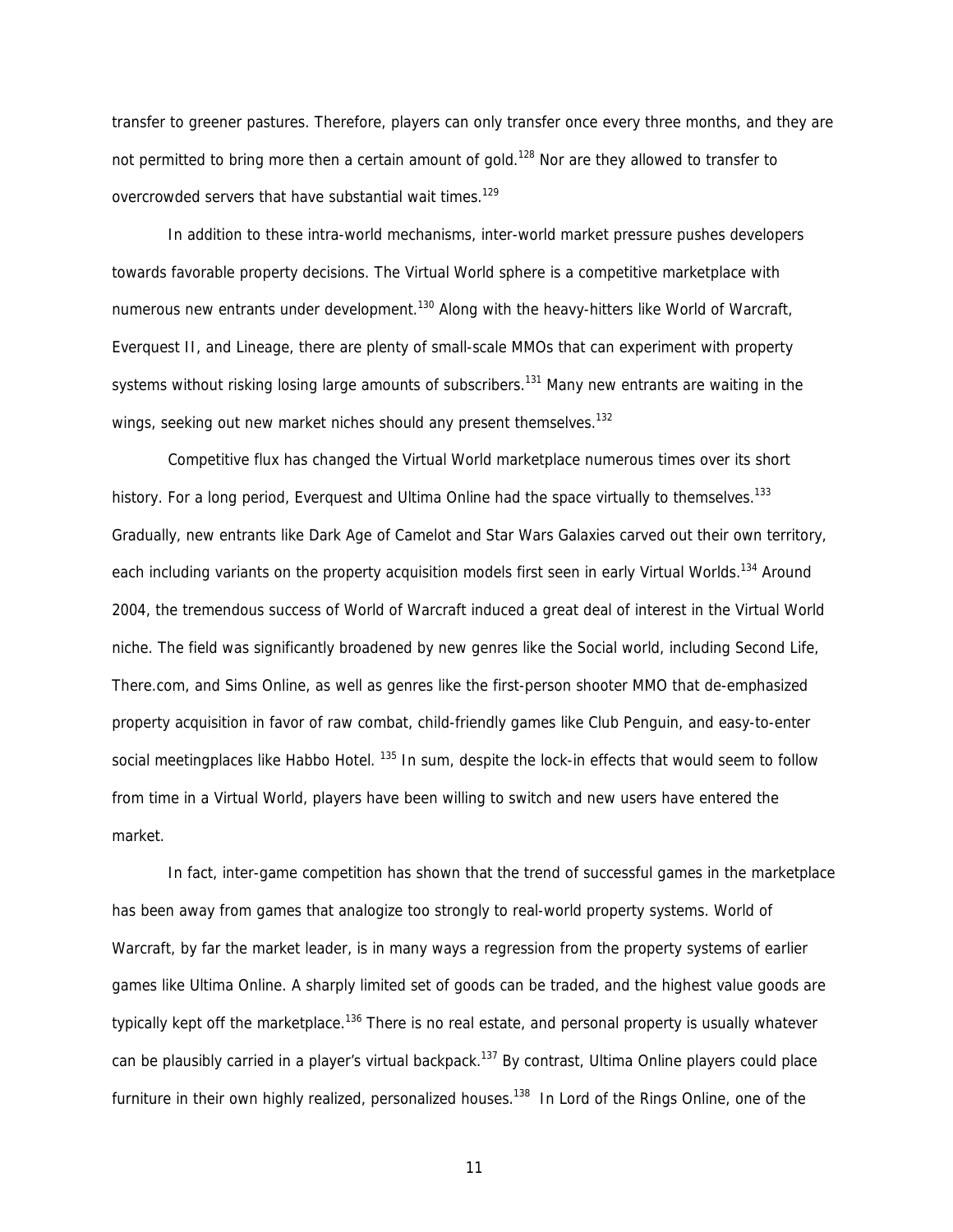newest games, player accomplishments are not reflected just in property, but in accomplishments like "Slaughterer of Numerous Sheep" that appear as titles over the player's head.<sup>139</sup> Titles perform the same function as much personal property, as a visible record of player achievement, but are nontradable and entirely personal.<sup>140</sup>

Using player feedback and market pressure to effect change has advantages over traditional legal protections. They correspond to the collective utility of all players, not just one or some of the total playerbase. They only work when the desires of the players are aggregated to the extent that Developers can be reasonably sure they represent the majority of the playerbase. In a complicated economy, it's not easy to tell when satisfying one customer's demands is at the expense of game balance, other players, developer flexibility, and other legitimate concerns. They are more susceptible to incremental change, allowing Developers to focus on exactly what is bothering players, rather then imposing rigid rules out of necessity. These mechanisms, taken together, show how games can evolve a quasi-legal structure with efficient property values even where there is no legal recourse for players and under the aegis of a powerful EULA.<sup>141</sup> They also reveal how the EULA, so often demonized, is really just a front for the daily renegotiation of player rights that takes place under its protection. As Julian Dibbell notes $142$ ,

"And lo and behold, the end-user license agreement - that egregious tool of corporate tyranny over the defenseless, voiceless customer (or so I had painted it) - starts to look more like the place where a complicated give and take between designers and players is finally ratified, transformed from a murky power struggle into the legally binding rules of the game. The EULA starts to look less like a contract of adhesion, in other words, than like a social contract."

The EVE Online Pyramid Scheme is a prime example of how developers and users negotiate towards mutual solutions. An EVE player starts his career not as a weakling with a sword, but as a captain of a space ship.<sup>143</sup> Players can mine asteroids for ore and battle space pirates, but player against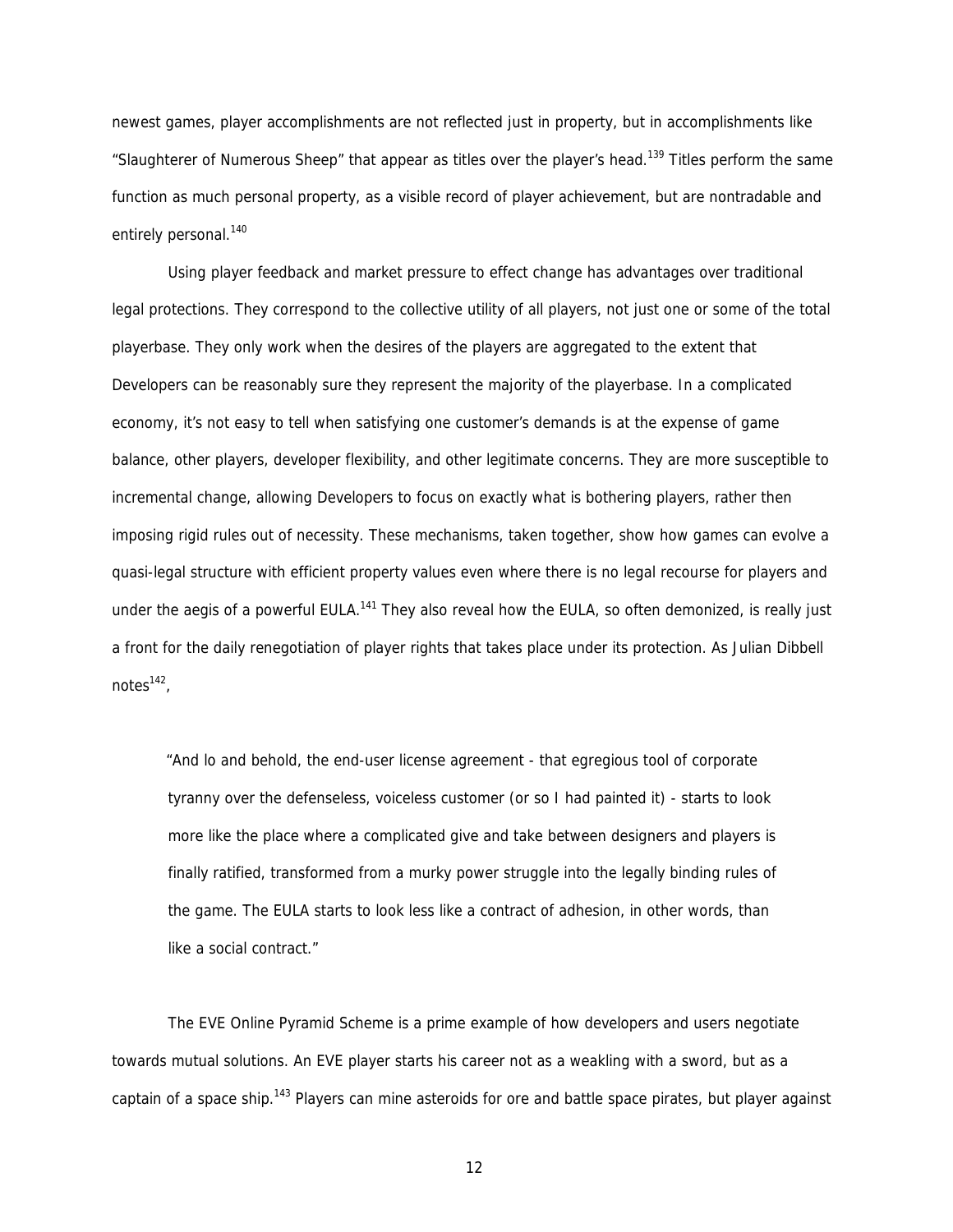player battle is the heart of the game.<sup>144</sup> "Corporations" composed of hundreds, if not thousands, of associates battle for valuable territory throughout space.<sup>145</sup> In a game architecture sense, EVE does not use a distributed server system where players are fragmented into small communities. Instead, the over one hundred thousand EVE players co-exist in a single shared Universe.<sup>146</sup>

Many players had large liquid balances; recognizing a need, a player by the name of Cally invented the Eve Investment Bank.<sup>147</sup> The bank took deposits of EVE's currency, ISK, and paid interest rates of up to 9%.<sup>148</sup> The bank took in approximately \$125,000 during its lifetime.<sup>149</sup> Eventually, the scheme came crashing down, and Cally ran off with the investor's money.<sup>150</sup> After considerable uproar, the developers released a statement that they would not be sanctioning Cally's account, although they would attempt to prevent him from selling his ill-gotten gains on the grey market.<sup>151</sup>

Although sometimes presented as a prime example of the need for real world legal protection, the practical consequences of legal action would be troubling. If the developer could prevent such fraud through simply changing the game's code, then they probably would.<sup>152</sup> If banning the player responsible would aid the player base and the game, then such an action would only be a few clicks away. But banking is inherently a risky process; victims of pyramid schemes or simply creditors of the bankrupt in the real world rarely get their money back.<sup>153</sup> It also encourages moral hazard. Users should not invest blithely in banks, secure in the knowledge that the developer will bail out investors. The efficient result was, in all probability, to take no action against the scammer as the least-bad alternative.

Instead, EVE took a unique route towards resolving tension with the playerbase.<sup>154</sup> Player allegations that EVE developers were using their considerable powers to aid certain Corporations over others created a second scandal.<sup>155</sup> The company offered to allow the playerbase to elect nine representatives to act as an independent auditor over the company, forming an oversight committee over EVE's policies.<sup>156</sup> The result is not a step towards property rights, but towards a greater coinvolvement of players and developers in developing a working relationship.<sup>157</sup>

# **c. Second Life and the Bragg Lawsuit**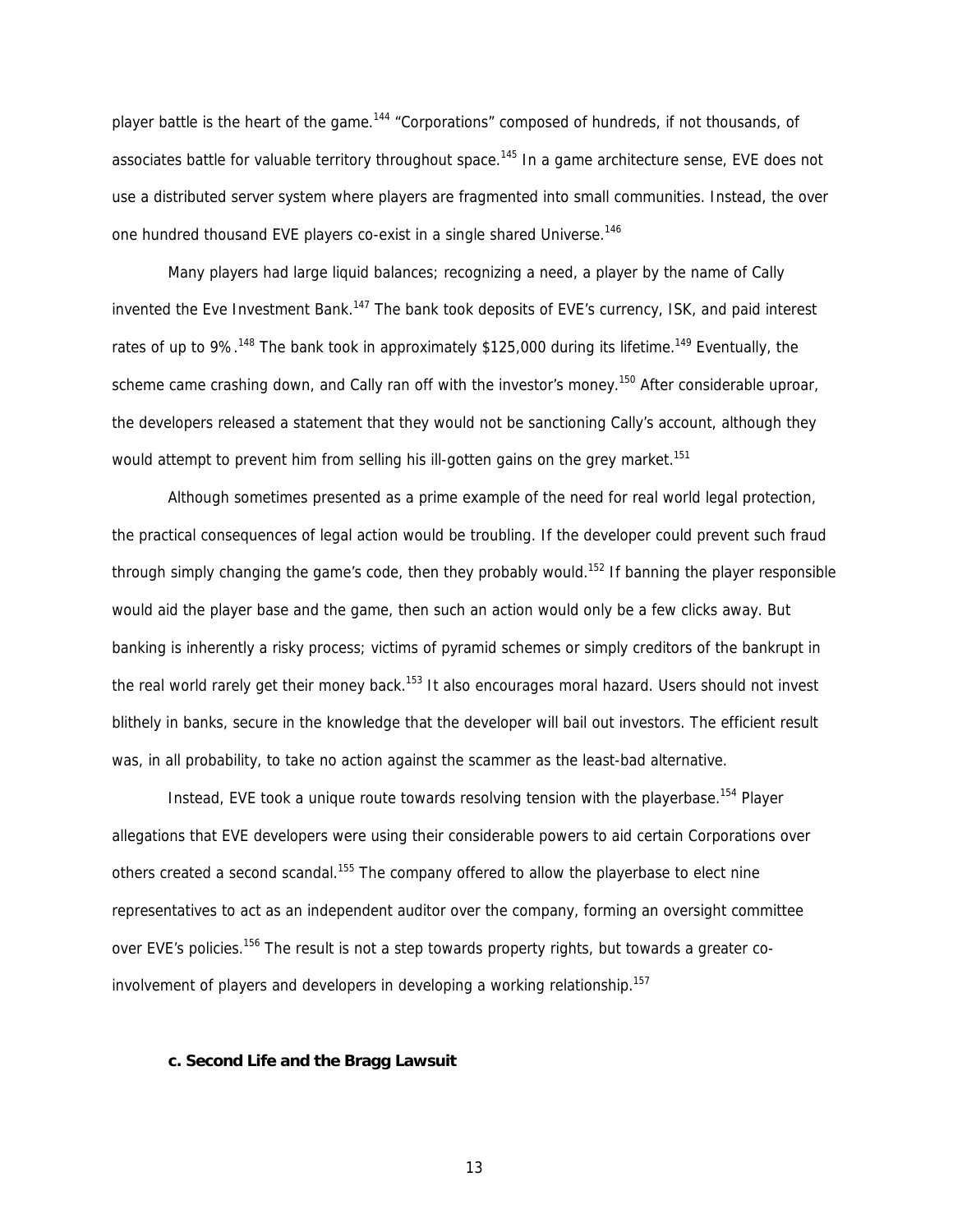The Bragg lawsuit in Second Life is emblematic of the problem of virtual property rights, the push for real world protections, and the defensive corporate response. Second Life represents a high point in giving property rights to players.<sup>158</sup> Second Life grants -- or allows -- players to retain the intellectual property rights in the items they create with the company's coding system.<sup>159</sup> Second Life advertising emphasizes its value as an investment -- and exults in providing players with legally enforceable property.<sup>160</sup> Some players have made fortunes by selling items from clothes to functioning genitalia.<sup>161</sup> Land speculation is viable, and space next to or in heavily-trafficked areas can produce profits.<sup>162</sup> An island sells for \$1695; rentals are available in virtual apartment buildings.<sup>163</sup>

Mark Bragg, an attorney, was an active speculator in Second Life real estate.<sup>164</sup> Second Life uses an online auction system to parcel out new plots of land to users.<sup>165</sup> Bragg discovered a method that allowed users to start a land auction invisible to competing bidders; he took advantage of this exploit to purchase "Taessot," a virtual land parcel, for three hundred dollars.<sup>166</sup> Linden Labs, Second Life's developer, quickly took action.<sup>167</sup> They froze his account, deleted his avatar, and took his name off title to all of the property he had, including, controversially, property earned legitimately before the Taessot transaction.<sup>168</sup>

Bragg sued Linden Labs in Pennsylvania state court for fraud, breach of contract, and breach of state consumer protection statutes.<sup>169</sup> Underlying these claims was a theory of reasonable reliance; Bragg claimed that he relied on Linden Labs' frequent press releases touting their unique intellectual property right system.<sup>170</sup> Indeed, Linden Labs has gone out of its way to promote itself as uninvolved with a user's legal rights, and to pitch Second Life as a money-making venture.<sup>171</sup> The company has encouraged books like the "Entrepreneur's Guide to Second Life: Making Money in the Metaverse," and major US Corporations, such as Coke and Toyota, have set up expansive pavilions.<sup>172</sup>

But while the terms of service permits users to retain the intellectual property rights in content they create, the rest of the document is a more standard Virtual World EULA.<sup>173</sup> In essence, Linden Labs tried to have it both ways -- embracing the academic consensus for virtual rights while retaining dictatorial power over their servers. Linden Labs retains the right to "manage, regulate, control, modify and/or eliminate" the currency system that allows players to turn virtual profits into real dollars.<sup>174</sup>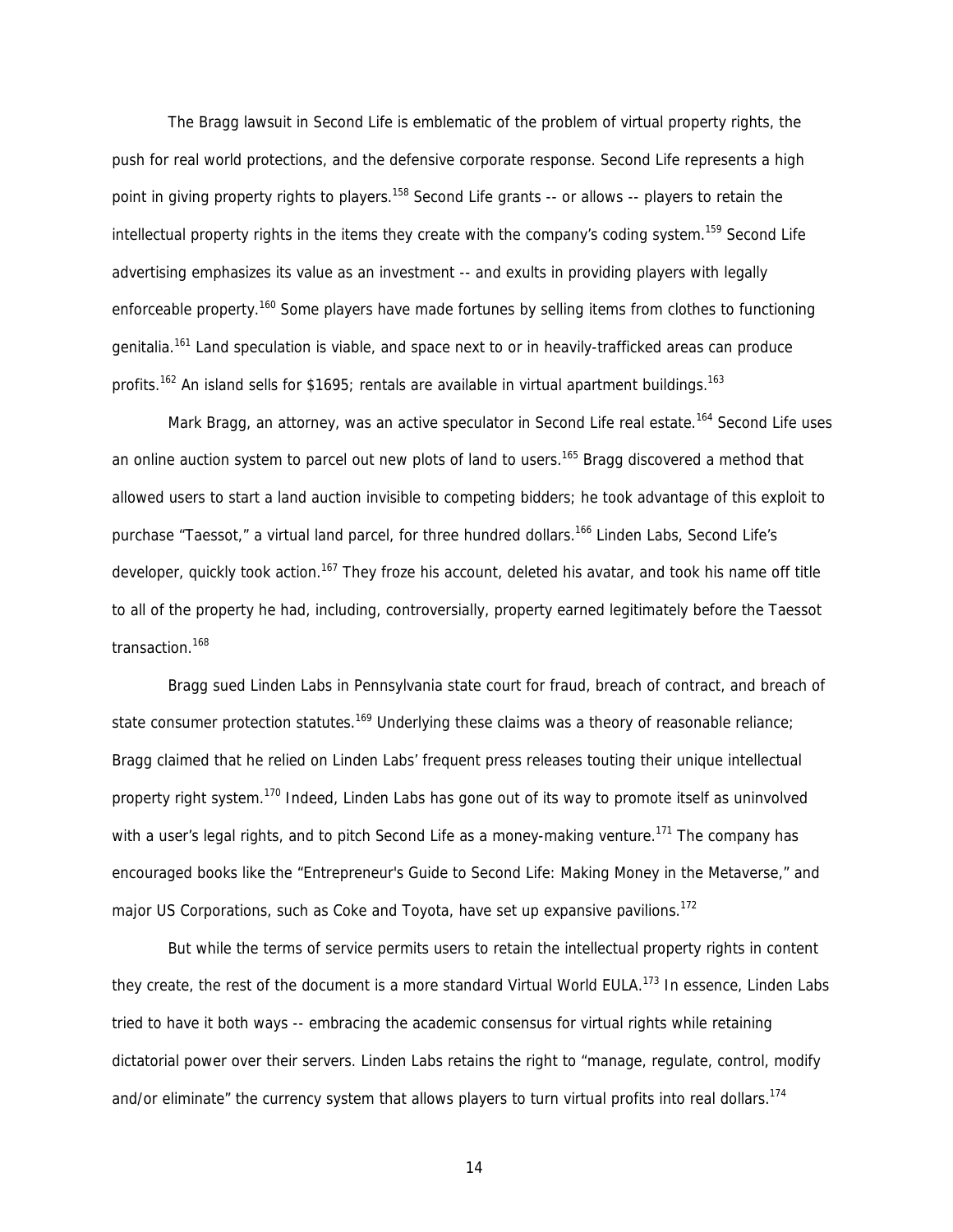Currency exchange transactions can be halted, suspended, discontinued, or reversed for suspected fraud or other "violations of other laws or regulations."<sup>175</sup> There are required arbitration and attorney fee provisions.176 Most tellingly:

"Linden Lab has the right at any time for any reason or no reason to suspend or terminate your Account, terminate this Agreement, and/or refuse any and all current or future use of the Service without notice or liability to you. In the event that Linden Lab suspends or terminates your Account or this Agreement, you understand and agree that you shall receive no refund or exchange for any unused time on a subscription, any license or subscription fees, any content or data associated with your Account, or for anything else. $"^{177}$ 

Linden Labs paid a high legal price for their bifurcated strategy.<sup>178</sup> First, the case was removed to District Court. In a motion to compel arbitration, the District Court strongly indicated that Linden Lab's many public pronouncements of real legal ownership of virtual property was inconsistent with their action against Bragg.<sup>179</sup> The court refused to enforce the arbitration agreement as unconscionable against public policy.<sup>180</sup> The court also found the terms of service to be a contract of adhesion without market alternatives.<sup>181</sup> On the substantive prong of unconscionability, the court faulted the TOSs' numerous reservations of authority in Linden Labs.<sup>182</sup> Arbitration was denied.<sup>183</sup> A Harvard Evidence class, sitting as a hypothetical jury, recognized Bragg's property interest based primarily on Linden Lab's public pronouncements and reasonable reliance on them.<sup>184</sup> Linden Labs ended up settling for an undisclosed sum, and one of the first forays into the real world ended without establishing precedent but with many unsettled issues.<sup>185</sup>

#### **II. Rejecting Legal Rights in Virtual Worlds**

The legal and equitable confusion of the Bragg suit and the Developer and academic furor surrounding it results from a fundamental misunderstanding about Virtual Property. Virtual Property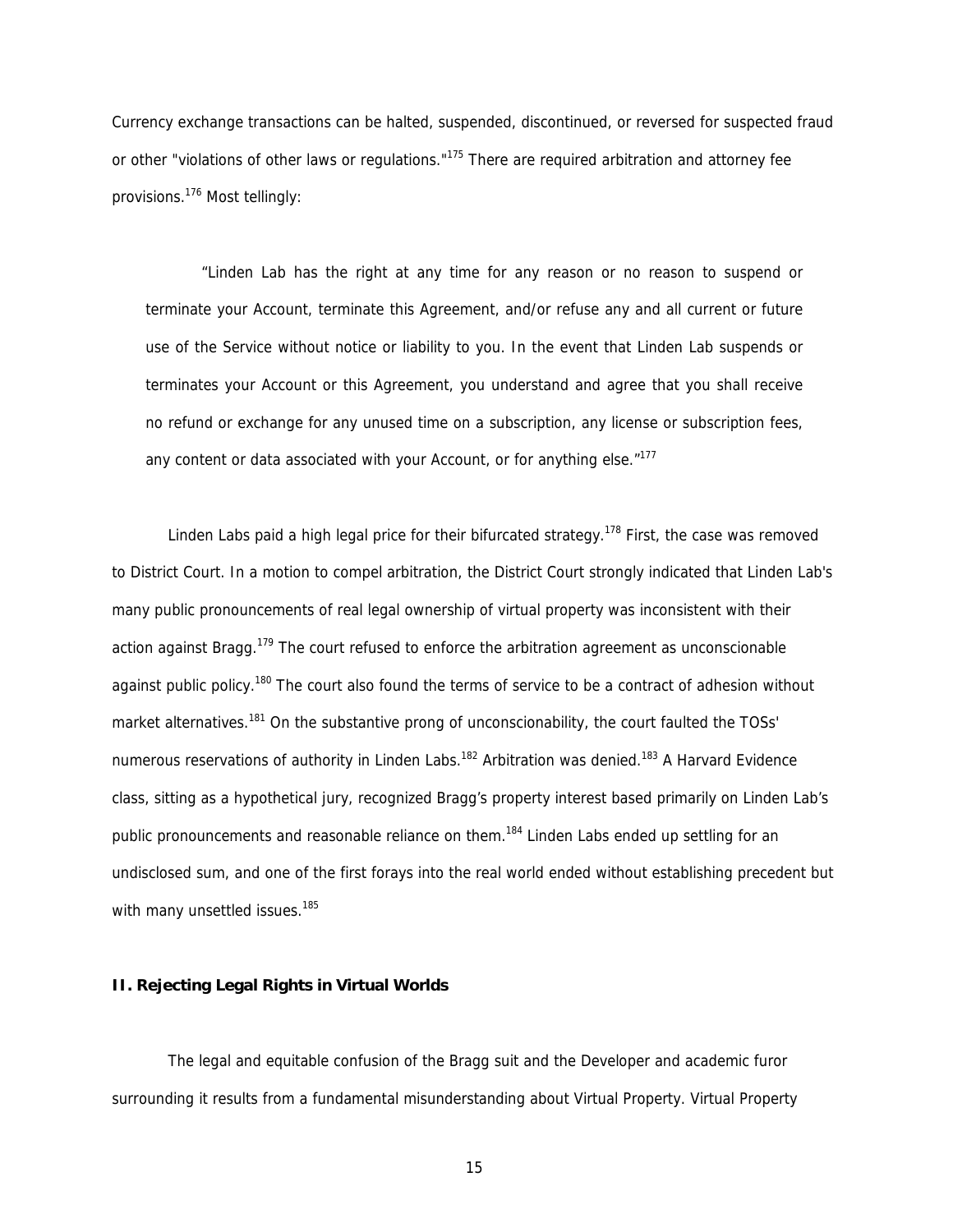looks like real property. To the extent the code can manage it, it acts like real property. But its users extract fundamentally different types of utility from their items and acquisitions. The communal, social atmosphere of virtual worlds has little in common with a system aimed at encouraging investment. Users care far more about relative status and fair play then about security and fixed values. The goal is fun and entertainment, not work and profit. Real world legal protections do nothing to vindicate these interests; indeed, they probably hinder it through misplaced doctrines with no virtual analogue. These separate goals explain why gold selling and account selling, both positive, value-building activities from a traditional context, are highly negative irritants to most players. Real world legal rights would protect the gold farmers, exploiters, and account sellers that have a negative impact on the overall worlds. Developers require the flexibility that comes from a strong EULA in order to fight their influence and other real problems in the virtual context, and are rightly afraid of the transaction costs associated with real world courts.

Virtual property accomplishes three major goals for users. First, it serves as a measure of status; greater investment in the game and greater skill leads to a visual recognition of the user's importance through the online equivalent of flashy cars and massive mansions.<sup>186</sup> Second, virtual property is a form of entertainment. It captures the warm glow of acquisition and accomplishment -- the tangible "reward" of achievement.<sup>187</sup> Finally, it is an aid to socializing.<sup>188</sup> Much virtual property can only be earned through shared work, through trading with others, or through working within the world's trade skill system. These facets generally fit into the framework identified by Richard Bartle and Nicholas Yee in their work on player motivations.<sup>189</sup> Yee identified three components of Virtual World players.<sup>190</sup> Achievers focus on status and advancement.<sup>191</sup> Socializers focus on forming relationships and teammwork.<sup>192</sup> Immersive players enjoy discovery and customization.<sup>193</sup>

In most Virtual Worlds, time spent in the world results in more status through the acquisition of more powerful property and the building of virtual muscles. The best armor and weapons have showy particle effects, or coordinated armor patterns, and easily differentiate the character from low-status players with mismatched armor. High-status characteres ride dragons instead of horses, or massive spaceships instead of tiny passenger shuttles. High-time players are the experienced veterans, worthy of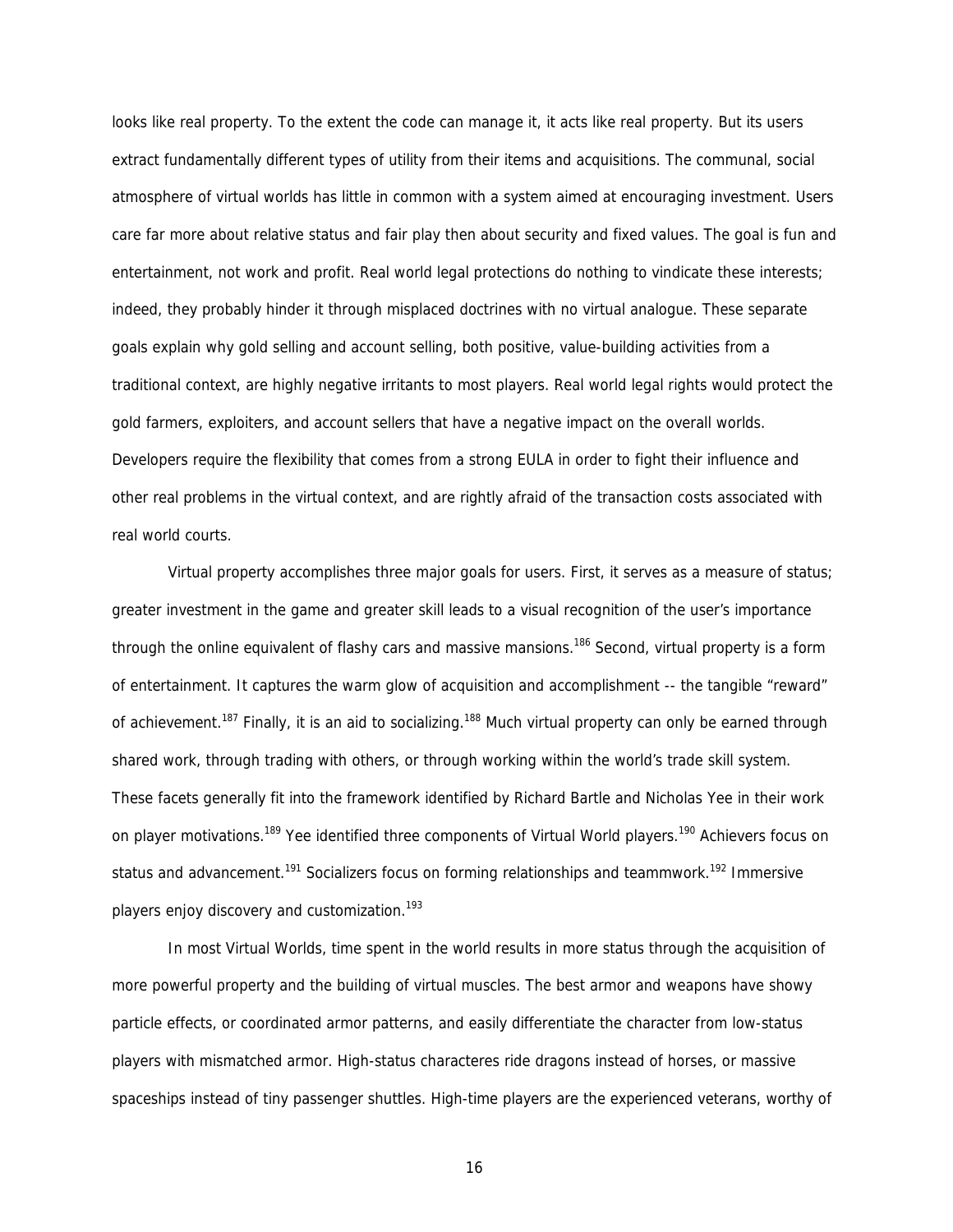respect, who can conquer obstacles the low-timers cannot. Many users play specifically because their real lives are stuck in low-status or low-income positions, escaping to a world where skill and time are sufficient for success. One player wrote<sup>194</sup>:

Have you ever woken up from a dream that was so much more pleasant than real life that you wish you could fall back to sleep and return to the dream? Unfortunately (or maybe fortunately) this never works, and you start your day off with a touch of sadness that the wonders of the dream can't be realized. For some, World of Warcraft is like a dream they don't have to wake up from, a world better than the real world because their efforts are actually rewarded with increased status.

In World of Warcraft, the obsession with status manifests itself in websites like Wowjutsu, which ranks guilds according to the collective high-quality property of their members. Take also, for example, the neverending battle for territory in games like EVE Online. Territory with no real-world value other then the pleasure of "owning" cannot be explained without reference to bragging rights. World of Warcraft originally rewarded the most dedicated player-against-player users with special titles, powerful and showy property, and an ongoing scoreboard of the server leaders. In these situations the resulting property does not have any special value except as a record of achievement and symbol of accomplishment.<sup>195</sup> The value to players is not in the trophy but what the trophy represents.

Once they've bought into the existing status system, players strongly approve of efforts to restrict or shut down "gold-farming" players who play primarily to sell their items on the secondary market.<sup>196</sup> Buying gold on the secondary market shifts possession of the status symbols from those who invest time and build skill to those who happen to have money.<sup>197</sup> Users who do not or cannot buy their way to power are once again have-nots in a world they often entered to escape money-driven status. Even of those players who purchase gold on real world exchanges, the prime motivation is status, not to resell at profit or for other investment purposes.<sup>198</sup> Richard Bartle suggests that players either purchase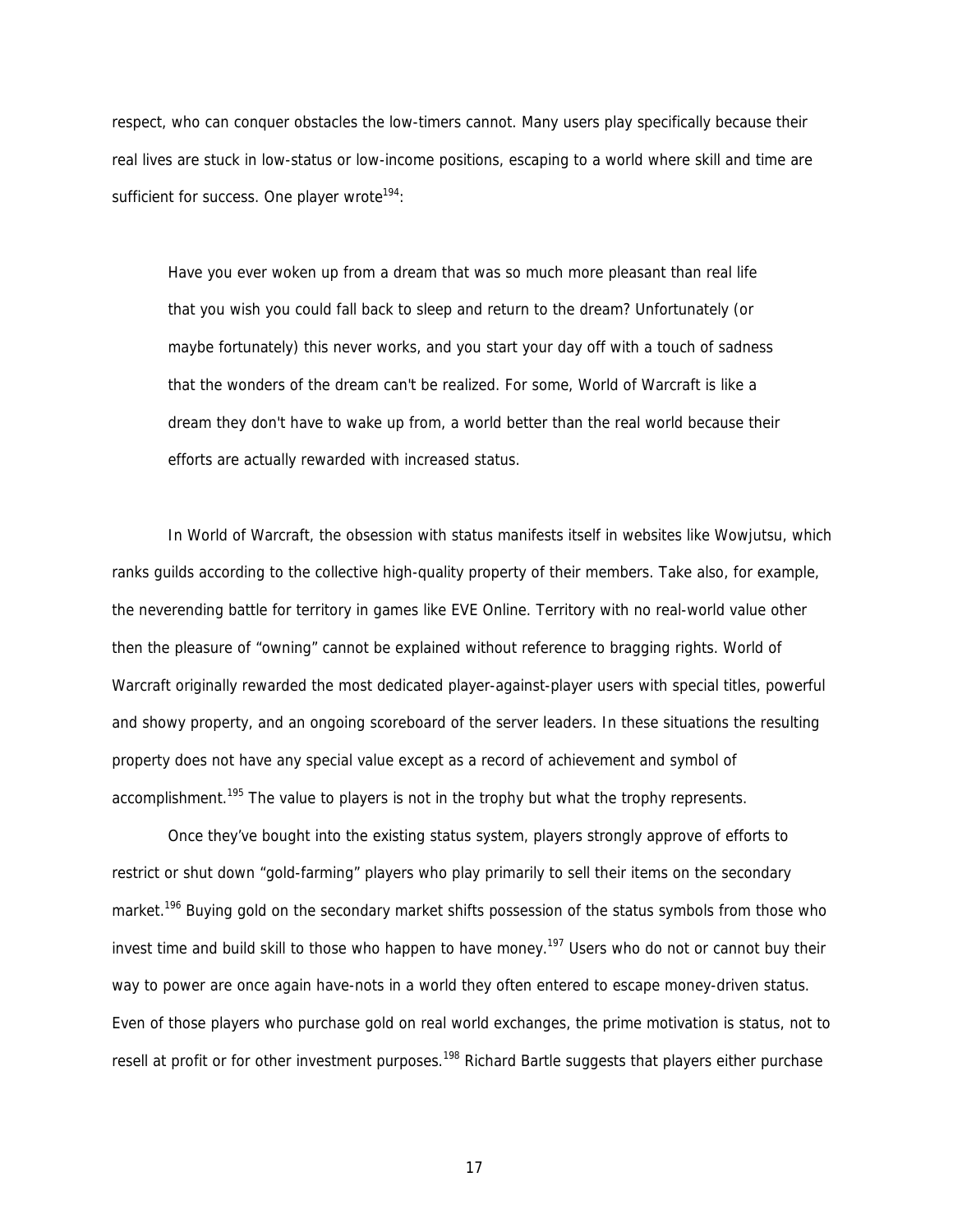high-level characters to "catch up" with friends who are already at a greater power level, or to instantly move to the top of a social hierarchy that prioritizes those with the best loot.<sup>199</sup>

Players also approve when developers adjust the strength of inventory items and avatar abilities in order to let all users earn status at a constant rate.<sup>200</sup> Maintaining a level playing field helps keep the "winners" to those with real skill and time to invest in the game, rather then those who are "lucky" enough to possess unbalanced items and characters.<sup>201</sup> For example, a recent bug in World of Warcraft allowed some, but not all, characters to purchase superpowered armor for free. Allowing the players to keep their cheaply-won gains would disrupt the existing mechanisms for status gain -- making hollow the efforts of all the players who acquired their armor the honest way. By contrast, real world legal systems do not protect relative status, just property. The Bragg lawsuit had no room for the effect on third parties from exploiting, or otherwise breaking the World for a particular user's gain. The dispute was entirely between the developer and the single user; such an analysis leaves out the effect on utility for the rest of the world.

The emphasis on status systems also explain facets of virtual worlds that fly fundamentally against real-world laws.<sup>202</sup> Killing others is good.<sup>203</sup> War is encouraged; perpetual warfare is not some Orwellian nightmare, but the ordinary state of affairs.<sup>204</sup> Death is, at worst, a nuisance. Revenge killings are exalted. While this precept underpins western law, battles and wars in virtual worlds determine status without any of the bloody side-effects. They are also highly entertaining; as Lastowka notes, "Violence, anarchy, warfare, and destruction are all great fun to have with your pals in Norrath -- God forbid that anyone try to turn them into a blueprint for real society, though. $n^{205}$ 

The status-driven nature of Virtual Property goes hand-in-hand with an emphasis on socialization and community. The role of virtual property tilts strongly in favor of the communal rather then the private property of western legal systems.<sup>206</sup> This is especially clear with the role of virtual real estate. The most popular Virtual Worlds feature, not self-contained pieces of real property, but extensive communal spaces where players are able to collaborate.<sup>207</sup> Most Virtual Worlds feature centralized areas for characters to congregate, socialize, and relax.<sup>208</sup> In World of Warcraft, the game launched with three "Capital Cities," with the expectation that players would spread out according to their preferences. It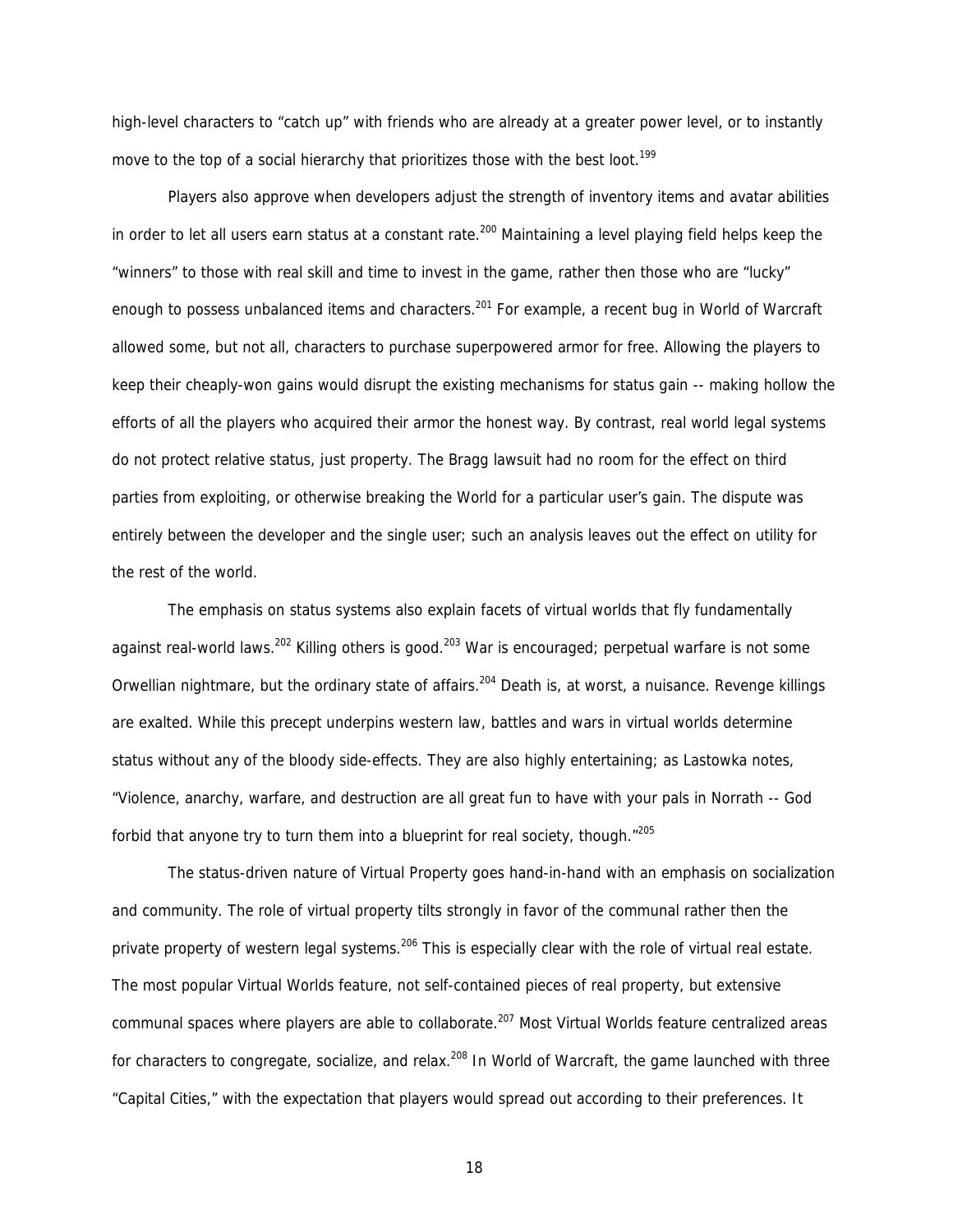quickly became clear that all players wanted to be in the same place as their friends; the other two cities were nearly abandoned. In the expansion, Blizzard put everyone in the same City. Another complaint about Virtual Worlds is when they "feel empty," and the player is essentially paying a monthly fee for a virtually empty game.<sup>209</sup> Acknowledging these concerns, Vanguard recently merged entire servers together to create an acceptable population level.<sup>210</sup> Walling off shared spaces for private real estate had a well-recognized negative effect on Ultima Online, resulting in virtual land rushes that quickly paved over available land and led to numerous player complaints.<sup>211</sup> In some games like Sims Online, players only earn gold and reputation by opening up their homes and virtual real estate to visitors.<sup>212</sup> Avatars in Sims Online receive bonus money from the game based on the amount of players using their space. $2^{13}$ The resulting cash can be used to upgrade the house, thereby attracting more visitors. Protecting the privacy of the home makes little sense in Sims Online.<sup>214</sup>

Guilds, or cooperative organizations of players, also demonstrate the community orientation of most Virtual Worlds. As James Grimmelmann writes, even though "the powers granted to them by the games are very weak," almost all Virtual Worlds feature guilds, and they are "key to the social energy of a virtual world.<sup>"215</sup> These fluid, communal organizations have little in common, in the real world, with group constructs like Corporations. Players voluntarily give up their own property to accomplish shared goals through guilds and other cooperative arrangements.<sup>216</sup> Guilds depend on the pooling of time and inventory to complete shared goals. A well-functioning guild assigns players to needed trade skills, pools resources to purchase raw materials, and uses the "finished goods" to defeat the latest and greatest monster.<sup>217</sup> An efficient use of shared inventory is important for the quild's success.<sup>218</sup> In World of Warcraft, the major accomplishments are on a guild-by-guild basis, rather then any individual player. Many World of Warcraft players can name the top worldwide guilds and their accomplishments, but they would be hard-pressed to name any of the individual players.

Maintaining a communal system when the players are anonymous masks is challenging. As a result, buying and selling Avatars is socially taboo.<sup>219</sup> Many players find it chilling that a friend or trading partner, who they have shared hundreds of hours with, could be abruptly replaced with a stranger wearing the same face.<sup>220</sup> Selling and trading avatars plays havoc with reputational and networking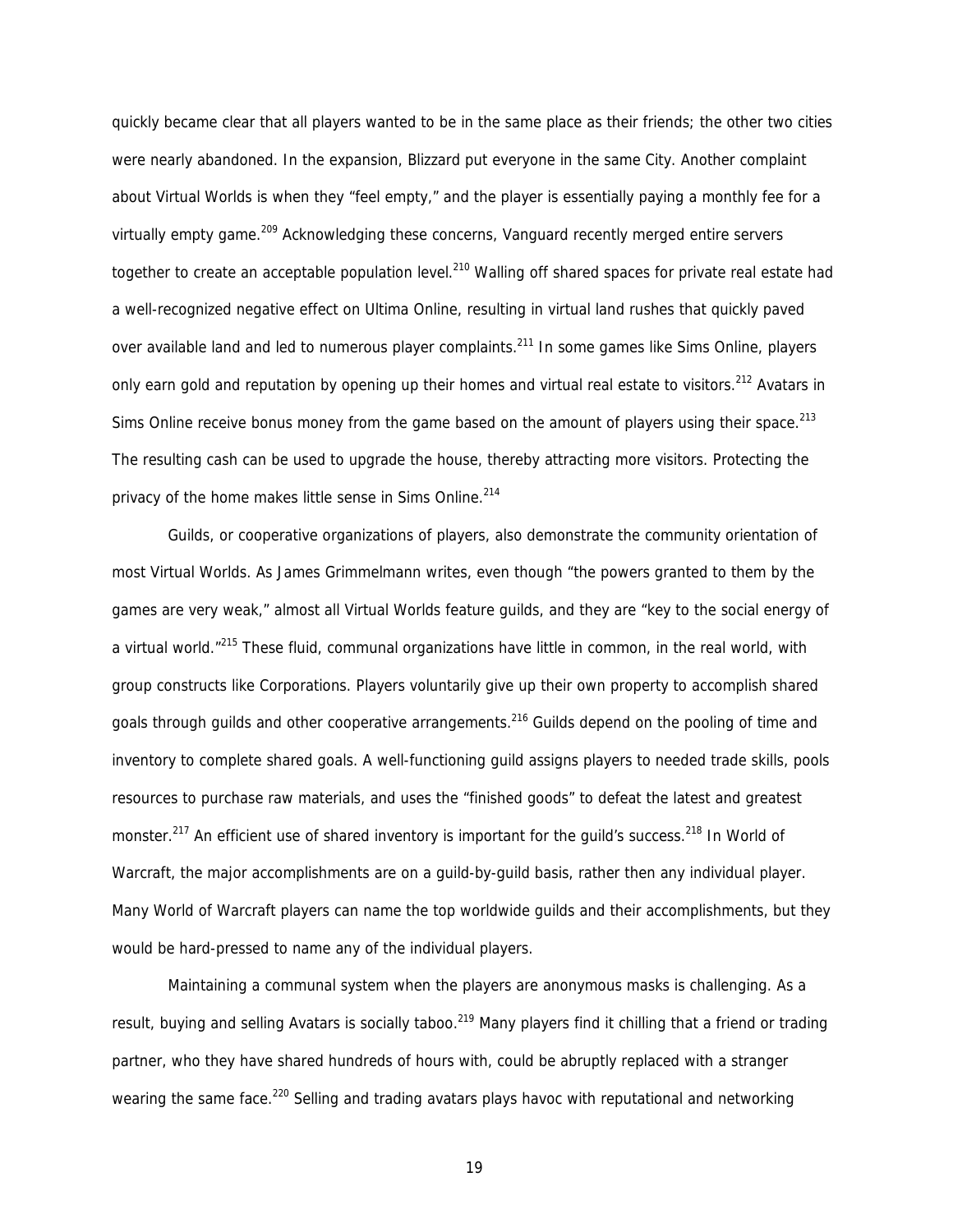systems.<sup>221</sup> It adds uncertainty and risk even to transactions with characters the player has spent years working with. Many Virtual Worlds have horror stories of the guild's bank manager selling off, and the new account owner stealing guild money. Given this, extending legal protection to players who sell their accounts flies directly in the face of a social system that needs trust and long-term reputation systems to grow and prosper.

Instead, users and Developers implement strategies and technologies to encourage communal property and exchange. Most guilds set up "Banks" comprised of the joint effort of many different players with different skill sets.<sup>222</sup> These banks are jointly controlled by members of the organization, typically organized along hierarchical lines, but committed to communal goals like beating a large-scale boss.223 Access to the items in the bank can be Each According to their Need, or based on a formula relating to who adds to the bank, or so on. Developers have begun to formalize and empower communal decision-making. Already, EVE Online Corporations own vast portions of space, ruling them as absolute entities with their own power to set rules. Companies have encouraged this behavior by creating in-world tools for guild management, rewarding cooperatives with the best and most rare items, and even inviting certain powerful guilds to beta-test their latest content.

Finally, many players simply resist the imposition of real-world economics and money-driven decisions in a world designed primarily for relaxation and fun.<sup>224</sup> As Economist Edward Castronova writes, "Without the EULA, Dark Age of Camelot is not a play space, it is a suburb of Newark — a place that used to be swampland, but now has houses, businesses, and athletic fields, all of which are utterly indistinguishable under law from the house, businesses and athletic fields of Newark itself."<sup>225</sup> They resent that the special nature of Virtual Worlds has fallen prey to commodification, transforming noncommercial relationships into market exchanges.<sup>226</sup> Extensive gold-farming promotes hyperinflation, devaluing player's property until "there was no way for anyone, time-rich or time-poor, to keep up with the rising cost of living except by resorting to the same very effective but not very playful methods that made the gold farmers rich."<sup>227</sup> That is, just to stay level with everyone else, players were forced to intensively kill monsters rather then relax, socialize, and have fun.<sup>228</sup>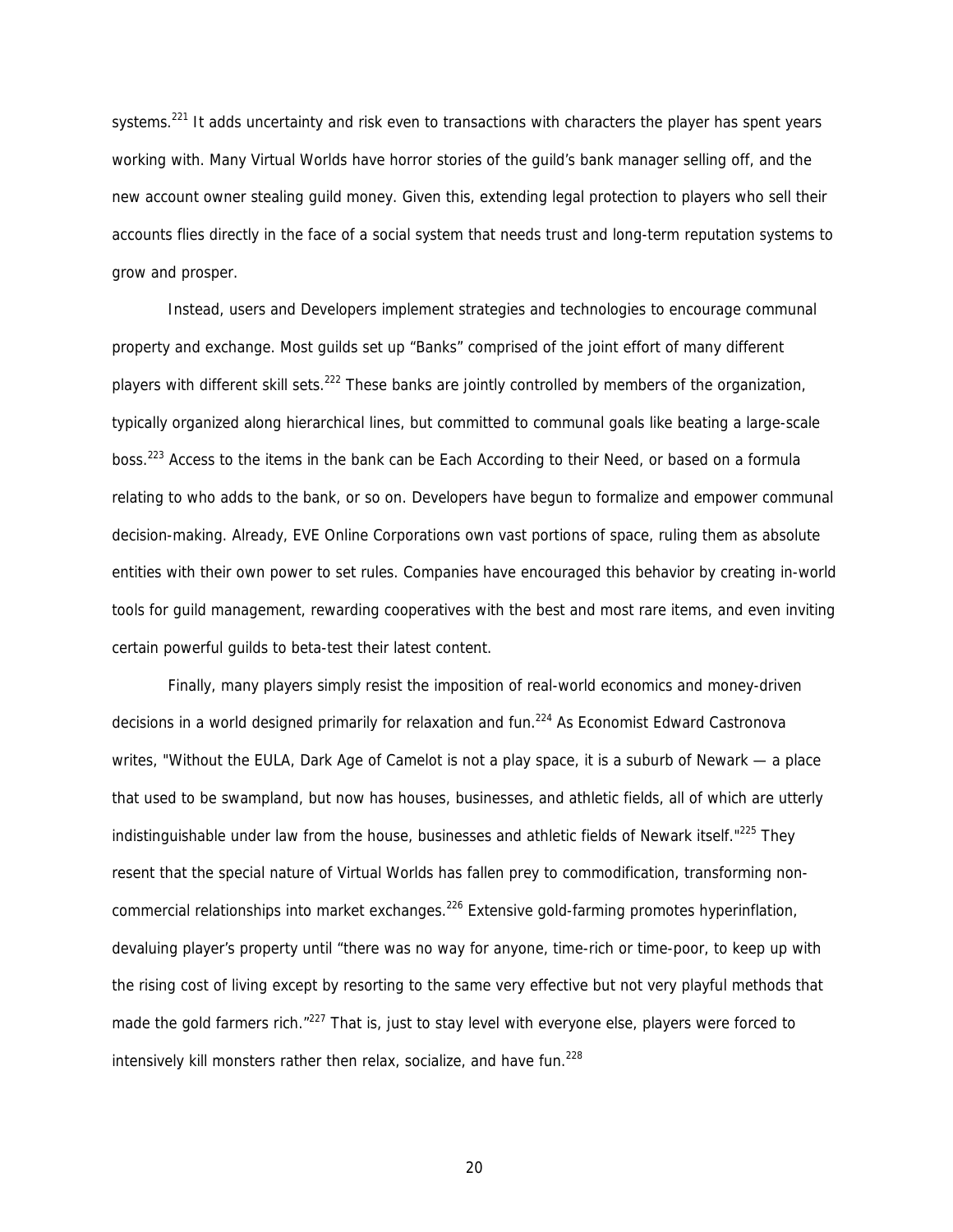Entertainment value explains why many players want their hard-won virtual items to continually lose value on the grey market. Many Virtual Worlds create systems of planned obsolescence in order to challenge players to keep playing the game.<sup>229</sup> For example, Everguest II releases a steady stream of "expansions" that include a massive new armory of improved weapons and armor.<sup>230</sup> These items not only require conquering new challenges, they make obsolete and worthless almost all of the inventory a player has already accumulated.<sup>231</sup> World of Warcraft implements slow inflation in their economy in order to discourage gold-hoarding.<sup>232</sup> These implementations come at the cost of investment in property, but they change up the gameplay and are necessary to encourage players to keep playing.<sup>233</sup> Players, in fact, complain when the gap between expansions is too long -- clamoring for their own hard-won items to be rendered valueless $(!)^{234}$ 

Everquest II's Station Exchange is a good example of the questionable relation of virtual property to entertainment value.<sup>235</sup> Station Exchange is the only company-designed and approved interface for real-world sales of virtual property. At launch, in 2005, it took in \$180,000 worth of transactions over the first month.<sup>236</sup> However, even two years later, the program has not been expanded beyond its initial two servers -- out of thirty total.<sup>237</sup> There has been no rush to join that server open to the real world; in fact, the two initial open-market servers were merged together to increase player population.<sup>238</sup> Even of those players who purchased goods, the rationale was typically not out of an absolute utility from the goods, but to keep up with highly-powered friends.<sup>239</sup> The same analysis showed that "active sellers are not gaming Station Exchange (i.e. buying low and selling high). Rather, they are playing the game, questing or crafting objects of value, and selling them at auction. $n^{240}$ 

# **b. Goals of Companies**

Developers have sought to implement user goals them through win-win situations that make both developers and users happy.<sup>241</sup> As Grimmelman has noted, Virtual Worlds are unique in that their system of laws is hard-coded into the very physical world.<sup>242</sup> When theft is no longer a gameplay feature, the very ability to steal is simply removed.<sup>243</sup> When long-term real estate becomes a problem, it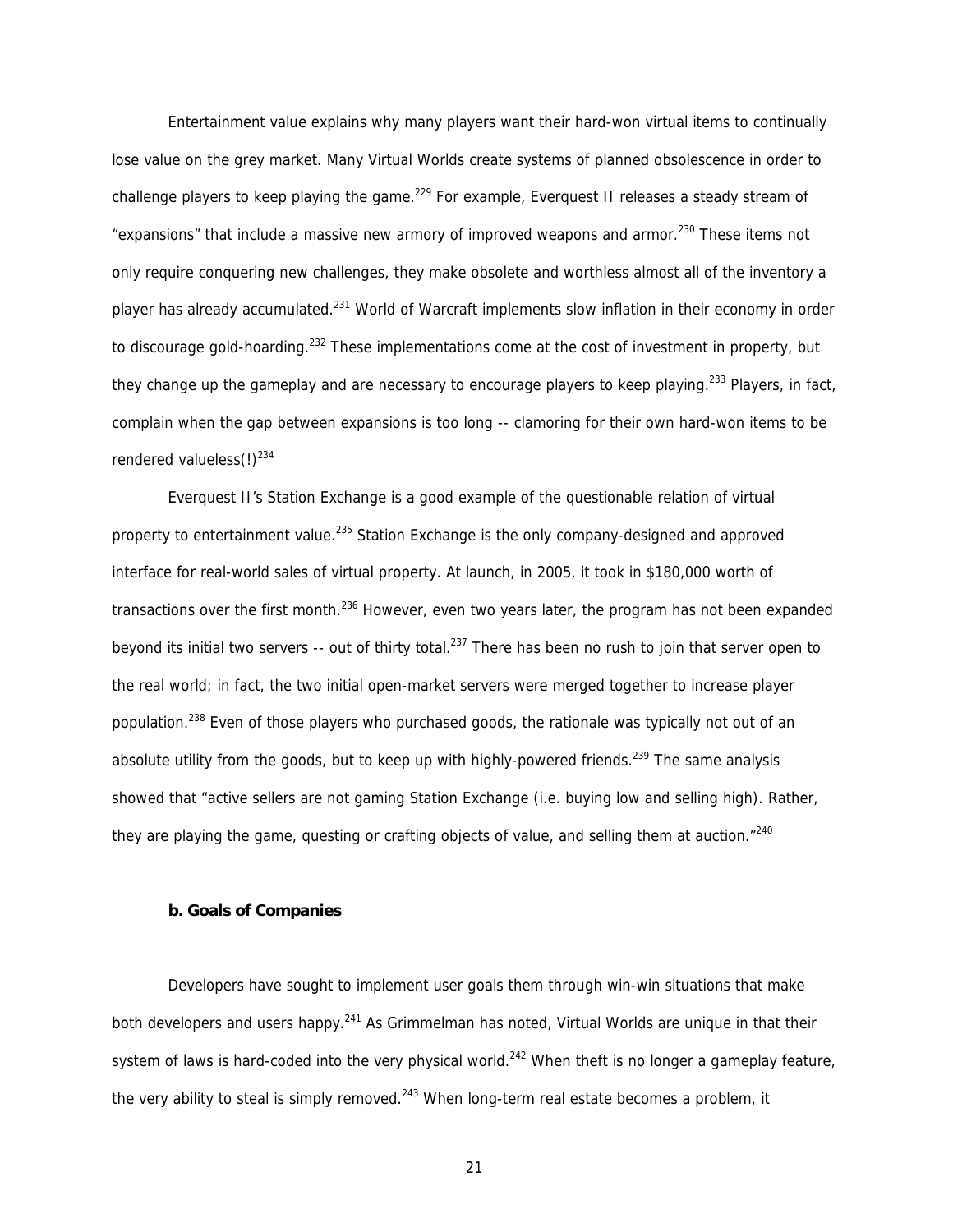disappears. When new problems loom, both developers and players seek to diminish them by lowering transaction costs, rather then adding laws.

Virtual Worlds have sought to minimize the transaction costs associated with market transactions through restricting the ways they can arise.<sup>244</sup> In particular, the setup of auction houses and other trading system removes the possibility of nonperformance.<sup>245</sup> The game itself checks that both parties have the requisite gold and items before allowing the transaction, which is instantaneous.<sup>246</sup> Warranties. returns, and other legal features have no place, because all property is exactly as offered, no more and no less.<sup>247</sup> Game mechanisms that allow for "cheating" by tricking click-happy, unwary customers are swiftly replaced with dialog boxes that ensure the player is making an informed decision.<sup>248</sup> In a world with no theft, foolproof locks, and where killing each other is for fun, the chance of user-on-user property disputes is unlikely.<sup>249</sup> Real legal protections are, after all, a form of transaction cost to quard against fraud, nonperformance, and other failures of the market system.<sup>250</sup> Where the market system itself is built to prevent the need for such intervention, the need for legal intervention is minimal.<sup>251</sup>

At the same time, companies are extremely leery of granting property rights to players that hold any relevance in the outside world. The costs associated with enforcement could be prohibitive.<sup>252</sup> Developers would face considerable uncertainty as to what property they could manipulate without warning.<sup>253</sup> Open questions raised by granting property rights include the type of damages a player could seek, the extent to which corporations would be responsible for maintaining the value of the property, and the corporation's freedom to terminate a relationship with the player when that player holds legal property on the company's servers.<sup>254</sup> What happens if the player cannot pay the monthly fee for membership? At what point would the property interest become legally cognizable -- upon signup, or only after a period of time?<sup>255</sup>

Transaction costs would also be substantial. If a Player sues a different Player, Corporations could be forced to submit to costly discovery requests, including the personal financial information of customers.256 Otherwise, there would be no method of discovering who was behind Sephroth776 when he scammed AngelEyes out of a Bow +10. The same would be true if the Player sued the Corporation on any number of equitable theories, except the corporation would also incur the cost of defense.<sup>257</sup>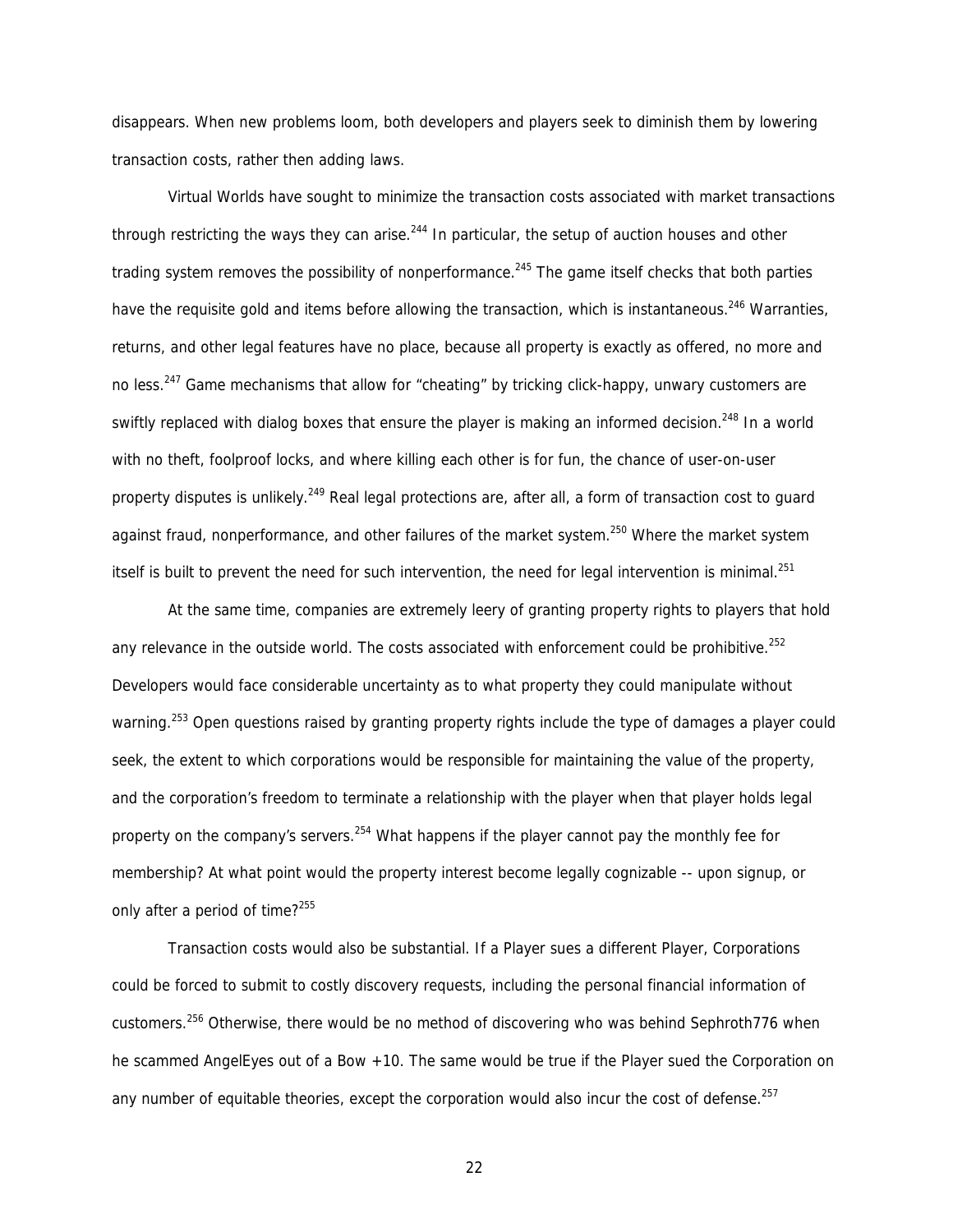Considering that Virtual Worlds prosper through millions of user accounts using the same legal scheme, and that World of Warcraft banned over 30,000 accounts for various violations of terms of service in May 2006 alone, legal contests could become very costly very quickly.<sup>258</sup> Expanding property rights is not necessarily possible or desirable for companies even when there is no real legal threat. The transaction costs and tremendous complexity associated with expanding property rights have prevented game companies from setting up systems like banking and finance, even in the face of consumer demand.<sup>259</sup>

Rather then exulting in their ultimate power, Developers view acting as God as an expense, a problem that they have to resolve. Even the in-game customer service department, judge and jury in charge of enforcing the TOS, was an unexpected expense for developers. In Ultima Online, at the outset of Virtual Worlds, 260

Running the game masters' room is a big expense for Origin and, to a large degree, an unanticipated one. Britannia was supposed to be self-policing, but instead it kept veering toward anarchy. Early on, more experienced players figured out how to identify new characters, or, as they are called, "newbies." Some players were luring newbies out into the woods, beyond the protection of the town guards, and killing them; others were encouraging newbies to commit crimes, and then letting the guards kill them. The result was a lot of players whose experience of the game consisted mostly of being dead, a condition that discouraged them from continuing to pay their monthly fees.

# **c. The Failure of Real World Legal Systems**

Even where Developers struggle, there is no evidence that real world courts would do a substantially better job. Property rights in the real world often protect interests with no virtual analogue. Users do not need food, housing, or any other of the necessaries that are important to survival.<sup>261</sup> Safety and security is another relative nonissue; while players can be harassed, property has nothing to do with creating safe spaces or sanctuaries.<sup>262</sup> Contracts and risk-transference devices are largely unnecessary;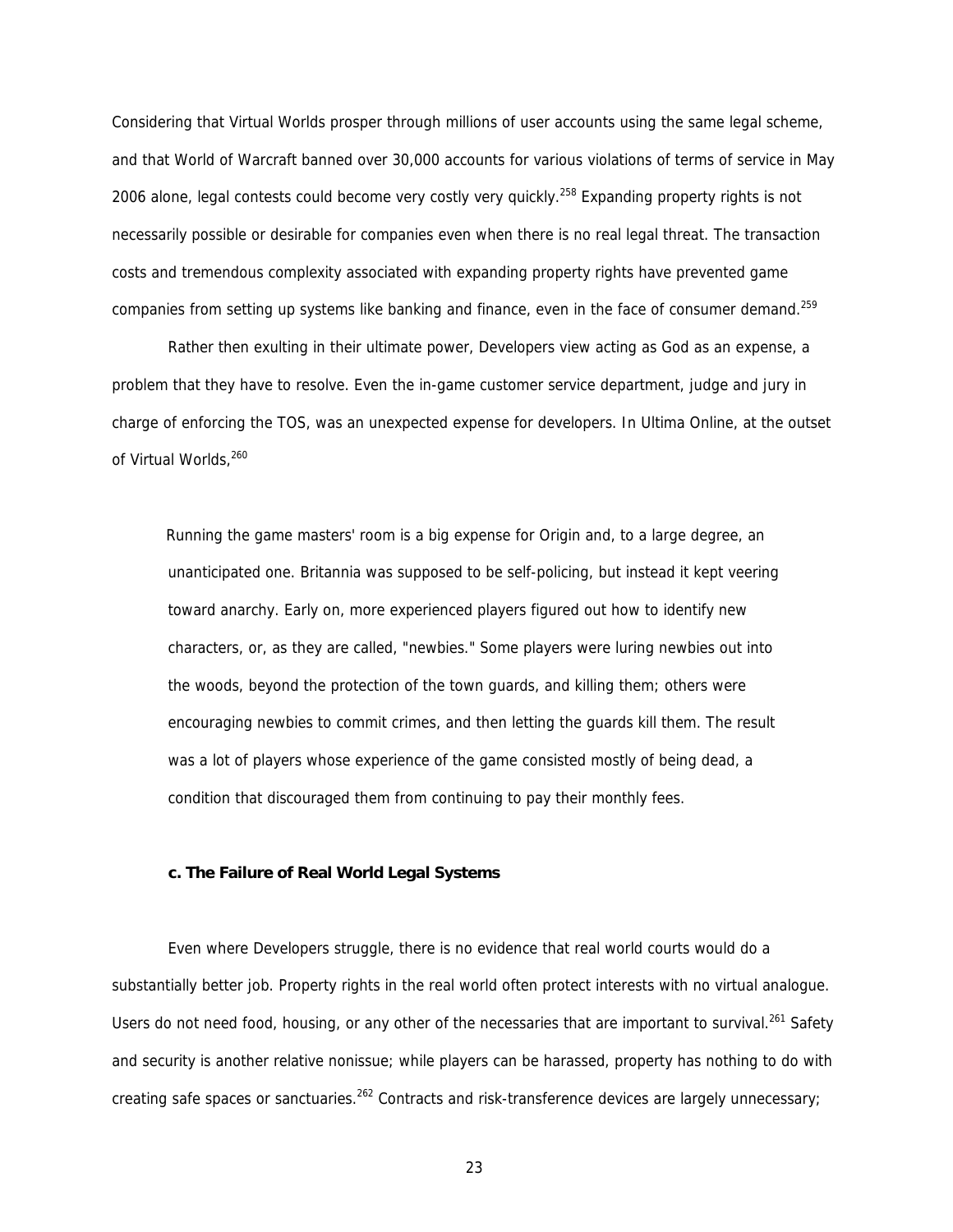as Grimmelmann notes, "we might plausibly ask how much practical difference rich contractural protection would make.<sup>"263</sup> Grimmelmann writes that "the single most important commercial transaction -- the present sale of goods -- can be handled without formal contracts... the common contingencies many contracts are drafted to avoid are simply not possibilities. There is no danger of defective goods because items in games typically don't have hidden attributes.<sup>"264</sup> Investment opportunities are also rare. There are no "mines, factories, aqueducts, or other capital intensive projects" that require large contractural borrowing.<sup>265</sup> In sum, huge swathes of the goals of the American property system are simply inapplicable.

There is no evidence that real world courts would manage virtual world lawsuits in an efficient and economically effective manner.<sup>266</sup> Just in terms of time, the Bragg lawsuit took nearly a year to evolve, an eternity in Virtual World time and a substantial fraction of Second Life's lifespan to date. On a theoretical level, Courts would be at sea attempting to understand the most efficient rule. The litigants with the most incentive to sue, and thus to have their interest recognized, are typically those whose role in Virtual Worlds is considered negative by wide swathes of the playerbase: gold farmers, account sellers, and exploiters. In fact, as Julian Dibbell writes, "Ruling the EULA to be a valid contract..would have sent the question back where it belonged - into the much more finely tuned evaluative process that is the ceaseless, grinding struggle between players and designers over the shape of the game. $"267$ 

Permitting the intrusion of real world legal protections into the Virtual World context would do considerable violence to the existing EULA-based regime. End-User License Agreements are not only the preferred legal authority for the Virtual World context, they constitute the governing contracts for millions of people in both the online and offline context.<sup>268</sup> While some limited authority suggests that severe unconscionability will be prohibited, particularly in the forced arbitration and forum selection contexts, thousands of companies depend on the enforceability of their substantive clauses.<sup>269</sup> Carving out a haven of legal authority from their aegis would call into doubt all of the dependence that corporations place on the EULA. Although "the process of assuming the unenforceability of the EULA is necessary to analyze... virtual rights," the secondary effects of this assumption are properly part of the cost-benefit analysis.<sup>270</sup>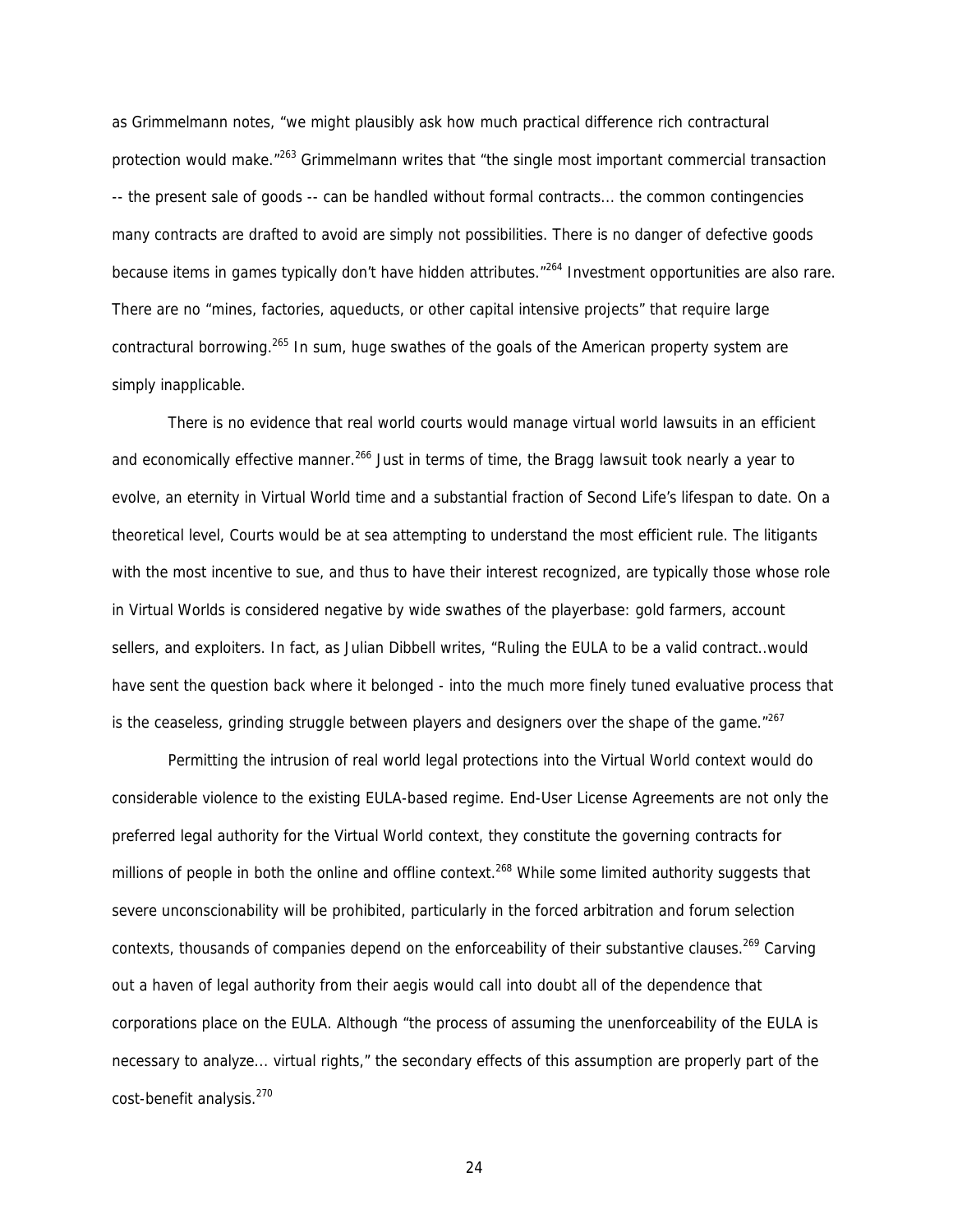If the EULA is overruled due to problems of formation or unconscionability, then the very basis of the EULA-contracting context would be called into question. EULAs have come under considerable academic attack for calling into question the traditional contracting methodology of offer-acceptanceformation. Many have noted that the idea of an objective meeting of the minds is very questionable when customers never read the EULA, companies don't want them to read it, and the opportunity to negotiate is virtually nonexistent. Many writers have supported a movement to a subjective intent standard that depends primarily on the expectations of the consumer.<sup>271</sup> Implicit in such critiques is the idea that the average form contract will be subjected to the uncertainty of subjective-intent analysis.<sup>272</sup> Others have created Bills of Rights broadly applicable to computer EULAs.<sup>273</sup>

Regardless, EULAs have been upheld for decades because they are necessary and heavily used to correspond to the realities of mass-consumer contracting.<sup>274</sup> Nor do Virtual Worlds represent an unusually good opportunity for overruling. The EULAs are typically presented to customers on the entire computer screen, in bright lettering, and at regular intervals. Players have explicitly agreed not to engage in market transactions outside of the game, and have disclaimed any property rights in their characters.275 Instead, consumer competition and criticism ensures that the actual treatment of players is "reasonable" according to the vast majority of consumers, and punishes companies that refuse to bow to these standards.

A prime example of the superiority of the quasi-legal Virtual World system to the real world legal system is the most efficient treatment of the shadowy Virtual World grey market.<sup>276</sup> The grey market comprises the interface between the virtual world and the real, where players exchange avatars and items for cash.<sup>277</sup> Almost all corporations running a Virtual World have expressed official disapproval of it, and have chased buyers and sellers off traditional exchange sites like eBay onto less scrupulous meetingplaces.<sup>278</sup> Players found to have purchased grey market gold, items, or characters are typically banned.<sup>279</sup> Others are scammed out of their accounts by unscrupulous buyers and sellers.<sup>280</sup> Commentators criticize the inefficency of chasing a fully-developed market to the shadows, and the resulting inequity inherent in the fraud and scamming involved in an unrequlated grey market.<sup>281</sup>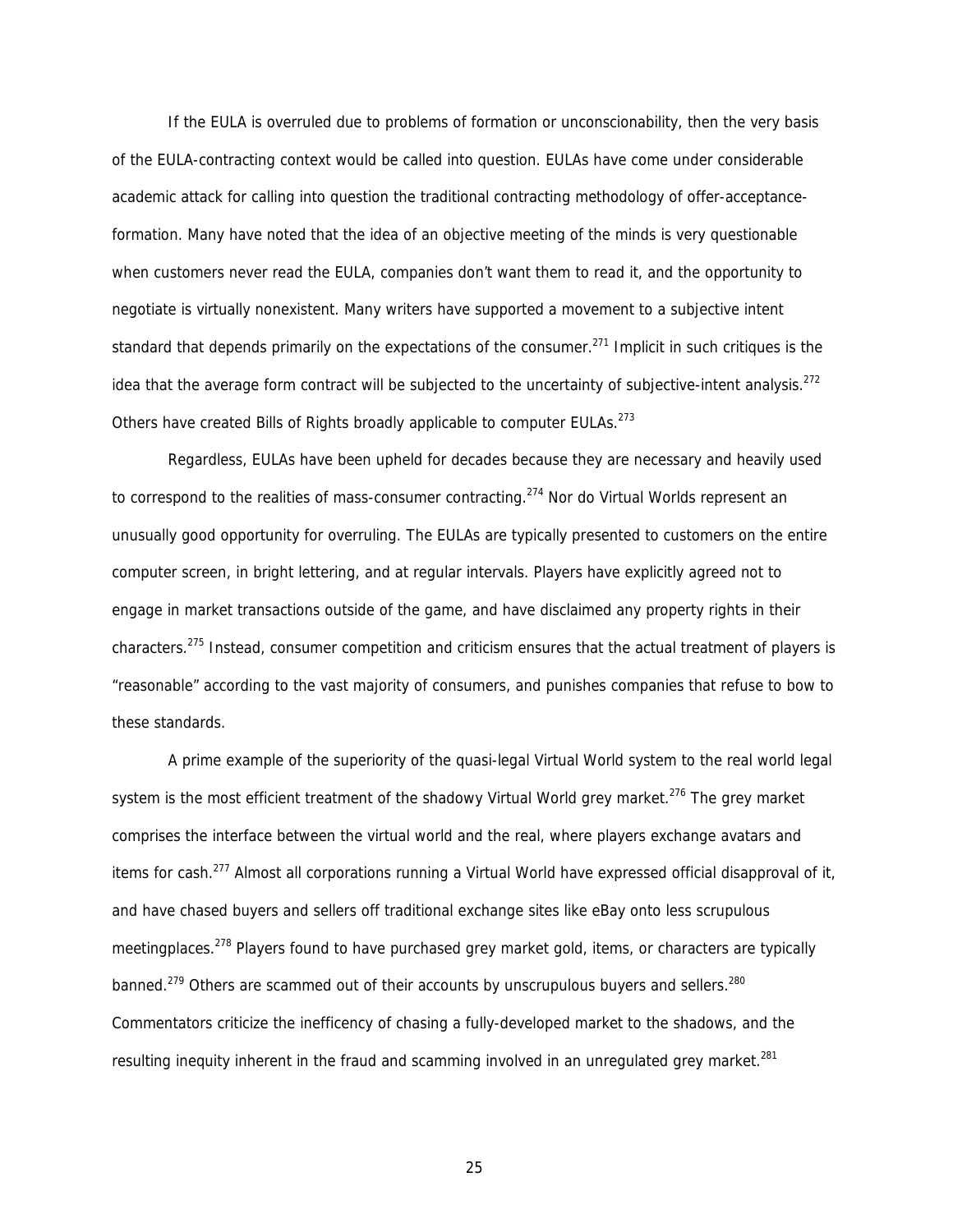However, when users widely disapprove of real market transactions because they violate notions of fairness and socialization, a grey market becomes a very reasonable solution.<sup>282</sup> It gives the selling users a "safety valve," letting them leave a Virtual World with a satisfying level of profit. Purchasing players can gain access to the Virtual World without going through the usual path, but without gaining access to the status and reputation accrued from playing in an "honest" way. In terms of just the grey market transaction, the real risk of being banned is relatively small, and can be priced in as part of the risk of business.<sup>283</sup> Overall, the grey market bows to the demands of the vast majority of players who disapprove of online gold sales and avatar trading as outside the acceptable norms of the Virtual World.<sup>284</sup> Developers, through underenforcement, can satisfy both parties. They can and do allow an acceptable level of market trading for those users who wish to leave while stemming anything that offends the user base or threatens the overall economy.

On the other hand, should a property right arise in grey market sales, it seems starkly unlikely that the volume of resulting trade would be so high, or the growth in sales value so extreme, as to outweigh the substantial harm to the many consumers who see grey market sales as a persistent MMO evil.<sup>285</sup> The only losers under the present system are the few that are scammed or banned for illegal activity.<sup>286</sup> It is difficult to see the gains in overall utility stemming from the legal recognition of such trades.<sup>287</sup> The experience of Sony's Station Exchange is telling. Sony touts as a primary feature the safety of their system.<sup>288</sup> The front page talks about removing old problems like scamming passwords, bait-and-switch over the character's inventory, and the risk of non-delivery.<sup>289</sup> However, analysis of the program's success revealed that prices on Station Exchange and prices on unregulated secondary sites were "essentially the same."<sup>290</sup> In addition, of the roughly 40,000 players on the two servers covered by the Station Exchange program, only around 1,500 participated in Station Exchange in some way.<sup>291</sup>

 The Bragg lawsuit also demonstrated the problems of extending real world legal protections to Virtual Worlds.<sup>292</sup> It seems beyond a doubt that Linden Lab's actions were in the best interest of both the company and the playerbase. Bragg attempted to manipulate the economy, took advantage of flaws in the company's code, and damaged a stable market system.<sup>293</sup> The Judge's proposed treatment would have, as many recognized, eviscerated EULAs not only in Second Life, but around the entire Virtual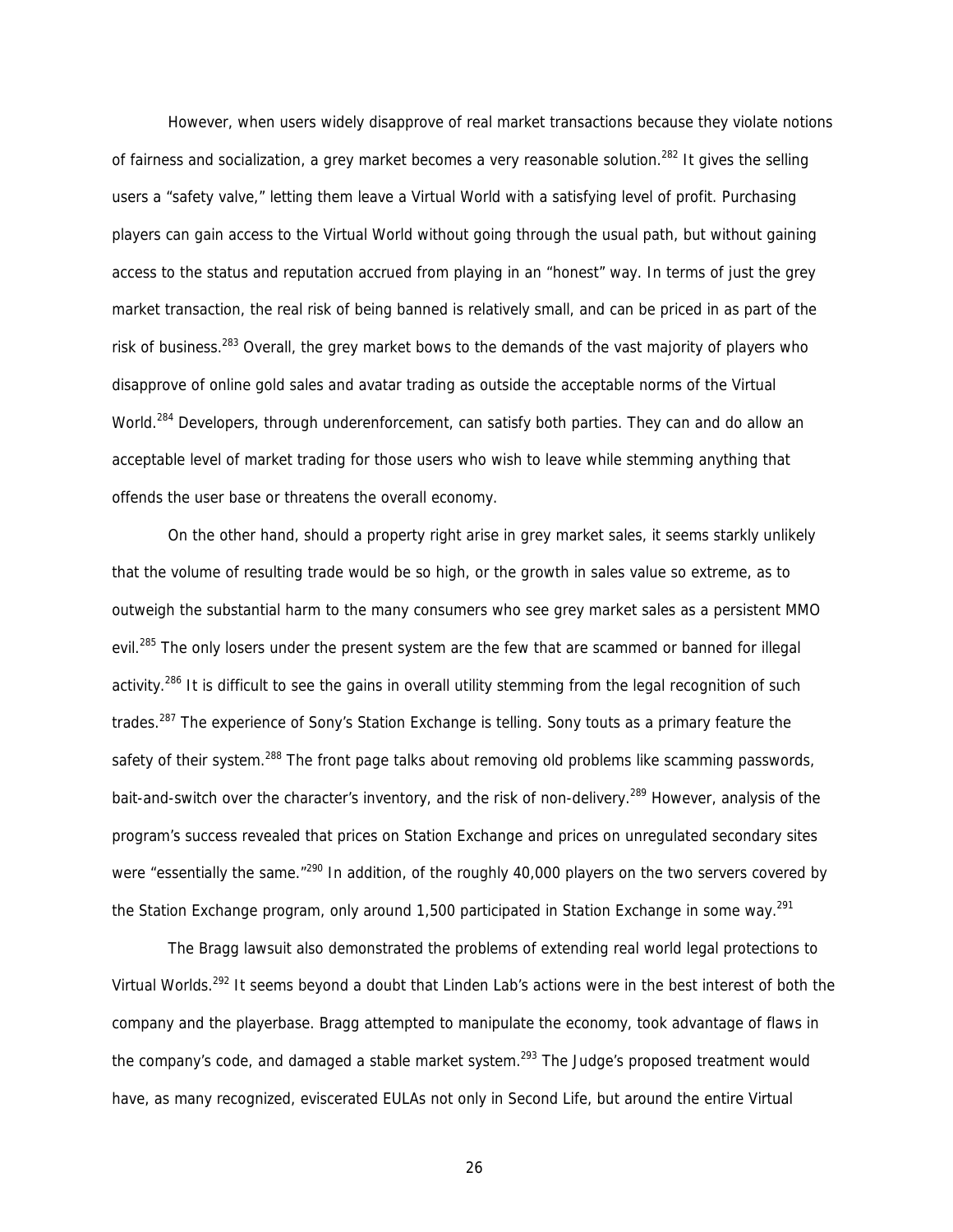World sphere.<sup>294</sup> Raph Koster, a Virtual World theorist, noted that the ruling put all Virtual World terms of service in trouble.<sup>295</sup> Linden Lab's quasi-legal mechanisms, as imperfect as they may be, would be replaced by year-long legal processes resulting in substantial uncertainty on all sides of transactions. Bragg is now attempting to interest Second Life residents in a class action suit against Linden Labs.<sup>296</sup>

# **III. Conclusion**

In all, Virtual Worlds may have increasingly become analogues to the Real World. But they have not lost enough "game" attributes like status-seeking, socialization, and entertainment to justify bringing in real world legal rights. Virtual Worlds contain strong economic systems, coherent communities, and a system of property values that closely mimic a real-world system of legal protections.<sup>297</sup> Communication between developers and players has resulted in a pattern of gradual change to create an efficient outcome.<sup>298</sup> The resulting property system will emphasize communal activities, entertainment, and other "fun" oriented activities like competitive status-seeking. Developers will probably continue to encourage these fundamental facets as they continue to build property systems. The future of this system could prove to be remarkably different from typical western notions of property and exchange. It is not yet time, if it ever will be, to bring in the majesty of the law.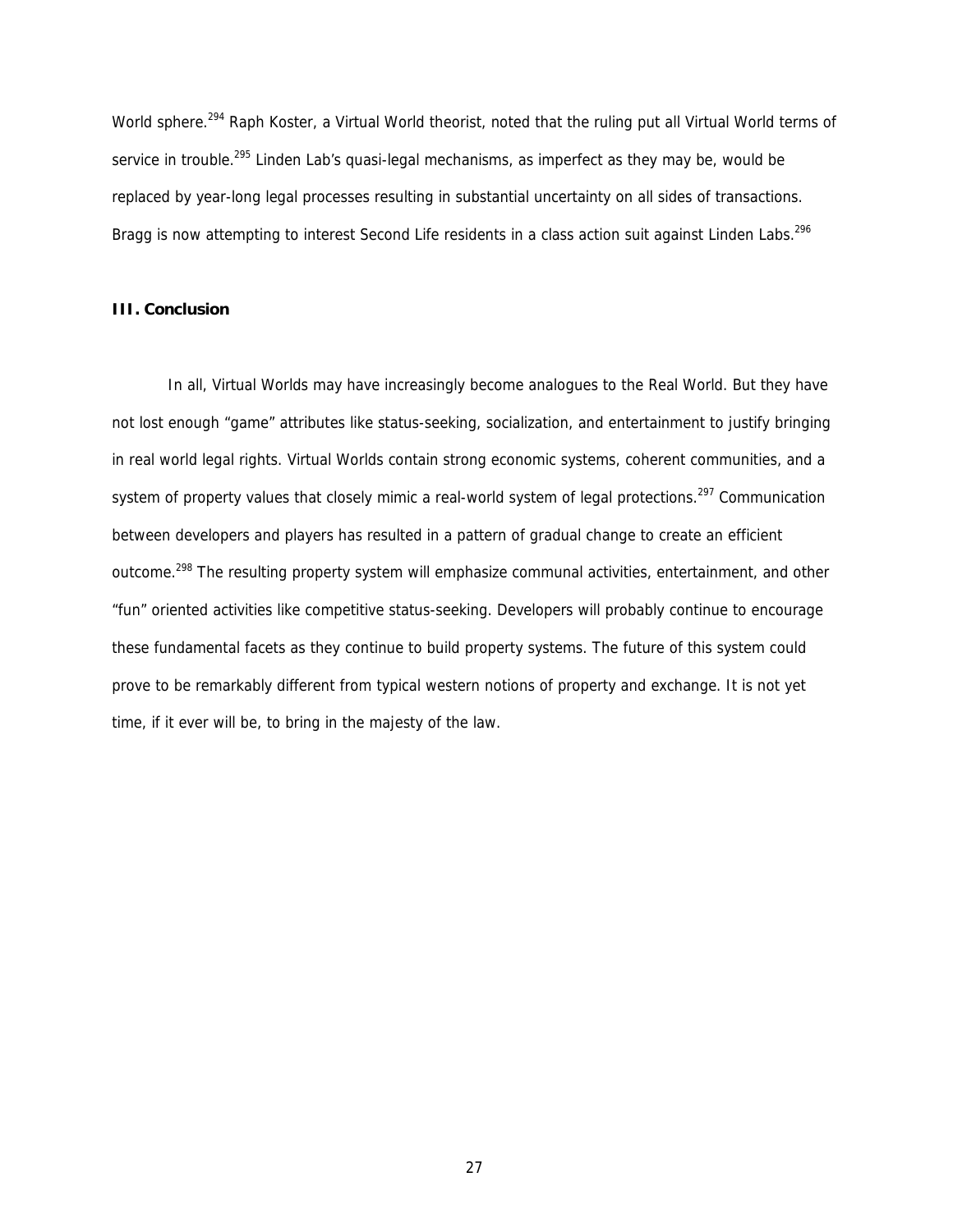<sup>3</sup> Gregory Lastowka & Dan Hunter, *The Laws of Virtual Worlds*, 92 CAL. L. REv. 1, 14-28 (2004).

<sup>4</sup> The MUD Timeline, http://www.linnaean.org/~lpb/muddex/mudline.html (last visited September 23, 2007) (Surveying the earliest-known multi-user dungeons, or MUDs. These MUDs formed the basis for later, broader commercial ventures.) See also Early MUD History,

http://www.ludd.luth.se/mud/aber/articles/history.html (last visited September 23, 2007)

 $^5$  Id.

-

<sup>6</sup> This analysis leaves out the East Asian Virtual World market. In many ways it is more complex and more integrated with the real world then its western counterpart. However, as the question presented is the extension of the American property system to those living in American jurisdiction, it's too much of a complication to include. Legal theorists may want to ask themselves how a player in Finland should inexpensively sue a player in Texas for fraud. Elizabeth Kolbert, Pimps and Dragons: How an Online World Survived a Social Breakdown, THE NEW YORKER, May 28, 2001, available at http://www.btinternet.com/~braxfield/blogimages/UltimaOnline.htm (last visited December 12, 2007)

<sup>7</sup> See aenerally World of Warcraft, www.worldofwarcraft.com (last visited September 23, 2007); Second Life, www.secondlife.com (last visited September 23, 2007); Everquest 2, www.everquest2.com (last visited September 23, 2007); EVE Online, www.eveonline.com (last visited September 23, 2007); See also Andrew Jankowich, EULAw: The Complex Web of Corporate Rule\_Making in Virtual Worlds, 8 TuL. J. TECH. & INTELL. PROP. 1, 4 (2006)

<sup>8</sup> See Bruce Woodcock, Total MMOG Subscribers,

http://www.mmogchart.com/Chart4\_files/Subscriptions\_21524\_image001.gif (last visited September 20, 2007); The task of tabulating the number of Virtual Worlds is complicated by their imprecise definition, lackluster census-taking, and number-fudging by major World developers.

<sup>9</sup> See Avatar (icon), http://en.wikipedia.org/wiki/Avatar\_%28icon%29 (last visited September 23, 2007) (overviewing the various graphical avatars used to represent players in video games). Of course, not all Virtual Worlds use graphical avatars; there are thriving textual worlds that pre-date the entire corporatedriven gold rush.

<sup>10</sup> Lastowka & Hunter, *supra* note 3 at 26.

<sup>11</sup> Compare Everquest, http://pacificrimx.files.wordpress.com/2006/11/everquest.jpg (last visited September 23, 2007) with recent game Vanguard, http://www.gameogre.com/vanguard7.jpg (last visited September 23, 2007).

 $12$  Of course, this is a restrictive definition of Virtual Worlds -- expanding it to include more "casual" worlds like Habbo Hotel changes the story entirely. Fortunately, these "established" Virtual Worlds are the most relevant to a study of Virtual law. See generally Lastowka & Hunter, supra note 3 at 26-28; Dr. Richard A. Bartle, *Virtual Worldliness: What the Imaginary Asks of the Real*, 49 N.Y.L. Sch. L. Rev. 19, 30-31 (2004).

<sup>13</sup> See Lizard, Kill Bunnies, Sell Meat, Kill More Bunnies, WIRED 6.05, May 1998, available at http://www.wired.com/wired/archive/6.05/bunnies.html (last visited December 12, 2007).

<sup>&</sup>lt;sup>1</sup> This is a gross simplification; Virtual Worlds are variously defined and their genesis is hardly clear. But it's helpful to see their philosophical underpinnings in the world-building of authors and in the games that provided a system of uniform rules for interacting in them. JRR TOLKIEN, THE HOBBIT (Houghton Mifflin 2002) (1937)

<sup>&</sup>lt;sup>2</sup> Early MUD History, http://www.ludd.luth.se/mud/aber/articles/history.html (last visited September 23, 2007)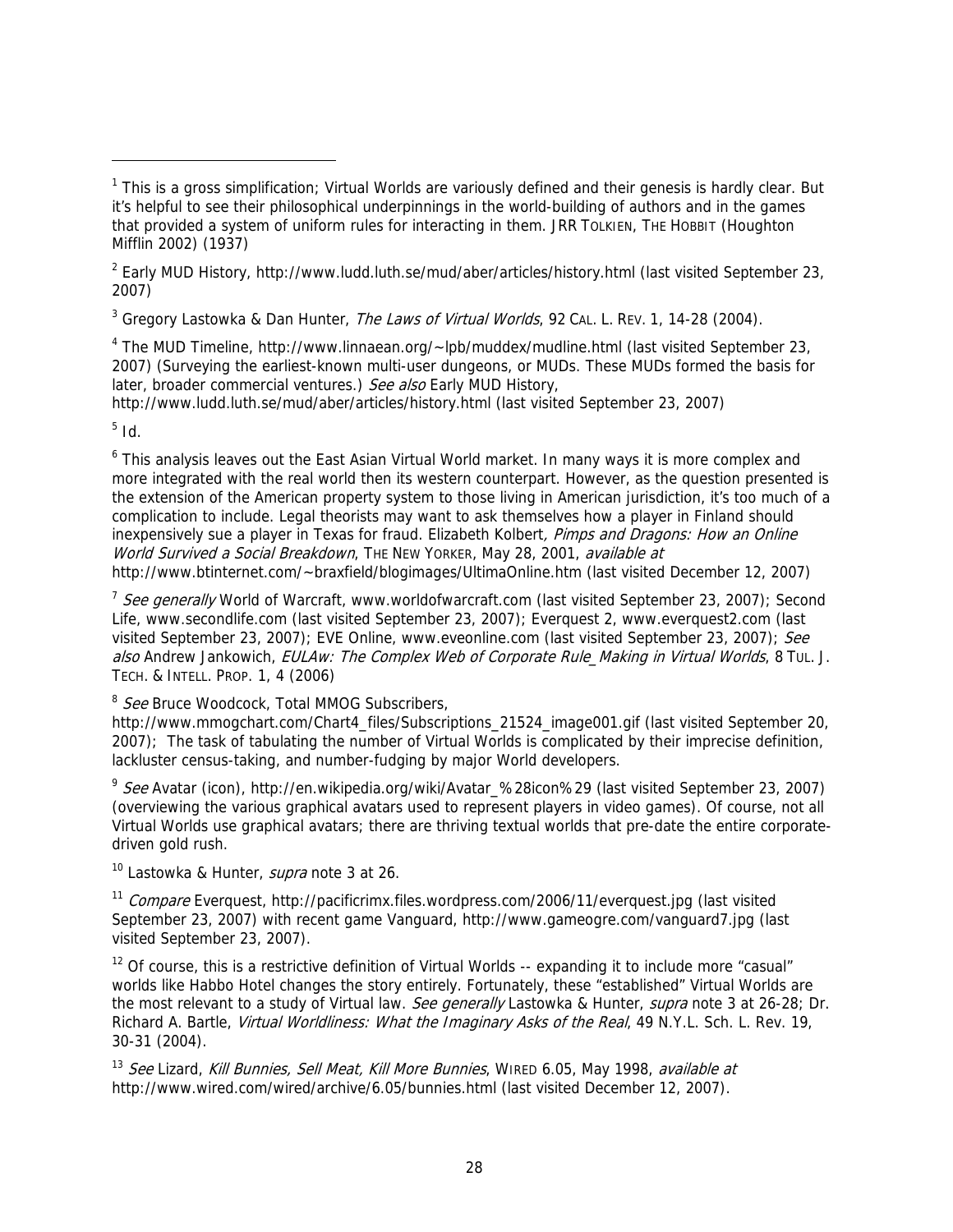<sup>14</sup> World of Warcraft: First Few Levels, http://www.worldofwarcraft.com/info/basics/firstfewlevels.html (last visited December 12, 2007).

 $15$  *Id.* 

-

<sup>16</sup> See generally Allakhazam's Magical Realm, an item database for many of the virtual worlds. Allakhazam's Magical Realm, http://eq2.allakhazam.com/ (last visited December 12, 2007).

<sup>17</sup> See Ultima Online: Purchasing and Owning a House, http://quide.uo.com/house\_1.html; Bobby Glushko, Tales of the (Virtual) City: Governing Property Disputes in Virtual Worlds, Note, 22 BERKELEY TECH. L.J. 507, 524.

 $18$  *Id.* 

<sup>19</sup> See generally Minor Healing Potion.

http://wow.allakhazam.com/db/item.html?witem=118&locale=enUS;source=live (last visited December 12, 2007).

 $^{20}$  *Id.* 

<sup>21</sup> See World of Warcraft, http://worldofwarcraft.com/info/items/basics.html ("Many items, particularly magic items, are Soulbound. An item that is soulbound is permanently bound to a specific player and cannot be transferred to another character in any way. A player can vendor, disenchant, or destroy his soulbound item, but cannot trade or sell it to another player. Items become soulbound in a variety of ways: on pickup, on creation, or when equipped. You will receive an alert indicating that the item will become soulbound by performing the relevant action.") (last visited December 12, 2007).

 $^{22}$  Id.

 $23$  Fresh Holly, *available at* 

http://wow.allakhazam.com/db/item.html?witem=21212&locale=enUS;source=live (last visited December 12, 2007).

<sup>24</sup> World of Warcraft, http://worldofwarcraft.com/info/items/basics.html ("When an item reaches zero durability, it no longer gives the player any benefit; it acts as though it does not exist until repaired.") (last visited December 12, 2007).

<sup>25</sup> See generally Glushko, supra note 17, at 509.

<sup>26</sup> See generally Glusko, supra note 17, at FN2; Jankowich, supra note 7 at 39; Edward Castronova, Virtual Worlds: First-Hand Account of Market and Society on the Cyberian Frontier 2 (Ind. Univ. Bloomington, Dept. of Telecomms, CESifo Working Paper Series No. 618, 2001), available at http://ssrn.com/abstract=294828 (last visited December 12, 2007).

<sup>27</sup> World of Warcraft, http://worldofwarcraft.com/info/basics/auctionhouses.html (Description of World of Warcraft's auction house) (last visited December 12, 2007).

 $28$  Escrow Guide, http://www.eve-online.com/guide/en/g15.asp ("The Escrow system is used for 2 things: 1) Trading and 2) Item Exchange. You might find it odd that it is located under the mission category, but the fact is that the EVE community invented the use of the Escrow system for selling and exchanging items, as it was not the intended usage, showing how ingenious our users can be.") (last visited December 12, 2007).

<sup>29</sup> See generally Second Life: The Market; http://secondlife.com/whatis/marketplace.php. (Currency exchange between real dollars and virtual Linden Dollars) (last visited December 12, 2007)

<sup>30</sup> Cf. Nicholas Yee, Psychology of MMORPGs: Emotional Investment, Motivations, Relationship Formation, and Problematic Usage, In R. Schroeder & A. Axelsson (Eds.), available at http://www.nickyee.com/pubs/Yee%20-%20MMORPG%20Psychology%20(2006).pdf (last visited December 12, 2007).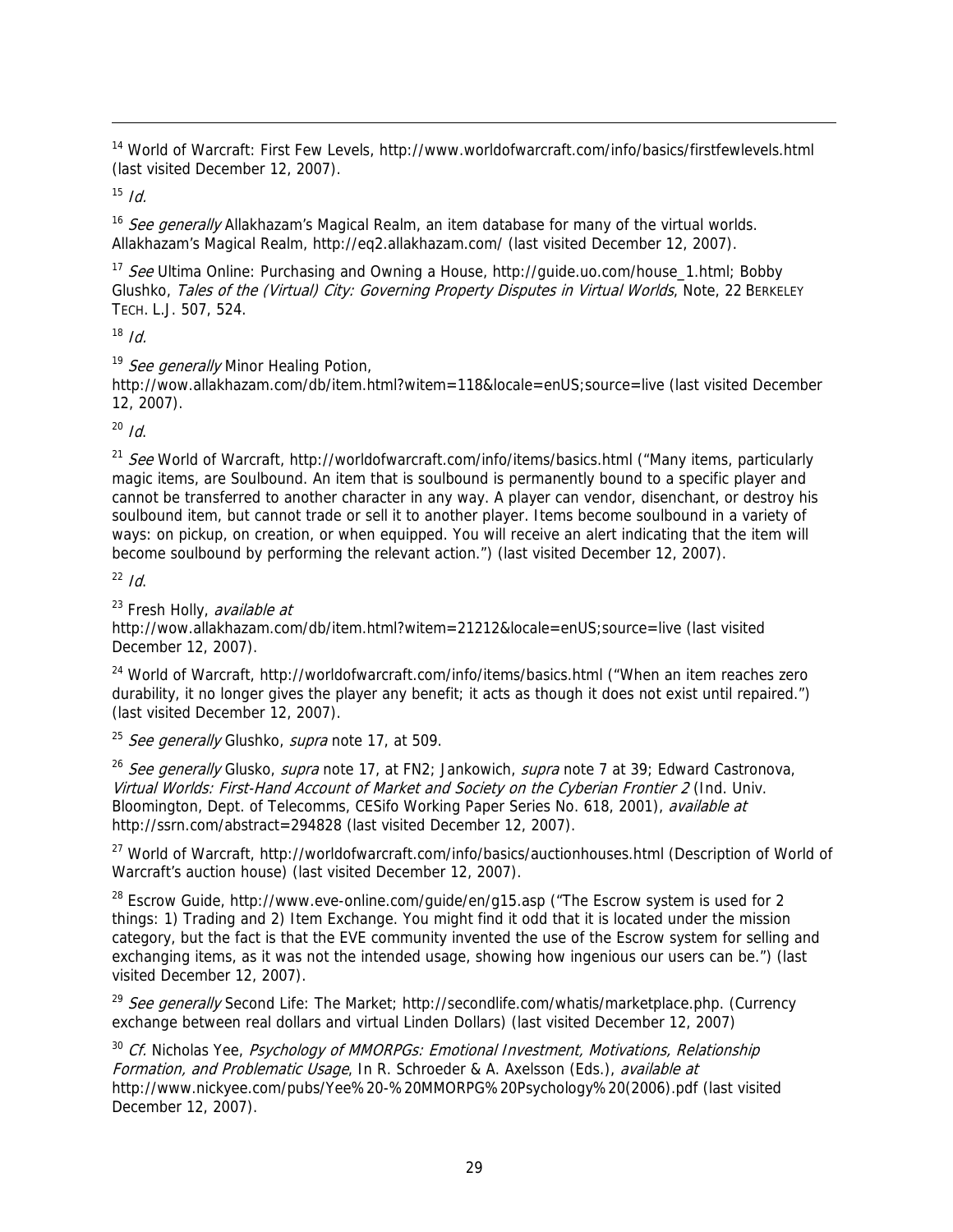<sup>31</sup> Wowjutsu, a World of Warcraft guild tracker, tracked some 32,000 guilds as of October 29, 2007. Wowjutsu, http://wowjutsu.com/world/ (last visited December 12, 2007).

<sup>32</sup> See EVE Online: Alliances, http://www.eve-online.com/alliances/ (last visited December 12, 2007).

 $33$  Id.

-

 $34$  Cf. Nicholas Yee, Life as a Guild Leader, available at http://www.nickyee.com/daedalus/archives/001516.php (last visited December 12, 2007).

 $35$  World of Warcraft's most recent patch is instructive as to these patches' length and depth. See generally World of Warcraft: Patch Notes, http://worldofwarcraft.com/patchnotes/ (last visited December 12, 2007)

 $36$  Game Updates, Everquest II; http://eq2players.station.sony.com/en/game\_updates\_details.vm?id=37, (last visited September 23, 2007).

 $37$  Id.

 $38$  See generally Nerf (Computer gaming), http://en.wikipedia.org/wiki/Nerf\_(computer\_gaming) (last visited September 23, 2007).

 $39$  These "hot fixes," are typically portrayed as bug fixes or essential fixes to underlying game architecture. However, on occasion unintended mechanics have made certain items or characters so unbalanced compared to their surroundings that a change is rushed.

<sup>40</sup> See Julian Dibbell, *Dragon Slayers or Tax Evaders?*, LEGAL AFFAIRS 47 (Jan-Feb. 2006)

<sup>41</sup> See IGE.com, www.ige.com (last visited September 23, 2007); WoW Gold Price Research: A World of Warcraft Economic Study, *available at* http://gamerprice.com/wow-gold-study.html (last visited September 23, 2007)

<sup>42</sup> See David Barboza, *Ogre to Slay? Outsource it to the Chinese*, N.Y.TIMES, Dec. 9, 2005.

<sup>43</sup> See generally The New Account Sales Thread,

http://forums.somethingawful.com/showthread.php?threadid=2552107 (Organized market for account sales.) (last visited September 23, 2007).

44 SK Gaming: WoW Account Sold for 7000 Euro, http://www.sk-gaming.com/scene/13220/ (last visited December 12, 2007).

45 See Julian Dibble, MMO GDP, QED (WTF?),

http://www.terranova.blogs.com/terra\_nova/2005/04/h1mmo\_gdp\_qed\_w.html (last visited September 23, 2007); Edward Castronova, Virtual World Economy: It's Namibia, Basically,

http://terranova.blogs.com/terra\_nova/2004/08/virtual\_world\_e.html (last visited September 23, 2007) Keep in mind, however, that this is only 1/5th of what Americans spent on their pets last year. American Pet Products Manufacturers, 2006/2007 National Pet Owners Survey, available at http://www.appma.org/press\_industrytrends.asp (last visited December 12, 2007)

<sup>46</sup> For a rough guide to market prices, go to Craigslist.org and search for "Warcraft." Craigslist.org, http://sfbay.craigslist.org/search/sss?query=warcraft, last visited September 23, 2007).

<sup>47</sup> Everquest II: Station Exchange,

http://eq2.stationexchange.com/Search.m?as=The+Bazaar&ac=character&sort=price&dir=d (last visited December 12, 2007).

<sup>48</sup> Barboza, *supra* note 42.

49 See generally Station Exchange: Year One, available at www.gamasutra.com/features/20070207/SOE%20Station%20Exchange%20White%20Paper%201.19.do c (last visited September 23, 2007)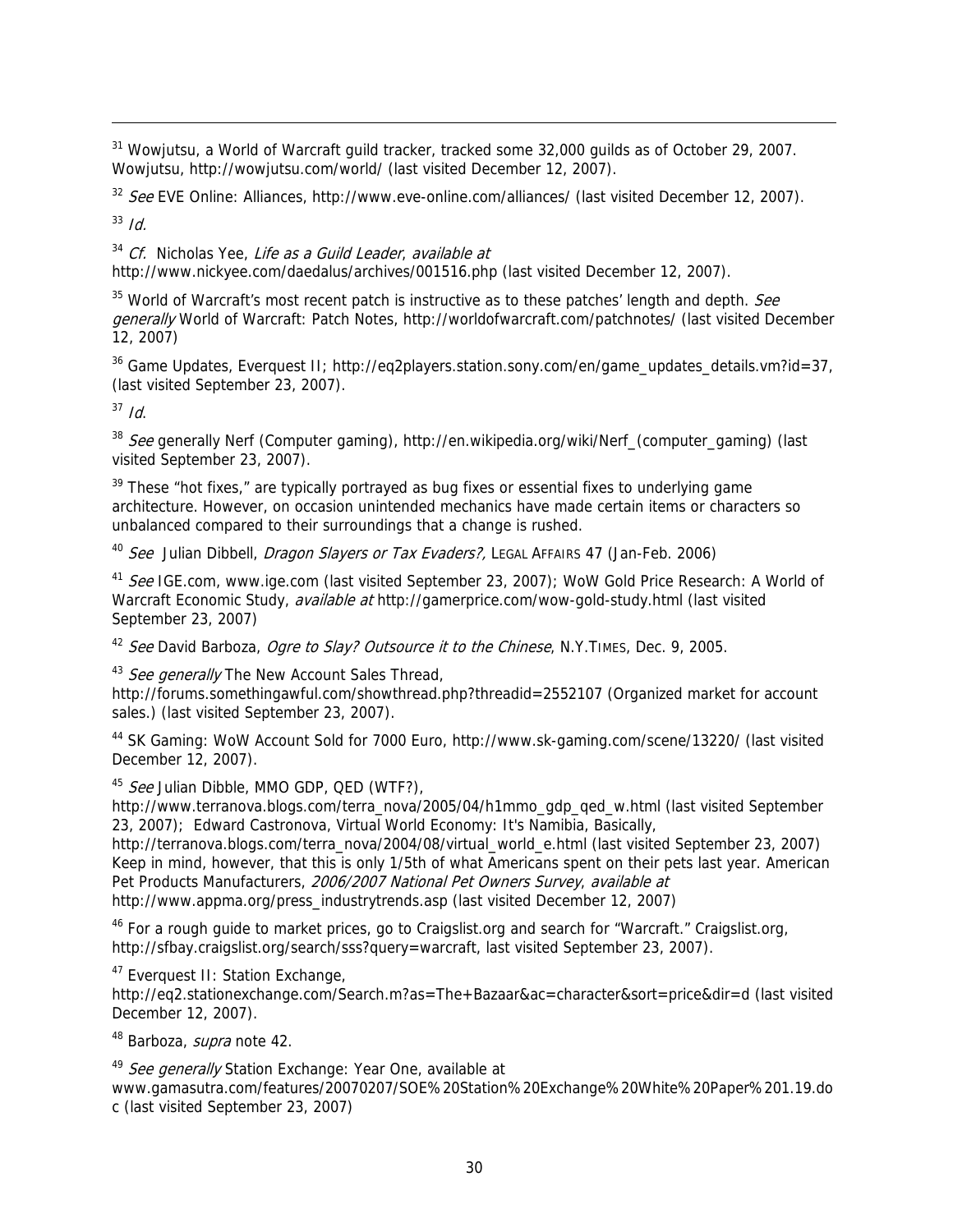<sup>50</sup> Castronova, *supra* note 26.

 $51$  See Robert Shapiro, Fantasy Economics: Why Economists are Obsessed with Role-Playing Games, SLATE, available at http://www.slate.com/id/2078053/ (last visited December 12, 2007)

<sup>52</sup> See generally Lastowka & Hunter, supra note 3, at 34-36.

 $53$  *Id.* at 43-50.

 $54$  Id

-

 $55$  *Id.* at 30.

 $56$  *Id.* at 45.

 $57$  Id.

 $58$  *Id.* at 45.

<sup>59</sup> Cf. Theodore Westbrook, *Owned: Finding a Place for Virtual World Property Rights*, Note, 2006 Mich. St. L. Rev 779 at 796-97 (2006). Charles Blazer, The Five Indicia of Virtual Property. Note, 5 Pierce L. Rev. 137 at 157 (2006)

<sup>60</sup> Westbrook, *supra* note 59, at 802.

 $61$  Id.

 $62$  Glushko, *supra* note 17, at 527; Jankowich, *supra* note 7, at 52-53.

<sup>63</sup> Glushko, *supra* note 17, at 530.

<sup>64</sup> Bettina Chin, Regulating Your Second Life, Note, 72 BKNLR 1303, 1349 (Summer 2007)

<sup>65</sup> Daniel Miller, *Determining Ownership in Virtual Worlds: Copyright and License Agreements*, 22 REVLITIG 435 (2003).

<sup>66</sup> Cory Ondrejka, *Escaping the Guilded Cage: User Created Content and Building the Metaverse*, 49 N.Y.L. SCH. L. REV. 81 at 95 (2004)

 $67$  Cory Ondrejka, *Living on the Edge: Digital Worlds Which Embrace the Real World*, available at http://papers.ssrn.com/sol3/papers.cfm?abstract\_id=555661 (available at September 23, 2007)

<sup>68</sup> Jamie Kayser, The New New-World: Virtual Property and the End User License Agreement, 27 Loy. L.A. ENT. L. REV. 59 at 64 (2007).

 $^{69}$  *Id.* at 63.

<sup>70</sup> Jack M. Balkin, Virtual Liberty: Freedom to Design and Freedom to Play in Virtual Worlds, 90 VA. L. REV. 2043 at 2043 n.1 (2004).

 $11$  Everquest Class Action Threat Over Auction Spat, THE REGISTER, Jan. 25, 2001, available at http://www.theregister.co.uk/2001/01/25/everquest\_class\_action\_threat\_over/ (Proposed class action suit against Everquest for banning eBay auctions. The class action claimed "people organizing these sales are in fact "selling the time spent building the status of an Everquest character" or "selling the time spent obtaining the item".") Lastowka & Hunter, supra note 3, at 48.

 $72$  Lastowka & Hunter, *supra* note 3, at 47.

<sup>73</sup> Ondrejka, *supra* note 66, at 94.

 $74$  Id.

<sup>75</sup> Jankowich, *supra* 7, at 42

 $16$  *Id.*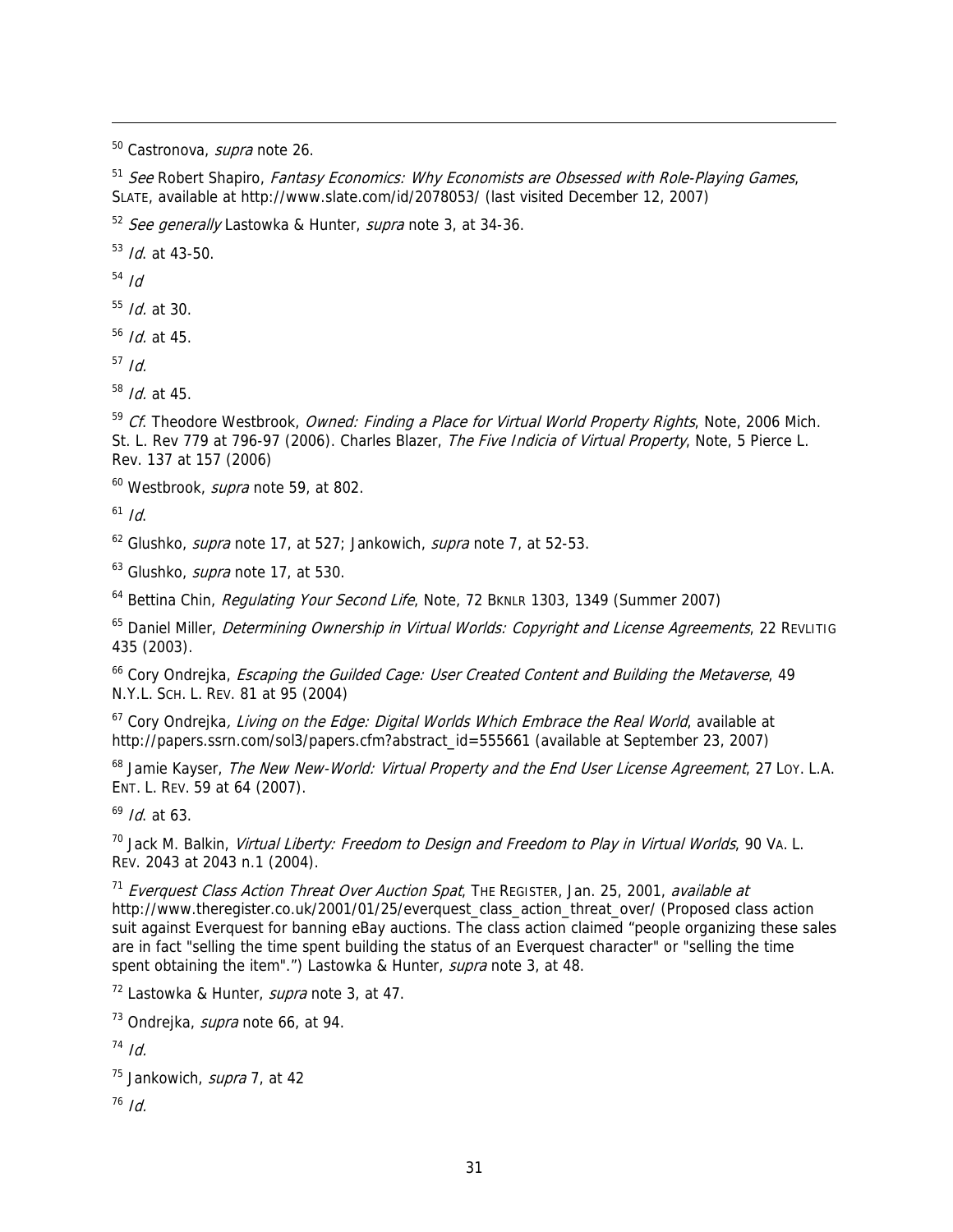$17$  Westbrook, *supra* note 59, at 806; Balkin, *supra* note 70, at 68.

<sup>78</sup> See generally Symposium, Rules & Borders -- Regulating Digital Environments, 21 SANTA CLARA COMPUTER & HIGH TECH L.J. 807 (2005)

 $79$  Bartle, *supra* note 12 at 33-34.

 $80$  Id.

-

 $81$  *Id.* at 41

<sup>82</sup> See Id. at 2070. ("If virtual items have real-world equivalent values, though, the game designer may be destroying a considerable amount of value by turning off the game.")

<sup>83</sup> See generally Jankowich, supra note 7 at 37.

 $84$  Id.

 $85$  *Id.* 

<sup>86</sup> This process is so engrained that, after installing a new game for the sole reason of collecting its EULA, I absent-mindedly clicked my consent for whatever terms were embodied in it.

<sup>87</sup> Rachel Cormier Anderson, Enforcement of Contractural Terms in Clickwrap Agreements: Courts Refusing to Enforce Forum Selection and Binding Arbitration Clauses, 3 SHIDLER J.L. COM. & TECH. 11, 1 (2007)

 $88$  *Id.* 

89 See, e.g., Nathan Davis, Presumed Assent: The Judicial Acceptance of Clickwrap, 22 BERKELEY TECH. L.J. 577, 589-598 (2007); Note that Game World EULAs do not always contain certain terms heavily criticized as abusive, such as prohibitions on criticism. See Lydia Pallas Loren, Slaying the Leather-Winged Demons in the Night: Reforming Copyright Owner Contracting with Clickwrap Misuse, 30 OHIO N.U. L. REV. 495, 501 (2004). But see Jankowich, supra note 7 at 28. (Suggesting that restrictions on obscenity are used to prohibit political speech)

<sup>90</sup> See Robert Hillman, Standard-Form Contracting in the Electronic Age, 77 N.Y.U. L. Rev. 429, 432 (2002).

<sup>91</sup> See Robert Lee Dickens, *Finding Common Ground in the World of Electronic Contracts: the* Consistency of Legal Reasoning in Clickwrap Cases, 11 MARQ. INTELL. PROP. L. REV. 379, 385-87 (2007)

<sup>92</sup> See generally World of Warcraft: Terms of Use Agreement, http://www.worldofwarcraft.com/legal/termsofuse.html (last visited October 19, 2007).

 $93$  But note the trouble this caused Second Life in the Bragg lawsuit. See Second Life: Terms of Service, http://secondlife.com/corporate/tos.php ("Any dispute or claim arising out of or in connection with this Agreement or the performance, breach or termination thereof, shall be finally settled by binding arbitration in San Francisco, California under the Rules of Arbitration of the International Chamber of Commerce by three arbitrators appointed in accordance with said rules.") (last visited December 12, 2007).

<sup>94</sup> See Jankowich, supra note 7, at 44; World of Warcraft: Terms of Use Agreement, available at http://www.worldofwarcraft.com/legal/termsofuse.html (last visited October 19, 2007). ("BLIZZARD MAY SUSPEND, TERMINATE, MODIFY, OR DELETE THE ACCOUNT AT ANY TIME WITH ANY REASON OR NO REASON, WITH OR WITHOUT NOTICE. For purposes of explanation and not limitation, most account suspensions, terminations and/or deletions are the result of violations of this Terms of Use or the EULA.")

95 See generally Jankowich, supra note 7, at 44.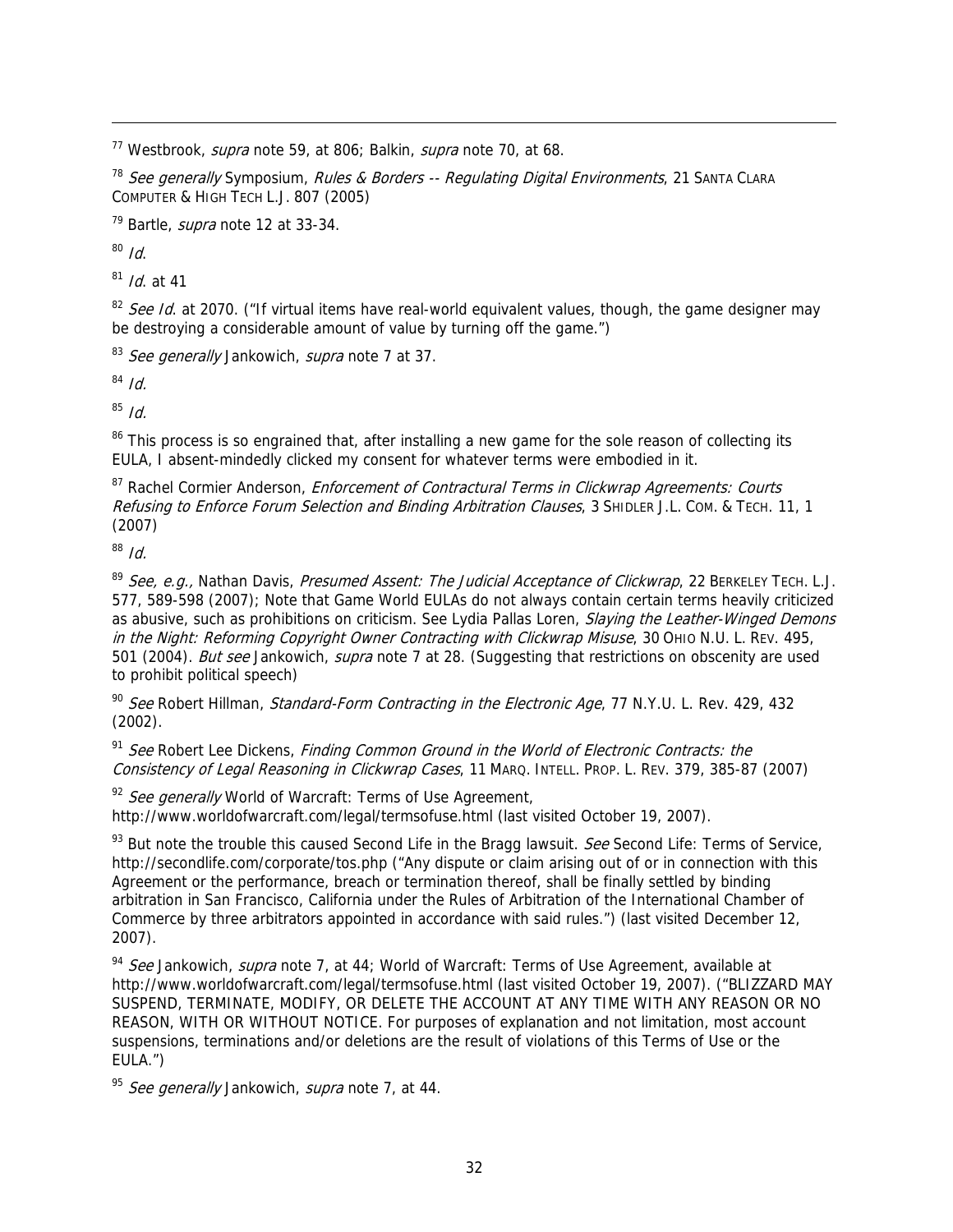96 World of Warcraft: Terms of Use Agreement, http://www.worldofwarcraft.com/legal/termsofuse.html (last visited October 19, 2007).

<sup>97</sup> Sony Online Entertainment, EQ II UASL, http://eq2players.station.sony.com/en/support/support\_article.vm?label=EQIIEULA (last visited December 12, 2007).

98 See Glushko, supra note 17, at 516-57.

 $99$  See Jankowich, supra note 7, at 47. See generally J.R. Suler & W. Phillips, The Bad Boys of Cyberspace: Deviant Behavior in Online Multimedia Communities and Strategies for Managing It, available at http://www-usr.rider.edu/~suler/psycyber/badboys.html (Sept. 1997)

<sup>100</sup> World of Warcraft: Terms of Use Agreement, http://www.worldofwarcraft.com/legal/termsofuse.html (last visited October 19, 2007).

<sup>101</sup> EVE Online: Terms of Service, http://www.eve-online.com/pmp/terms.asp (last visited December 12, 2007)

<sup>102</sup> Cf. Jankowich, *supra* note 7, at 33

 $103$  *Id.* 

-

 $104$  *Id.* 

<sup>105</sup> Jack M. Balkin, *Law and Liberty in Virtual Worlds*, 49 N.Y.L. Sch. L. REV. 63 at 65 (2004).

<sup>106</sup> Mark Ward, Warcraft Game Maker in Spying Row, BBC NEws, Oct 31, 2005, available at http://news.bbc.co.uk/1/hi/technology/4385050.stm

<sup>107</sup> Corynne McSherry, A New Gaming Feature? Spyware, http://www.eff.org/deeplinks/2005/10/newgaming-feature-spyware (last visited December 12, 2007).

 $108$  See Id.

<sup>109</sup> World of Warcraft: A Statement on our Hack-Scanning Process, available at http://blue.cardplace.com/cache/wow-general/4471677.htm (last visited September 23, 2007).

<sup>110</sup> Ward, *supra* note 106

111 See Eldre'thalas Guild Transfer, http://www.blue.cardplace.com/cache/wow-general/2971123.htm (last visited September 23, 2007).

112 World of Warcraft: Paid Character Transfer FAQ, http://us.blizzard.com/support/article.xml?articleId=20558 (last visited September 23, 2007).

<sup>113</sup> See Ceejbot, More Inadvertent Entertainment from Blizzard,

http://snippy.ceejbot.com/wiki/show/start/2005/05/04/002 (last visited September 23, 2007); See also Sprawl's Scrawl, http://wowvault.ign.com/View.php?view=Columns.Detail&id=85 ("This last week the Community was in an uproar over what appeared to be preferential treatment given a guild from Uther. One morning last week, the players on Eldre'Thalas, a relatively young server, woke up to find an influx of high level players in an unrecognized guild on their server. Some players were angry and rumors flared to the point that Blizzard was heavily moderating their forums. Players were repeatedly risking bans in order to make demands for an explanation. It is Blizzard's policy to protect one's privacy, but in this case, the public outcry was so loud, they could ignore it no longer.") (last visited September 23, 2007).

<sup>114</sup> Ceejbot, *supra* note 113.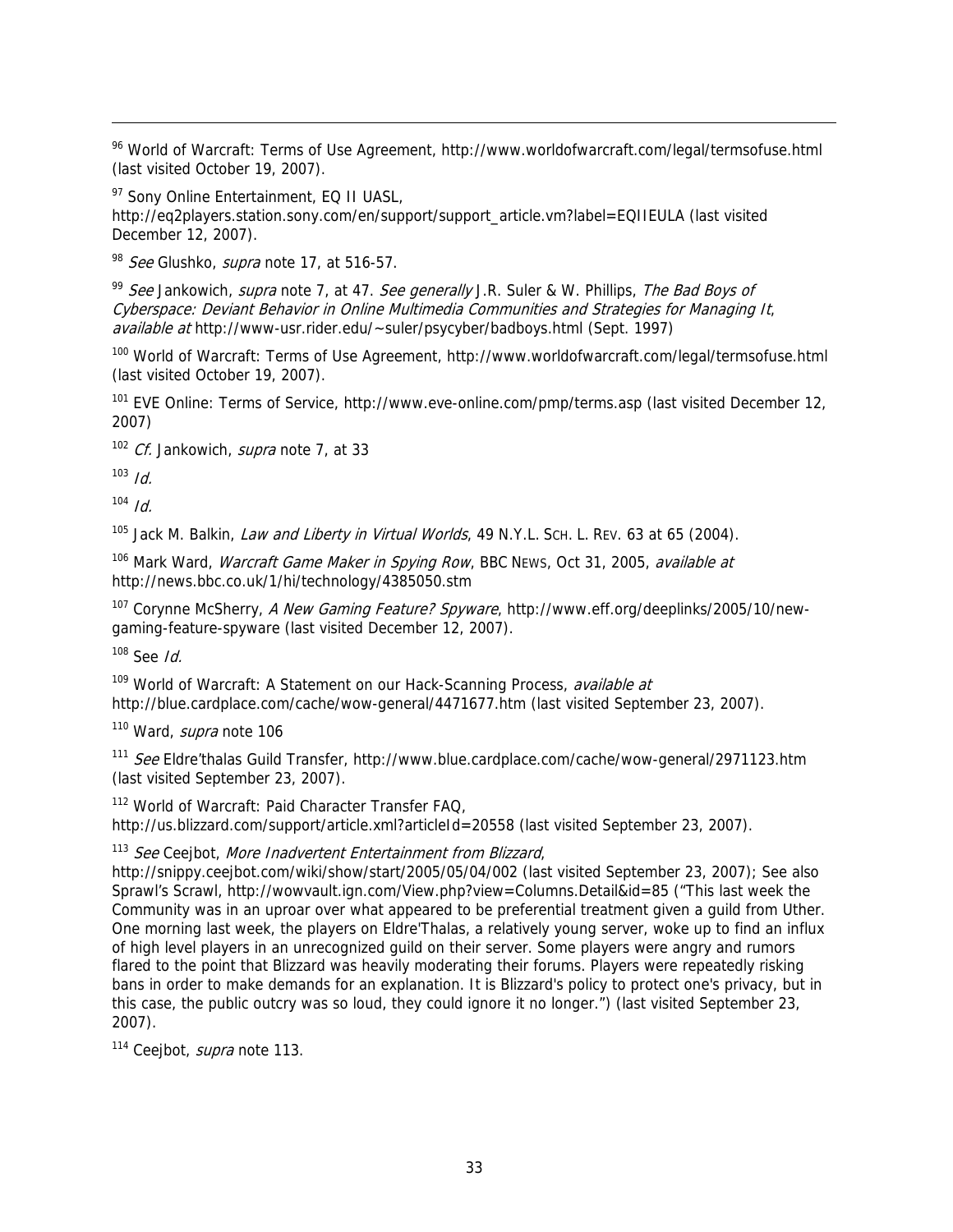$115$  Cf. Timothy Burke, Reputation Capital,

http://terranova.blogs.com/terra\_nova/2005/05/reputation\_capi.html#more (last visited December 12, 2007).

<sup>116</sup> Ceejbot, *supra* note 113.

 $117$  *Id.* 

-

<sup>118</sup> Eldre'thalas Guild Transfer, *supra* note 111.

 $119$  Id.

<sup>120</sup> Emma Boyes, *WoW Guild Banned*, GAMESPOT, *available at* 

http://www.gamespot.com/pc/rpg/worldofwarcraft/news.html?sid=6160983 (last visited December 12, 2007).

 $121$  *Id* 

 $122$  *Id.* 

 $123$  Id.

<sup>124</sup> See generally Glider, http://mmoglider.com/ (Typical "glider" program.) (last visited December 12, 2007).

<sup>125</sup> See World of Warcraft Bots - Welcome To The Darkside, http://ezinearticles.com/?World-of-Warcraft-Bots---Welcome-To-The-Darkside&id=608074 ("According to World of Warcraft Gamers, there is nothing they dislike more than an online gamer who resorts to using cheats and cheat codes. Their intent is to find a way to beat the game or beat a specific level, without putting in the time or hard work that everyone else has.") (last visited December 12, 2007).

<sup>126</sup> See World of Warcraft: Paid Character Transfers,

http://us.blizzard.com/support/article.xml?articleId=20558 (last visited December 12, 2007)

127 See AFKGamer, http://afkgamer.com/archives/2007/07/10/the-school-of-hard-knocks-in-session/ ("Briefly, this rogue kept applying to join our guild and we kept denying him, so he formed his own guild out of the server's unguildable players — those prone to drama or ninja'ing — then he did a late-night server transfer with the guild bank.") (last visited September 23, 2007).

<sup>128</sup> See World of Warcraft: Paid Character Transfers, supra note 126.

 $129$  *Id.* 

<sup>130</sup> See generally Bruce Woodcock, MMOG Active Subscriptions,

http://mmogchart.com/Chart1\_files/Subscriptions\_8846\_image001.gif (last visited September 20, 2007).

 $131$  *Id.* 

<sup>132</sup> One to watch may be Areae's Metaplace, which seeks to give users the tools to create their own Virtual Worlds, breaking down the traditional Developer - Player relationship into a third level of abstraction. Metaplace, http://www.metaplace.com/ (last visited December 12, 2007).

<sup>133</sup> See Bruce Woodcock, Total MMOG Subscribers,

http://www.mmogchart.com/Chart4\_files/Subscriptions\_21524\_image001.gif (last visited September 20, 2007).

<sup>134</sup> See Bruce Woodcock, Total MMOG Subscribers, 70000 - 700000, http://mmogchart.com/Chart2\_files/Subscriptions\_11327\_image001.gif (last visited September 20, 2007).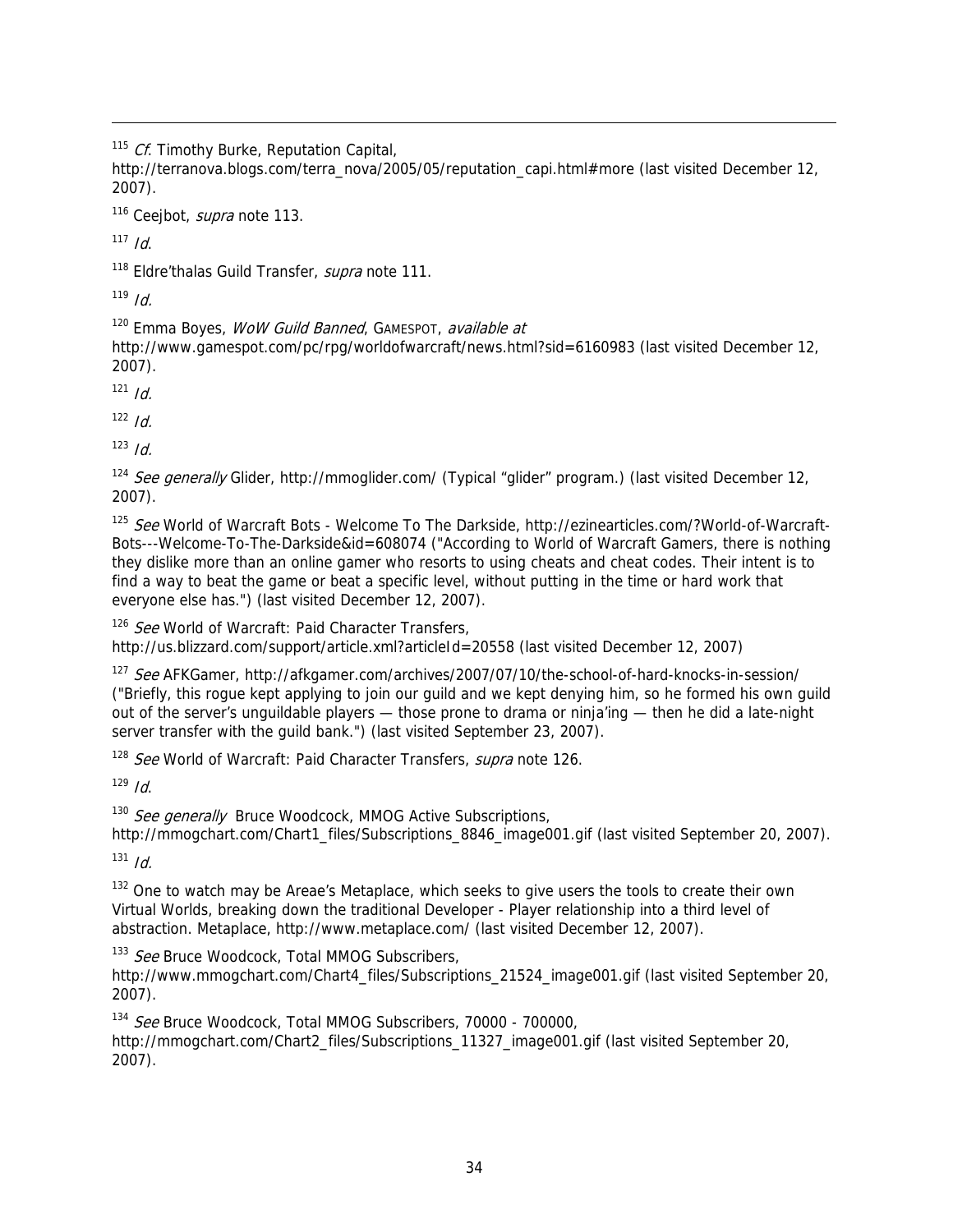<sup>135</sup> See Bruce Woodcock, Total MMOG Active Subscriptions - Relative Contribution, http://mmogchart.com/Chart6\_files/Subscriptions\_22726\_image001.gif (last visited September 20, 2007).

<sup>136</sup> See World of Warcraft: Item Basics, http://worldofwarcraft.com/info/items/basics.html (last visited September 23, 2007).

 $137$  *Id.* 

-

<sup>138</sup> Lastowka & Hunter, *supra* note 3, at 38.

<sup>139</sup> Lord of the Rings Online: Titles, http://www.lotro.com/article/286 (last visited December 12, 2007). "Slaughterer of Numerous Sheep" is not a real example -- although perhaps it will be, someday.

 $140$  *Id* 

<sup>141</sup> See Jullian Dibbell, OWNED! Intellectual Property in the Age of eBayers, Gold Farmers, and Other Enemies of the Virtual State, available at http://www.juliandibbell.com/texts/owned.html ("Caught between the demands of a not entirely captive customer base and the inefficiencies of trying to singlehandedly manipulate a large, complex society, they were doing what governments of large, complex societies have a strong tendency to do: outsource decisionmaking to the people.") (last visited December 12, 2007).

 $142$  *Id.* 

<sup>143</sup> See generally EVE Online: Player Guide, http://www.eve-online.com/guide/en/ (last visited December 12, 2007).

 $144$  *Id.* 

<sup>145</sup> See EVE Online: Alliances, http://www.eve-online.com/alliances/ (last visited December 12, 2007); See also Mark Wallace, EVE Online Mega-Corporation Goes Public, 3POINTD.com, available at http://www.3pointd.com/20061214/eve-online-mega-corporation-goes-public/#more-962 (last visited December 12, 2007).

<sup>146</sup> See generally EVE Online: Frequently Asked Questions, http://www.eve-online.com/faq/faq\_01.asp (last visited December 12, 2007).

<sup>147</sup> See Glushko, supra note 17, at 522; Peter Pollack, Online "Banker" Runs Off With Cash, Avatars Cry Foul, ARS TECHNICA, August 28, 2006, available at http://arstechnica.com/news.ars/post/20060828- 7605.html (last visited December 12, 2007).

<sup>148</sup> Pollack, *supra* note 147.

<sup>149</sup> Glushko, *supra* note 17, at 523.

<sup>150</sup> Pollack, *supra* note 147.

<sup>151</sup> Id.; See also Don't Bank On It!, TenTonHammer,

http://eve.tentonhammer.com/index.php?module=ContentExpress&func=print&ceid=11 (last visited December 12, 2007).

<sup>152</sup> Players are not without recourse. In Star Wars Galaxies, players could place "bounties" on each other for trained bounty hunters to collect on. More informally, players often propagate "kill on sight" lists that turn disliked players into marked men. See Symposia, supra note 78.

<sup>153</sup> See Federal Trade Commission v. Affordable Media, LLC, 179 F.3d 1228 (9th Cir. 1999) (Pyramid scheme involving selling late-night as-seen-on-TV products. Investors only got back six cents on the dollar.)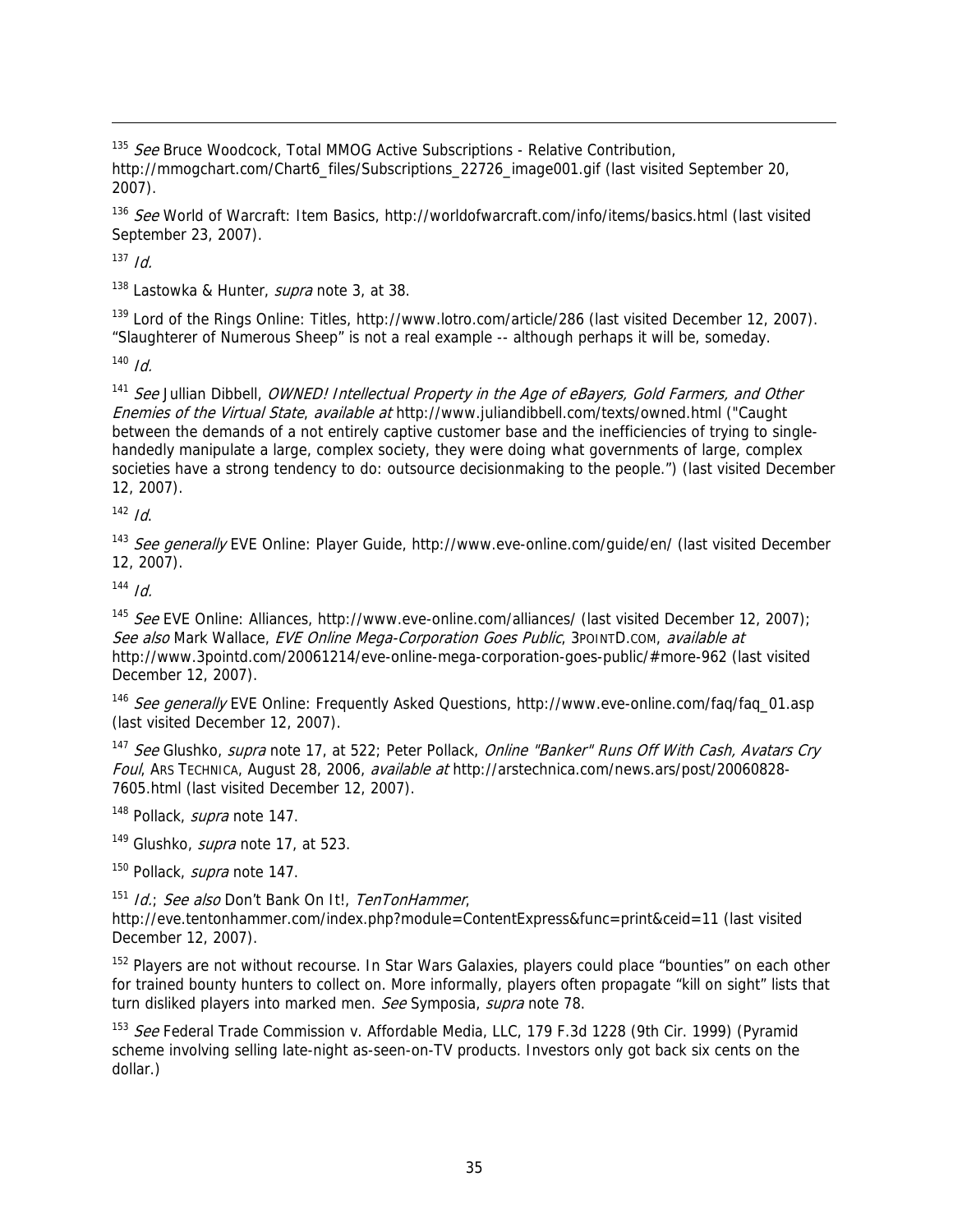<sup>154</sup> See Seth Schiesel, *In a Virtual Universe, the Politics Turn Real*, N.Y.Times, June 7, 2007, *available at* http://www.nytimes.com/2007/06/07/arts/07eve.html?\_r=2&em&ex=1181361600&en=f44648ba2af4b2 a1&ei=5087%0A&oref=slogin&oref=slogin (last visited December 12, 2007).

 $155$  *Id.* 

-

 $156$  *Id.* 

 $157$  *Id.* 

<sup>158</sup> See generally What is Second Life?, http://secondlife.com/whatis/ (last visited December 12, 2007).

<sup>159</sup> Ondreika, *supra* note 67.

<sup>160</sup> See Robert D. Hof, My Virtual Life, Businessweek, May 1 2006, available at http://www.businessweek.com/magazine/content/06\_18/b3982001.htm (last visited December 12, 2007).

<sup>161</sup> Perhaps unsurprisingly, the sex industry has led the way in virtual property innovation. See Cyberporn Sells in Virtual World, WIRED, available at http://www.wired.com/culture/lifestyle/news/2005/12/69878 (last visited December 12, 2007).

<sup>162</sup> See Robert D. Hof, My Virtual Life, Businessweek, May 1 2006, available at http://www.businessweek.com/magazine/content/06\_18/b3982001.htm ("IGE Ltd., an independent online gaming services firm, estimates that players spent about \$1 billion in real money last year on virtual goods and services at all these games combined, and predicts that could rise to \$1.5 billion this year. One brave (or crazy) player in the online game Project Entropia last fall paid \$100,000 in real money for a virtual space station, from which he hopes to earn money charging other players rent and taxes. In January inside Second Life alone, people spent nearly \$5 million in some 4.2 million transactions buying or selling clothes, buildings, and the like.") (last visited December 12, 2007).

<sup>163</sup> Shira Boss, Even in a Virtual World, 'Stuff' Matters, N.Y.TIMES, Sep. 9, 2007, available at http://www.nytimes.com/2007/09/09/business/yourmoney/09second.html?pagewanted=2&ei=5070&en =d52d87315ae315b6&ex=1190174400; See also Robert D. Hof, My Virtual Life, BusinessWeek OnLine, May 1, 2006, http://www.businessweek.com/magazine/content/06\_18/b3982001.htm (last visited December 12, 2007).

<sup>164</sup> See generally Glushko, supra note 17, at 525-526.

 $165$  Id.

 $166$  *Id.* 

167 See Virtually Blind, Bragg v. Linden Lab, http://virtuallyblind.com/category/archived-lawsuits/bragg-vlinden-lab/ (last visited December 12, 2007).

<sup>168</sup> See Glushko, supra note 17, at 525-526; See also Kathleen Craig, Second Life Land Deal Goes Sour, WIRED NEWS, May 18, 2006, http://www.wired.com/news/culture/0,70909-0.html (last visited December 12, 2007).

 $169$  Complaint, Bragg v. Linden Res., Inc., No. 06-08711 (Pa. Ct. Com. Pl. 2006)

 $170$  *Id.* at 7-8.

<sup>171</sup> See Linden Labs: Press Release, Second Life Residents to Own Digital Creations, Nov. 14, 2003, available at http://lindenlab.com/press/releases/03\_1\_14 (last visited December 12, 2007).

<sup>172</sup> See generally Daniel Terdiman, Entrepreneur's Guide to Second Life: Making Money in the Metaverse, (Sybex 2007)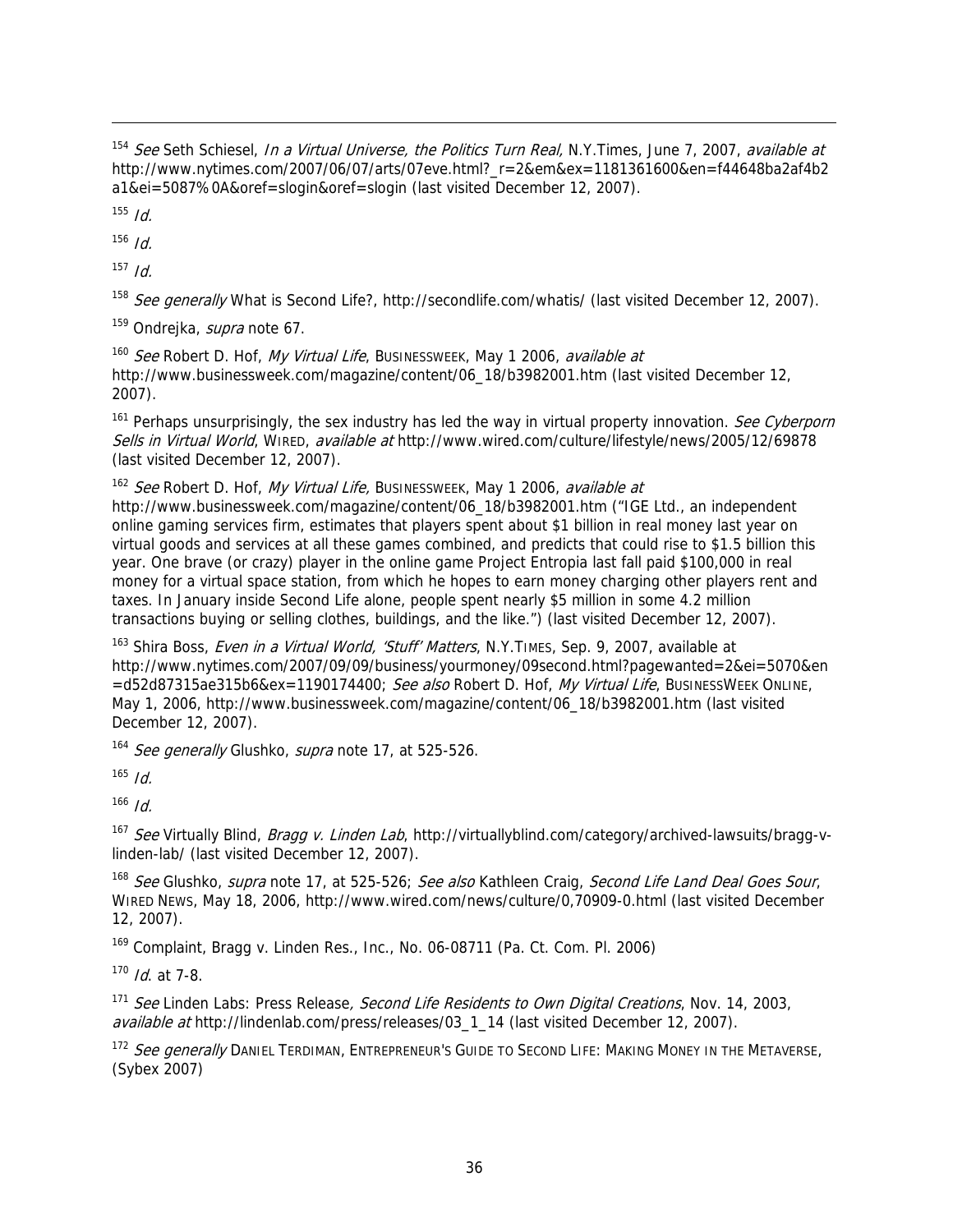<sup>173</sup> Second Life: Terms of Service, http://secondlife.com/corporate/tos.php (last visited December 12, 2007).

 $174$  *Id.* 

-

 $175$  *Id.* 

 $176$  *Id.* 

 $177$  *Id.* 

<sup>178</sup> See generally Balkin, supra note 105, at 74. ("If a platform owner allows the players to hold copyrights in their own designs, the game owner is inviting the law into the game space and the problems of enforcing intellectual property rights are greatly multiplied."); See also Court Order Finding Arbitration Provision Unconsionable & Rosedale stays in suit - Bragg v. Linden Lawsuit, available at http://secondlife.typepad.com/second\_life\_lawsuit\_bragg/court\_order\_finding\_arbitration\_provision\_unc onsionable\_rosedale\_stays\_in\_suit\_bragg\_v\_linden\_l/index.html (last visited December 12, 2007)

 $179$  See Memorandum, Bragg v. Linden Res., Inc., No. 06-4925 (Pa. D. & C. 2006) available at http://www.paed.uscourts.gov/documents/opinions/07D0658P.pdf (last visited December 12, 2007).

 $180$  *Id.* at 4.

 $181$  *Id.* at 45.

 $182$  *Id.* at 25.

 $183$  *Id.* at 45.

<sup>184</sup> See Jury Deliberation Transcript,

http://cyber.law.harvard.edu/cyberone/wiki/Jury\_deliberation\_Transcript (last visited December 12, 2007).

<sup>185</sup> See Virtually Blind: Bragg and Linden Lab Settlement, http://virtuallyblind.com/2007/10/04/bragglinden-lab-settlement/ (last visited December 12, 2007)

186 See James Grimmelmannm, Virtual Worlds as Comparative Law, 49 N.Y.L. Sch. L. REV. 147 at 162 (2004) ("It is at least plausible to claim that these games are worlds of status, and not of contract." quoting Henry Maine, Ancient Law (1861).)

<sup>187</sup> Cf. Nick Yee, *Motivations of Play in MMORPGs*, http://www.nickyee.com/daedalus/motivations.pdf (last visited December 12, 2007).

 $188$  *Id* 

 $189$  *Id.; See also* Richard Bartle, Hearts, Clubs, Diamonds, Spades: Players Who Suit MUDS, http://www.mud.co.uk/richard/hcds.htm (last visited December 12, 2007); Nicholas Ducheneaut, et al., "Alone Together? Exploring the Social Dynamics of Massively Multiplayer Online Games, Conference on Human Factors in Computing Systems, at 1 (2006), available at

http://www.parc.com/research/publications/files/5599.pdf. (last visited December 12, 2007).

 $190$  Id.

 $191$  Id.

 $192$  *Id.* 

 $193$  *Id.* 

<sup>194</sup> See Status, Masturbation, Wasted Time, and WoW,

http://www.halfsigma.com/2006/10/status\_masturba.html (last visited December 12, 2007).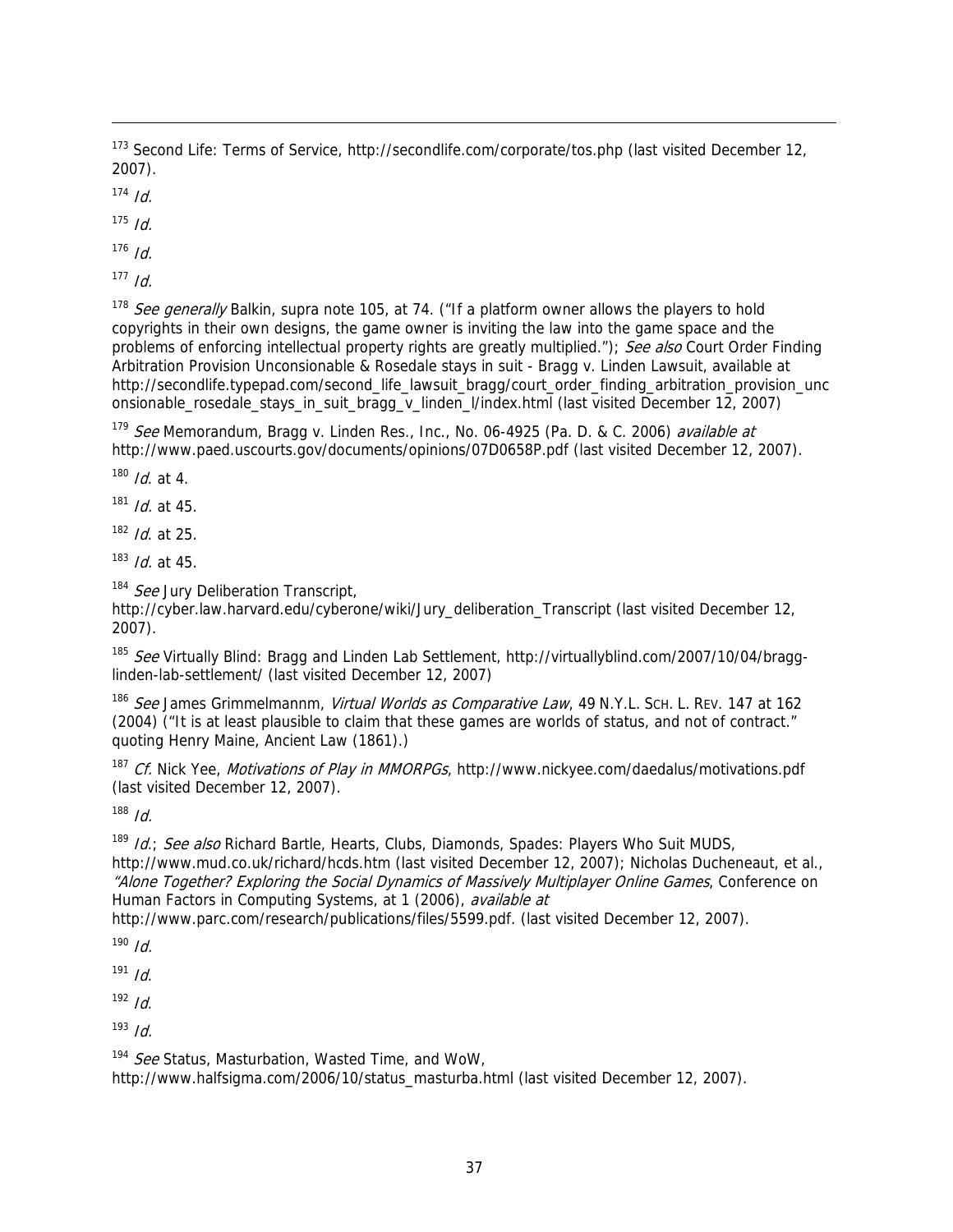<sup>195</sup> See Edward Castronova, On Virtual Economies, GAME STUDIES VO. 3, NO. 2 (Dec. 2003), available at http://www.gamestudies.org/0302/castronova ("In a normal market the demanders are willing to pay money to have constriants imposed, but in a games market they will pay money to have constraints imposed.") (last visited December 12, 2007).

<sup>196</sup> See Edward Castronova, A Cost-Benefit Analysis of Real-Money Trade in the Products of Synthetic Economics, 8 INFO 51, at 64 (2006). ("Anecdotal evidence suggests that while about one-third of the player base pursues RMT as part of their game play, just as many players actively desire that RMT be curtailed or completely eliminated."); See also Richard Bartle, Pitfalls of Virtual Property, http://www.themis-group.com/uploads/Pitfalls%20of%C20Virtual%20Property.pdf (last visited December 12, 2007).

<sup>197</sup> See Interview with Raph Koster, http://f13.net/index.php?itemid=595#more ("I think there is that sense of "Oh, here's an arena I was good in, I was proving myself, and here comes the rich brat who can buy their way to the top,"") But see Ondrejka, supra note 66, at 97.

<sup>198</sup> Bartle, *supra* note 12, at 39

 $199$  Id.; see also Bartle, supra note 196, at 12.

<sup>200</sup> See Bartle, supra note 12, at 27.

 $201$  *Id.* 

-

<sup>202</sup> See Daniel Etherington, Video games Revel in War, BBC NEws, Oct. 11, 2003, available at http://news.bbc.co.uk/2/hi/technology/3181934.stm (last visited December 12, 2007).

 $203$  Id.

 $204$  *Id.* 

<sup>205</sup> Greg Lastowka, Maslow Short-Circuited,

http://terranova.blogs.com/terra\_nova/2003/10/maslow\_shortcir.html (last visited December 12, 2007).

 $206$  In fact, there are several virtual words that cater mainly to pre-teens and teenagers. See Michael Agger, An "Adult" Joins Club Penguin, SLATE, available at http://www.slate.com/id/2173910/pagenum/2. (last visited December 12, 2007).

 $207$  Cf. Jen Dornan, MMO as Ritual?, http://terranova.blogs.com/terra\_nova/2007/02/mmo\_as\_ritual.html (last visited December 12, 2007).

<sup>208</sup> See World of Warcraft: Major Cities, http://www.worldofwarcraft.com/info/basics/cities.html (last visited December 12, 2007).

 $209$  *See* The Server Merge Q and A,

http://vgplayers.station.sony.com/newsArchive.vm?id=141&month=062007&section=News (last visited December 12, 2007).

<sup>210</sup> Server Merge,

http://vgplayers.station.sony.com/newsArchive.vm?id=170&month=072007&section=News (last visited December 12, 2007).

<sup>211</sup> See Housing Issues in the Virtual Gaming World, http://mmorpg.qj.net/Housing-Issues-In-The-Virtual-Gaming-World/pg/49/aid/53469 ("I remember being on a server when housing was introduced, and the day before I had been hunting seal and walrus on an icy island. The day after the island suddenly was a big city, because it had so much flat ground, and the seal and walrus were running around in the streets. And when I some time later wanted to build a house, I searched for two weeks all over the world and couldn't find a flat spot left to place my house deed.") (last visited December 12, 2007). Real Estate also forces Developers to make a tricky balance between the basically private nature of real estate, and players' desire to share and collaborate with others. See Grimmelmann, supra note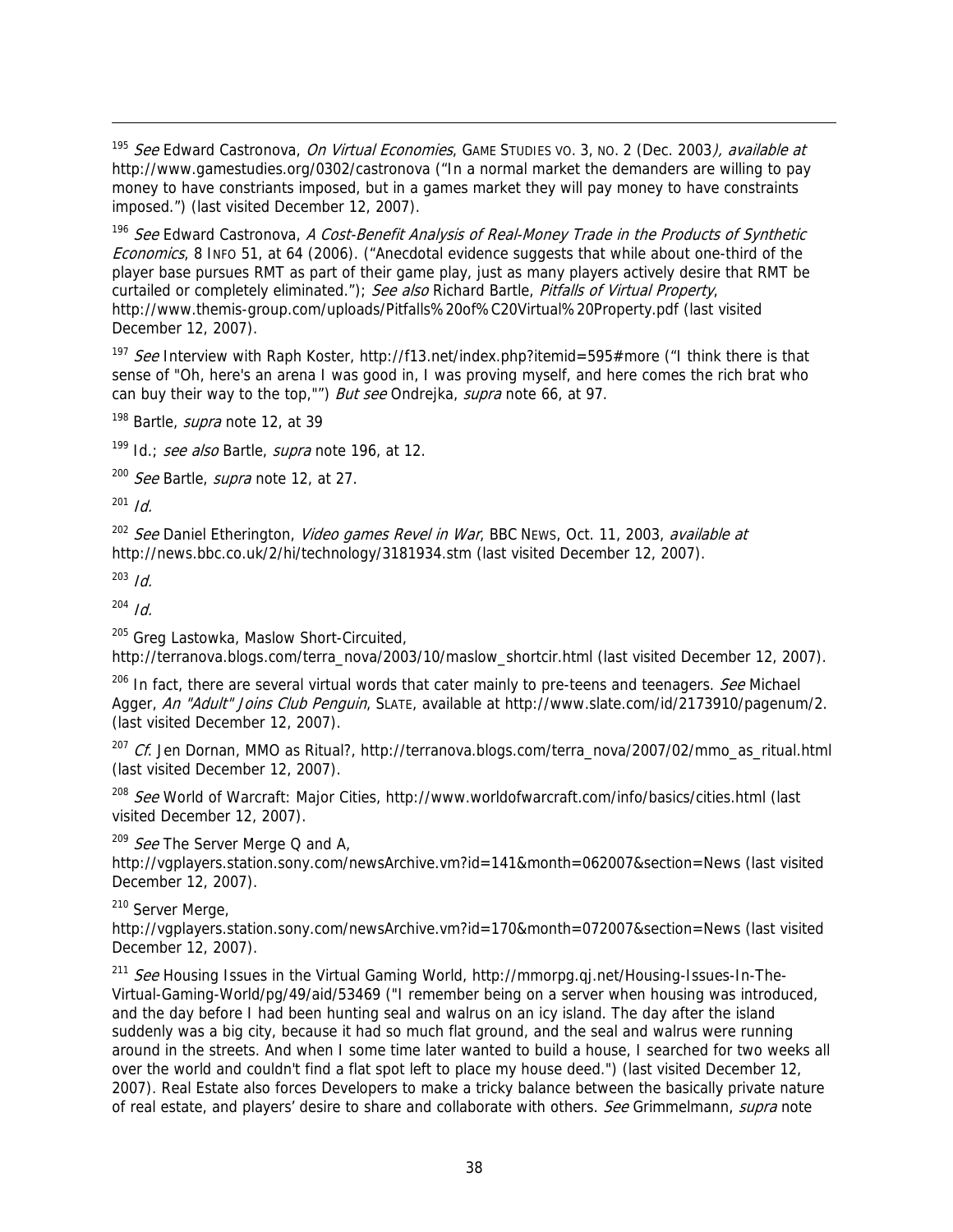-186 at 152 ("For example, Dark Age of Camelot defines ten separate estates: Visitor, Guest, Resident, Tenant, Acquitance, Associate, Friend, Ally, and Partner") See also Kolbert, supra note 6 ("The game's achievers, for their part, have managed to produce an overheated, almost Hamptons-esque real-estate market. Buildable lots are scarce in some areas unobtainable and such is the demand for maisonettes that it has spilled out of Britannia. On any given day, eBay has a couple of thousand auctions running of U.O. homes and other paraphernalia. Recently, I saw on the auction site an enormous castle for sale in Trammel that had received twenty-two bids and was going for eight hundred dollars.")

<sup>212</sup> Lastowka & Hunter, *supra* note 3, at 30-31.

 $213$  *Id.* 

 $214$  Id.

 $^{215}$  Grimmelmann, *supra* note 186, at 171.

<sup>216</sup> See David Johnson, How Online Games may Change the Law and Legally Significant Institutions, 49 N.Y.L. SCH. L. REV. 51, 57 (2004) (Discussing emergent management of jointly owned assets through decentralized decisionmaking.)

<sup>217</sup> See D. Williams, N. Ducheneaut, X. Li, Y. Zhang., Nick Yee, E. Nickell, From Tree House to Barracks: The Social Life of Guilds in World of Warcraft. GAMES AND CULTURE, 1, 338-361 (2006)

<sup>218</sup> Id. (Arguing that guilds may be both natural social organizations, and hardwired institutions required to complete the game's challenges.)

<sup>219</sup> Tobold's MMORPG Blog, Buying Nothing for \$10,000, http://tobolds.blogspot.com/2007/09/buyingnothing-for-10000.html ("Usually in an mmorpg you sort of develop a bond between yourself and the character you play / have created . Thats why i totally dont understand buying someone else's character.") (last visited December 12, 2007).

 $220$  Id.

<sup>221</sup> See Mikael Jakobsson & T.L. Taylor, The Sopranos Meets Everquest: Social Networking in Massively Multiplayer Online Games, FINEART FORUM 17:8 (2003)

<sup>222</sup> See generally Wowwiki: Guild Banks, http://www.wowwiki.com/Guild\_bank (last visited December 12, 2007).

 $223$  *Id.* 

<sup>224</sup> See Bartle, *supra* note 196, at 12. See also Playing Warcraft Around the World,

http://afkgamer.com/archives/2007/01/25/playing-warcraft-around-the-world/ (last visited December 12, 2007).

 $225$  Edward Castronova, *The Right to Play*, 49 New York Law School Law Review, 185, 201 (2004); See also Nick Yee, The Labor of Fun, How Video Games Blur the Boundaries of Work and Play, 1 GAMES AND CULTURE (2006).

 $226$  See Bartle, supra note 12, at 35. See also Balkin, supra, at 79.

<sup>227</sup> Dibbell, *supra* note 141.

 $228$  Id.

 $229$  See Grimmelmann, supra note 186 at 165.

 $230$  *Id.* 

 $231$  Id.; See also Tom Chick, MMOs: Building Whole Societies, GAMESPY, available at http://www.gamespy.com/amdmmog/week5/index2.shtml (last visited September 12, 2007).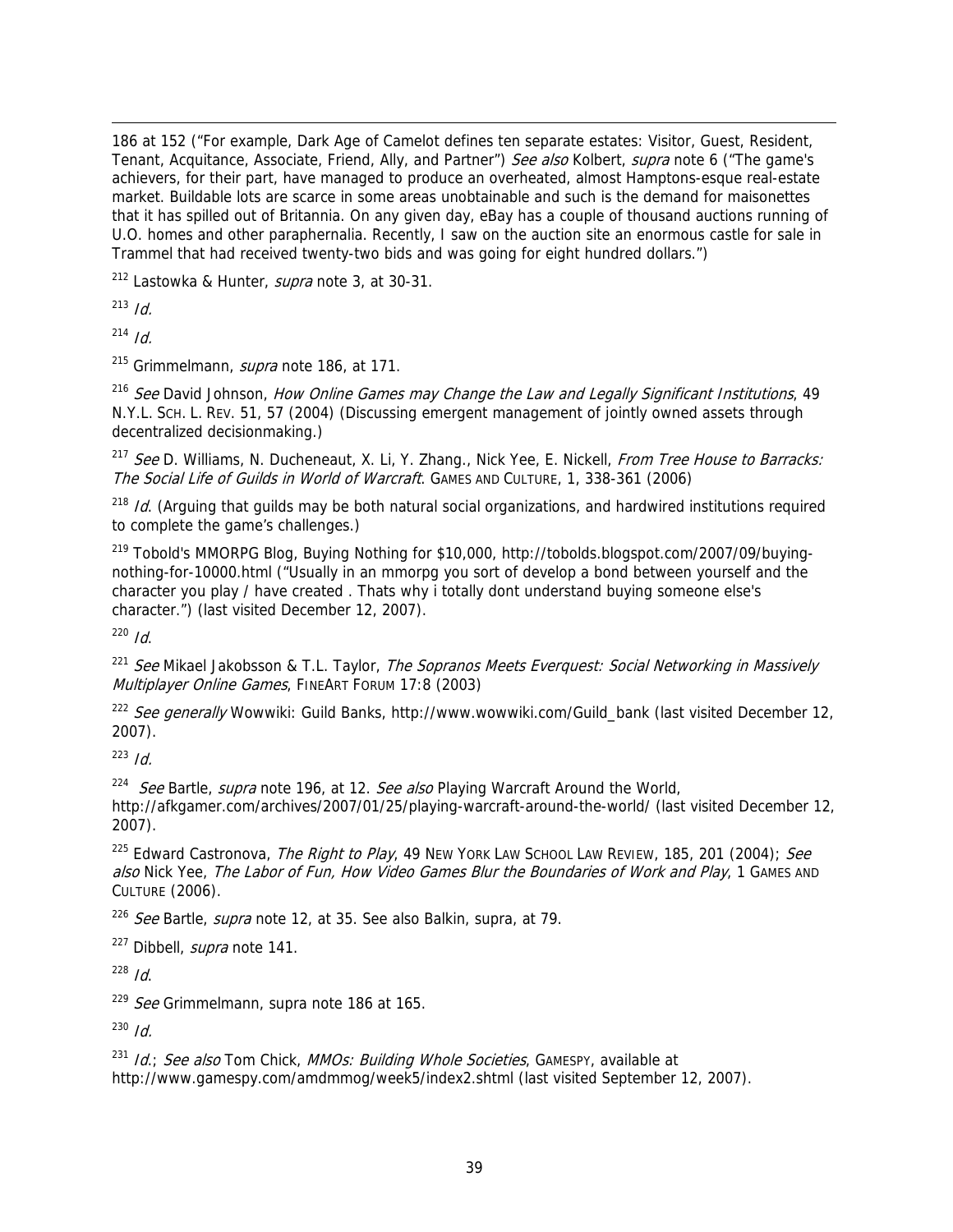<sup>232</sup> See Grimmelmann, supra note 186, at 164 (2004); Edward Castronova, New Bout of Inflation in Everquest, http://terranova.blogs.com/terra\_nova/2003/12/new\_bout\_of\_inf.html (last visited September 12, 2007).

 $233$  *Id.* 

-

 $234$  Id.

<sup>235</sup> See Sony: Station Exchange, http://stationexchange.station.sony.com/ (last visited December 12, 2007).

<sup>236</sup> Daniel Terdiman, *Sony scores with Station Exchange*, CNET, Aug. 25, 2005, http://www.news.com/Sony-scores-with-Station-Exchange/2100-1043\_3-5842791.html (last visited December 12, 2007).

<sup>237</sup> Station Exchange: Year One,

www.gamasutra.com/features/20070207/SOE%20Station%20Exchange%20White%20Paper%201.19.do c (last visited December 12, 2007).

<sup>238</sup> See Id. See also Terdiman, supra note 236 (""We know that there's a pretty good chunk of our player base opposed to the idea of people buying their way up the ladder," Kramer said. "That's why Station Exchange is enabled only on the two new servers.")

<sup>239</sup> Id. "Players are making purchases to stay aligned with friends who are spending more time playing the game."

 $240$  *Id.* 

<sup>241</sup> See Bartle, supra note 196.

<sup>242</sup> Grimmelmann, *supra* note 186, at 150

<sup>243</sup> See LAWRENCE LESSIG, CODE AND OTHER LAWS OF CYBERSPACE 6 (Basic Books 1999).

<sup>244</sup> See Grimmelmann, supra note 186, at 150

 $245$  *See* Grimmelmann, *supra* note 186, at 160.

 $246$  *Id.* 

 $^{247}$  Id.

 $248$  *Id.* 

 $^{249}$  Id.

 $250$  *Id.* 

<sup>251</sup> See Symposia, supra note 78, at 832. ("And the way that our games are designed, in the game environment itself, characters can't steal from other characters within the context of the game. The real live person behind the keyboard has to get ahold, in some way, shape, or form, of the other player's account. So, if your character and my character are playing in any one of our games, and I can be as powerful as all heck, I still can't do anything--I can't kill you and take all of your stuff. That's not the way it works.")

 $252$  See Bartle, *supra* note 12, at 41.

 $253$  *Id.* 

 $254$  *See* Balkin, supra note 70, at 67 (2004)

<sup>255</sup> See Bartle, supra note 196.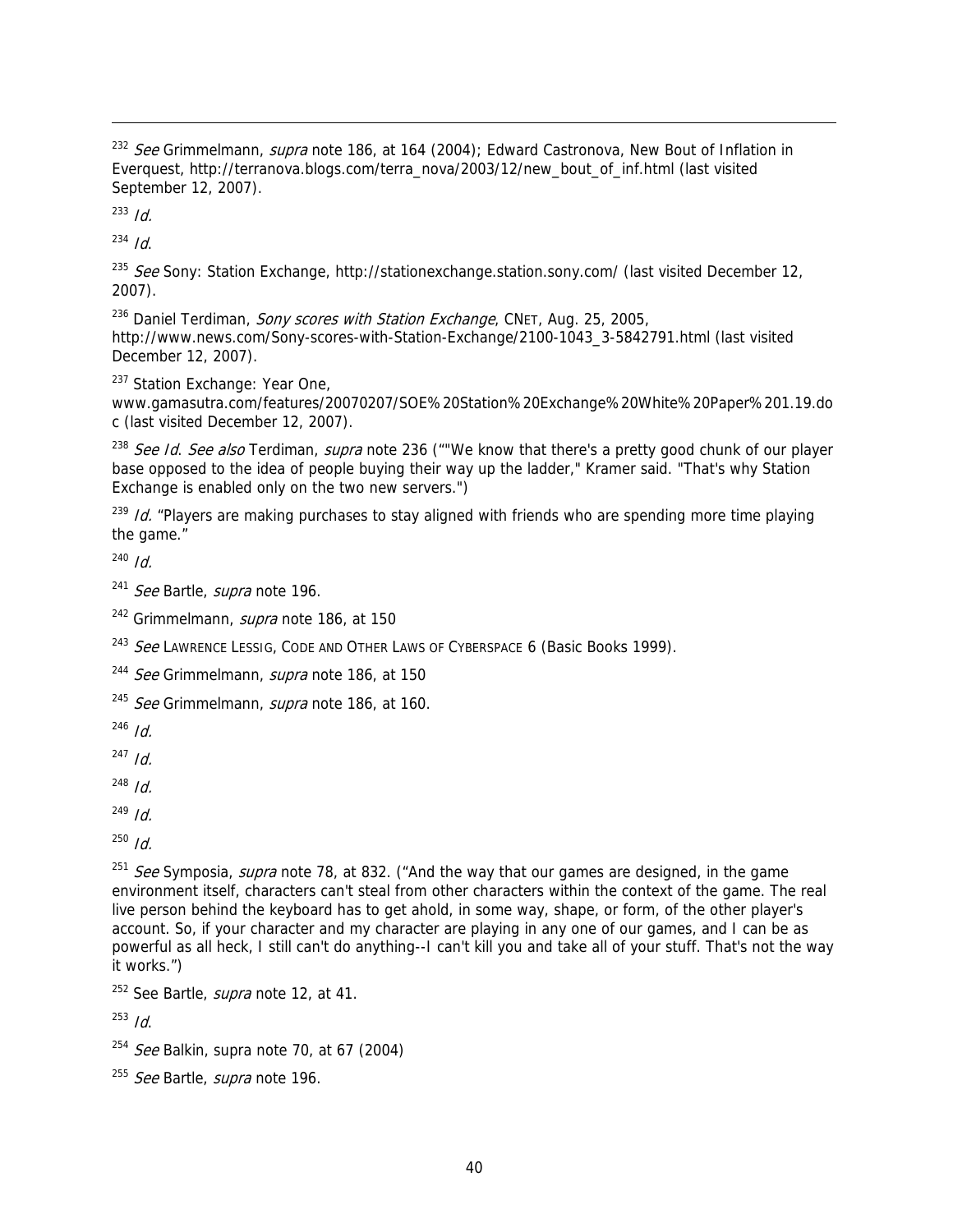<sup>256</sup> See Complaint, Eros et. al. v. Simon, *available at* 

http://www.virtuallyblind.com/files/07\_10\_24\_eros\_et\_al\_v\_simon\_complaint.pdf. ("Six major Second Life content creators have filed a lawsuit (.pdf) in the Eastern District of New York claiming copyright and trademark infringement against Second Life user Thomas Simon, who allegedly exploited a flaw in the Second Life software to duplicate thousands of copies of the creators' products. Simon allegedly sold these products to other Second Life users as Second Life avatar 'Rase Kenzo.'")

 $257$  The Bragg Lawsuit may be a trailblazer here.

258 World of Warcraft: World of Warcraft Accounts Closed, http://www.worldofwarcraft.com/news/wownews-06-2006.html. ("In keeping with Blizzard's aggressive stance against cheating in World of Warcraft, we banned over 30,000 accounts in the month of May, and with that removed well over 30 million gold from the economy across all realms.") (last visited December 12, 2007).

<sup>259</sup> See Grimmelmann, supra note 186, at 158 ("Most games have no way to draft any contract more complex than an immediate sale of goods for cash.")

<sup>260</sup> See Kolbert, supra note 6. ("Finally, last year, U.O. gave up on the notion ofself-policing. Britannia these days exists in two parallel versions, or "facets". Felucca, where killing other players is O.K., and Trammel, where, except under very limited circumstances, it is not. Four-fifths of all players choose Trammel.")

<sup>261</sup> See Grimmelmann, *supra* note 186, at 163; See also Lastowka, *supra* note 205.

 $262$  However, harassment is a real problem. See Julian Dibbell, a Rape in Cyberspace, THE VILLAGE VOICE, Dec. 1993, *available at* http://www.juliandibbell.com/texts/bungle.html (last visited December 12, 2007).

 $263$  *See* Grimmelmann, *supra* note 186, at 160.

 $264$  Id.

-

 $265$  *Id.* 

<sup>266</sup> Many have pointed to a Chinese court's recognition of virtual property as a milestone in virtual property rights. See Online Gamer Wins Lawsuit for Virtual Damage, http://mmorpg.qj.net/tags/legendof-mir-ii/11441 (last visited December 12, 2007). However, it is unclear what interest was served. Two players disputed a transaction; the company made a good faith determination of what happened, and moved on. Imposing damages for making the decision merely incentivizes corporations to avoid making them.

<sup>267</sup> Dibbell, *supra* note 141.

 $^{268}$  Lastowka & Hunter, *supra* note 3, at 50.

<sup>269</sup> But see Kayser, supra note 68, at 72.

 $270$  *Id.* 

 $271$  *Id.* 

 $272$  Id.

<sup>273</sup> Robert Oakley, Fairness in Electronic Contracting: Minimum Standards for Non-Negotiated Contracts, Symposium, 42 Hous. L. REV. 1041, 1073-1100 (2005).

<sup>274</sup> See Robrt W. Gomulkiewicz & Mary L. Williamson, A Brief Defense of Mass Market Software License Agreements, 22 RUTGERS COMPUTER & TECH. L.J. 335, 343 (1996).

275 World of Warcraft: Terms of Use Agreement, http://www.worldofwarcraft.com/legal/termsofuse.html (last visited December 12, 2007).

<sup>276</sup> Ondrejka, *supra* note 67.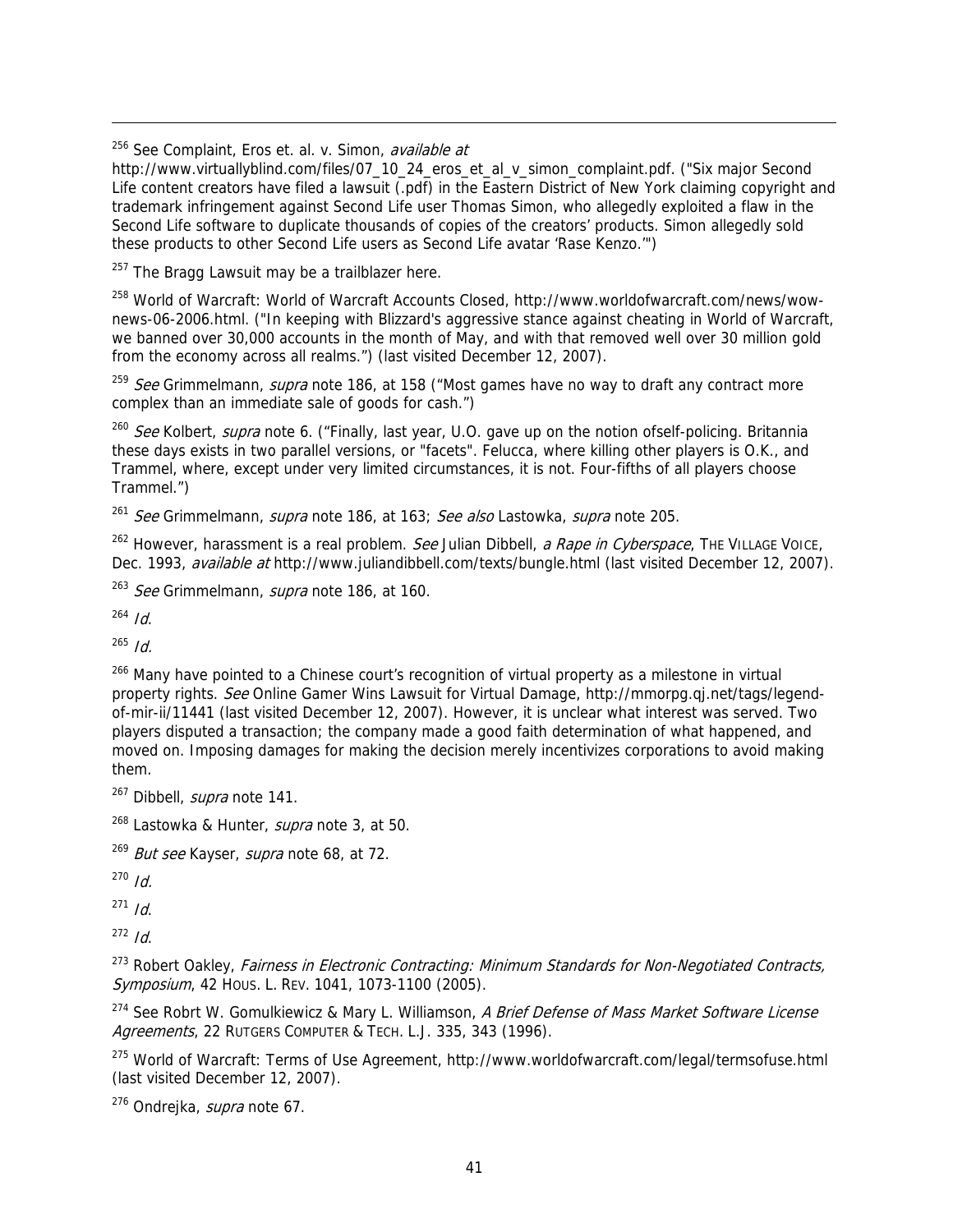$277$  See, e.g., IGE.com

-

<sup>278</sup> See Daniel Terdiman, eBay Bans Auctions of Virtual Goods, CNET, Jan. 29, 2007, available at http://www.news.com/eBay-bans-auctions-of-virtual-goods/2100-1043\_3-6154372.html?tag=item (last visited December 12, 2007).

<sup>279</sup> See generally Robert X. Cringely, PayAcquaintance: When It Comes to Selling Virtual Property, PayPal Isn't Always Your Pal, PBS, available at

http://www.pbs.org/cringely/pulpit/2004/pulpit\_20040506\_000811.html (last visited December 12, 2007).

<sup>280</sup> See generally, LawGuru, http://lawguru.com/cgi/bbs/message.php?i=90544755&view=q ("There is a popular game Called World Of Warcraft. I made a trade over AIM of the accounts that it states in the EULA that it belongs to blizzard and not me thus we both broke the rules. It the EULA it states that trading is breaking the rules. I took back what i had traded and he is wanting to hit me with fraud because i broke an agreement we made. I was wondering if this is considered fraud. I think breaking the rules there is a chance you will get scammed. He took this chance and got screwed.") (last visited December 12, 2007).

 $281$  See Westbrook, supra note 59, at 790.

 $282$  *See* Symposia, supra note 78, at 828.

<sup>283</sup> See http://forums.patchtimer.org/v2/viewtopic.php?id=6083 ("last bit of warning: if you use paypal, the buyer can retract the payment after you give him the info and paypal wont do anything about it since the item is an "immaterial good". i had this happen with an eq1 sale once. if you are selling for any kind of significant money, make them send you a money order") (last visited December 12, 2007).

<sup>284</sup> But see Westbrook, *supra* note 59, at 788.; see also Mimi Luse, *More Than a Game*, E.PEAK, July 19, 2004, available at http://www.peak.sfu.ca/the-peak/2004-2/issue12/fe-online.html. (last visited December 12, 2007).

 $285$  See Symposia, supra note 78, at 830. ("Just as an interesting sidebar, the community tends to be somewhat self-censuring as well. When the community discovers a newbie that doesn't know what the heck he or she is doing that has this level 65 character or 70 character now in EverQuest and doesn't know the geography or doesn't know how to get from point A to point B, it's immediate ostracism, and so it's kind of interesting how that works.")

<sup>286</sup> Caveat Emptor.

<sup>287</sup> See Virtual Currency and RMT Provisions in Virtual Worlds and MMO Games,

http://virtuallyblind.com/2007/10/31/click-to-agree-currency/ ("After all, if you're having to go to the last resort to sue a game company to play their game a certain way, by the time the court decides, it may not seem like a fun game to play anyway.") (last visited December 12, 2007).

<sup>288</sup> Everquest II: Station Exchange, *supra* note 47.

 $289$  *Id.* 

<sup>290</sup> Station Exchange: Year One, *supra* note 49.

 $291$  *Id.* 

<sup>292</sup> See generally Balkin, supra note 70 at 78 (2004) ("Platform owners, however, cannot have it both ways. They cannot simultaneously encourage the purchase and sale of virtual items and then write the EULA so that all virtual items remain the property of the platform owner.")

 $293$  Cf. Glushko, supra note 17 at 525.